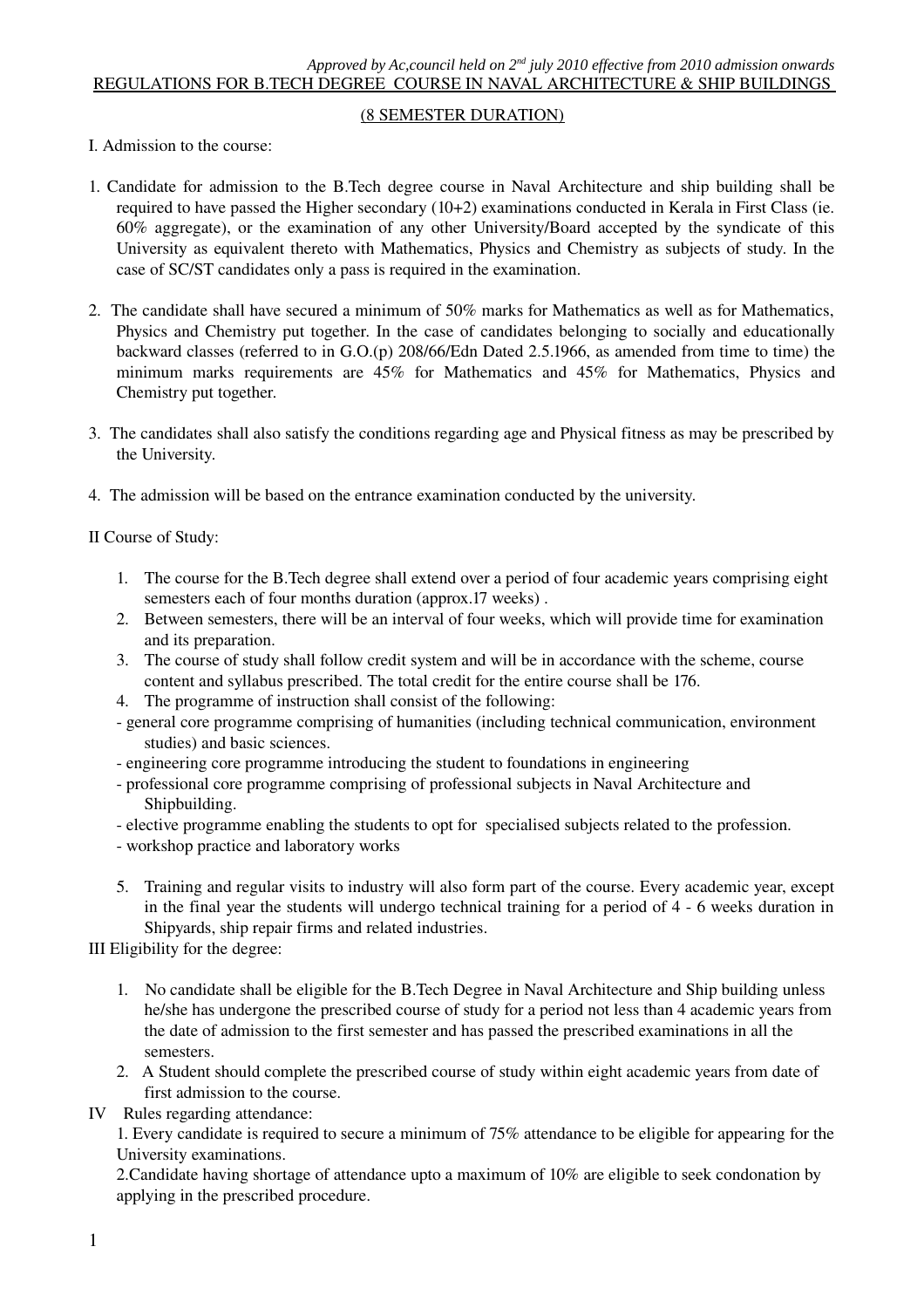- 3. A student cannot avail condonation for more than two times during the entire duration of the course.
- 4. It shall be open to the ViceChancellor to grant condonation of shortage in attendance upto 5% on the recommendation of the Head of the Department.
- 5. The percentage of attendance of a candidate for a semester shall be indicated by a letter code as given below:

| Percentage of attendance          | Letter Code |
|-----------------------------------|-------------|
| 90\% and above                    | н           |
| 75\% and above but less than 90\% | N           |
| less than $75\%$                  |             |

# V Rules for examination:

1.Internal Assessment: All sessional works shall be valued and marks shall be awarded on the basis of dayto day work, periodic tests and regular assignments based on the scheme of evaluation as decided by the department council.

2. The total sessional marks for theory and laboratory courses shall be made up of 50% for internal tests ( minimum two tests), 40% for assignments/quizzes/seminars and 10% for attendance. However the teachers, depending upon the specific requirements of the subjects, can make changes in the distribution with the permission of the Head of the Department. Marks for attendance shall be awarded as follows:

| marks awarded |
|---------------|
|               |
|               |
| $\mathcal{R}$ |
| $\mathcal{D}$ |
|               |
|               |
|               |

3. A candidate shall be allowed to improve internal assessment marks in theory/laboratory courses subject to the following conditions:

- He / she shall not combine the course work with his/her regular course work
- He / she shall repeat the theory / practical in a particular course only once and satisfy the minimum attendance requirement of 75% in that particular course.
- He / she shall not be allowed to repeat the course work of any semester if he/she has already passed the semester examination in full.

4. External Assessment: there shall be University Examination at the end of every semester in the subjects as prescribed under the course content.

5. To pass in a subject, a candidate has to score not less than 45% of the marks in the University examination and not less than 50% aggregate marks in the University examination and sessional marks put together.

6. In subjects where there are no University examinations, a candidate has to score not less than 50% sessional marks for a pass in that subject.

# VI Rules for Promotion :

1. A candidate will be eligible to be promoted from one semester to the next semester only if he/she has secured a minimum of 75% attendance.

2. Each candidate shall register for the examination at the end of each semester.

3. A candidate shall not register for the n<sup>th</sup> semester examination without registering for  $(n-1)$ <sup>th</sup> semester.

4. To get promotion from the n<sup>th</sup> semester to the  $(n+1)$ <sup>th</sup> semester, a candidate has to pass the  $(n-3)$ <sup>th</sup> semester in full. This rule shall be applicable for promotion from fourth semester (ie.  $n = 4$ ) onwards.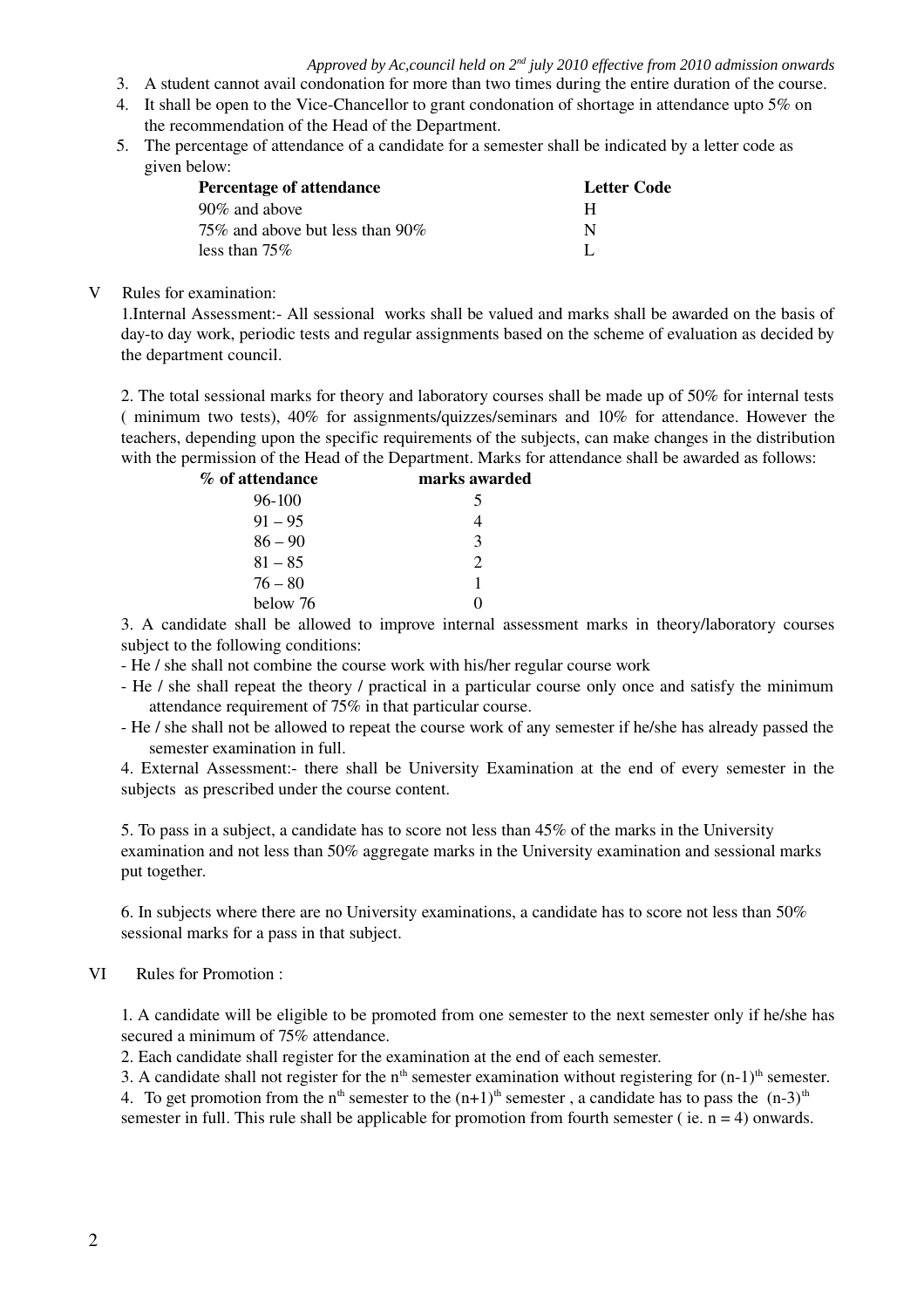# VII Rules for Readmission:

- 1. Students who are unable to attend classes on medical or other genuine grounds any be readmitted to the respective semesters along with the subsequent batch.
- 2. A student seeking readmission shall give a written application to the Head of the Department, Sixty days prior to the commencement of the semester to which readmission is sought.
- 3. Students who have been removed for the nominal rolls due to default in payment of the semester fees shall be readmitted subject to the following conditions.

The Head of the Department can readmit the student within 10 days from the last date of payment of the semester fees.

Thereafter the University may accord sanction for readmission

-Readmission can be given only if the student can secure a minimum of 75% attendance in each subject meeting the eligibility to register for the University examination of the respective semester.

# VIII Grading:

1. Grades shall be awarded to the candidates in each course based on the total marks obtained in the internal and external assessments as follows:

| Marks obtained (%) | Grade | <b>Grade points</b> |
|--------------------|-------|---------------------|
| $90 - 100$         |       |                     |
| $80 - 89$          | А     |                     |
| $70 - 79$          | В     | 8                   |
| $60 - 69$          | C     |                     |
| $50 - 59$          | Ð     | n                   |
| < 50               | E     |                     |

- 2. A student is considered to have credited a course or earned credits in respect of course if she/he secures a grade other than F for that course.
- 3. Grade point average: The academic performance of a student in a semester is indicated by Semester Grade Point Average (SGPA).

 $SGPA =$   $GIC1+G2C2+...+GnCn$ 

# $C1 + C2 + ... + Cn$

 where 'G' refers to the grade point and 'C' refers to the credit value of corresponding course undergone by the student.

- 4. Grade Card: Grade card issued at the end of the semester to each student will contain the following:
- the code, title, number of credits of each course registered in the semester
- the letter grade obtained
- the attendance code
- total number of credits earned by the student upto the end of that semester and

SGPA & CGPA.

5. Overall Classification:

a) *First Class with Distinction*: Candidates who qualify for the Degree passing all the examinations within 4 academic years after their commencement of the course of study and secure CGPA of 8 and above.

b*) First Class:* Candidates who qualify for the Degree passing all the examinations within 8 academic years after their commencement of the course of study and secure CGPA of 6.5 and above but less than 8.

c) *Second Class:* Candidates who qualify for the Degree passing all the examinations within 8 academic years after their commencement of the course of study and secure CGPA of 6 and above but less than 6.5.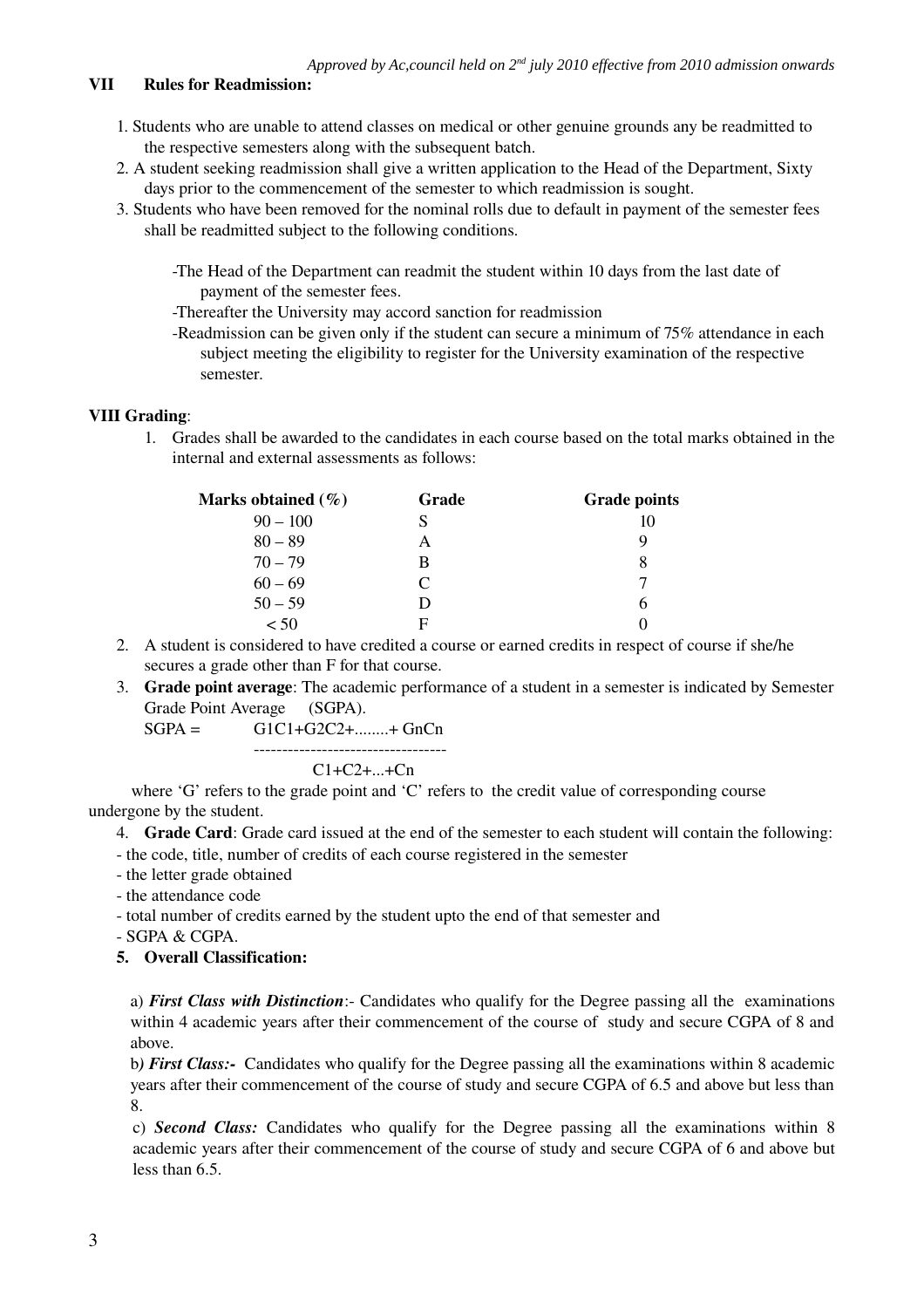IX Revision of Regulation and Curriculum:

The University may from time to time revise amend or change the Regulations, Curriculum, Scheme of Examination and Syllabus.

# SCHEME FOR B.TECH DEGREE COURSE IN NAVAL ARCHITECTURE SHIP BUILDING (8 SEMESTER DURATION)

| Subject                                                | Cr.                      |
|--------------------------------------------------------|--------------------------|
| General core programme                                 |                          |
| <b>Technical Communication and Environment Studies</b> | $\mathfrak{Z}$           |
| Mathematics                                            | 12                       |
| <b>Applied Physics</b>                                 | 3                        |
| <b>Applied Chemistry</b>                               | 3                        |
| <b>Computer Programming</b>                            | $\overline{c}$           |
| <b>Engineering Economics and Management</b>            | 3                        |
| <b>Engineering core programme</b>                      |                          |
| <b>Engineering Mechanics</b>                           | $\tau$                   |
| Electrical Engineering & Electronics                   | 3                        |
| <b>Engineering Graphics</b>                            | $\overline{4}$           |
| Machine Drawing                                        | 3                        |
| <b>Fluid Mechanics</b>                                 | 6                        |
| Mechanics of Solids                                    | $\overline{4}$           |
| Instrumentation                                        | $\mathfrak{Z}$           |
| Applied Thermodynamics                                 | 3                        |
| Design of Machine Elements                             | $\mathfrak{Z}$           |
| Analysis of Structures                                 | 3                        |
| <b>Material Science</b>                                | 3                        |
| Production Management and Operation research           | 3                        |
| Computer Aided Design and Drafting                     | 3                        |
| Professional core programme                            |                          |
| Introduction to ship Technology                        | 4                        |
| <b>Basic Ships Theory</b>                              | 3                        |
| <b>Stability of Ships</b>                              | 3                        |
| Resistance of Ships                                    | 3                        |
| Propulsion of Ships                                    | 3                        |
| Controllability of Ships                               | 3                        |
| Ship Motions in Seaway                                 | 3                        |
| Strength of Ships                                      | 6                        |
| Structural design of Ships                             | 6                        |
| Ship Design                                            | 6                        |
| Ship Production                                        | 6                        |
| Marine Engineering                                     | 6                        |
| Electrical Systems on Ships and Shipyard               | 3                        |
| Joining Techniques in Shipbuilding Technology          | 3                        |
| Special problem and seminar                            | $\overline{c}$           |
| Project Work and Viva voce                             | 15                       |
| Workshop practice and laboratory works                 |                          |
| <b>Workshop Practice</b>                               | $\overline{\mathcal{A}}$ |
| <b>Electrical Engineering Laboratory</b>               | 1                        |
| Fluid Mechanics Laboratory                             | $\mathfrak{2}$           |
| <b>Material Testing Laboratory</b>                     | 1                        |
| Marine Hydrodynamics                                   | 1                        |
| Marine engineering Lab                                 | 1                        |
| <b>Model Making Techniques</b>                         | $\boldsymbol{2}$         |
| Vacation Training                                      | 3                        |
| <b>Elective programme</b>                              |                          |
| Electives I-IV                                         | 12                       |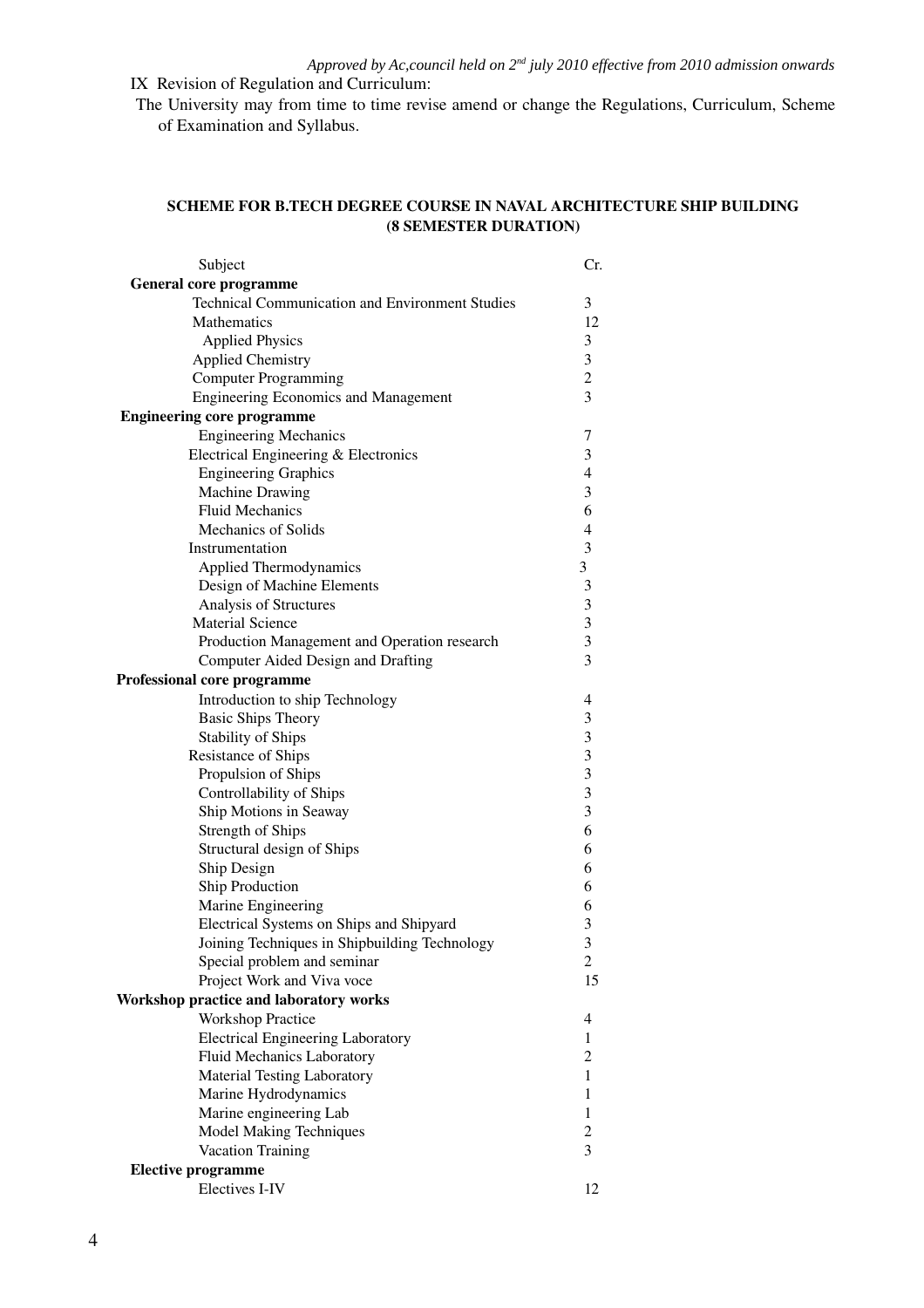# **COURSE CONTENT**

# **I SEMESTER**

| Code   | <b>Subject</b>                        |                |          | Hrs/week     |              | <b>Marks</b>      |                  |                  |              |  |
|--------|---------------------------------------|----------------|----------|--------------|--------------|-------------------|------------------|------------------|--------------|--|
|        |                                       | L              | T        | $\mathbf P$  | <b>Total</b> | <b>Cre</b><br>dit | Int.<br>Exa<br>m | Uty.<br>Exa<br>m | <b>Total</b> |  |
|        | Technical Communications and Environ- |                |          |              |              |                   |                  |                  |              |  |
| ST 101 | ment Studies                          | 3              |          | $\mathbf{0}$ | 4            | 3                 | 50               | 50               | 100          |  |
| ST 102 | <b>Mathematics I</b>                  | 3              |          | $\Omega$     | 4            | 3                 | 50               | 50               | 100          |  |
| ST 103 | <b>Applied Physics</b>                | 3              |          | $\Omega$     | 4            | 3                 | 50               | 50               | 100          |  |
| ST 104 | <b>Applied Chemistry</b>              | 3              |          | $\Omega$     | 4            | 3                 | 50               | 50               | 100          |  |
| ST 105 | Engg.Mechanics I                      | 3              | 2        | $\theta$     | 5            | 4                 | 50               | 50               | 100          |  |
| ST 106 | Engg. Graphics                        | $\overline{2}$ | 0        | 3            | 5.           | 4                 | 50               | 50               | 100          |  |
| ST 107 | <b>Workshop Practice I</b>            | 1              | $\theta$ | 3            | 4            | $\overline{2}$    | 50               |                  | 50           |  |
|        |                                       | 1              |          |              |              |                   |                  |                  |              |  |
|        |                                       | 8              | 6        | 6            | 30           | 22                | 350              | 300              | 650          |  |

# **II SEMESTER**

| Code          | <b>Subject</b>                  |   |              | Hrs/week       |                |                   | <b>Marks</b>     |                          |              |  |
|---------------|---------------------------------|---|--------------|----------------|----------------|-------------------|------------------|--------------------------|--------------|--|
|               |                                 | L | T            | P              | <b>Total</b>   | <b>Cre</b><br>dit | Int.<br>Exa<br>m | Uty.<br>Exa<br>m         | <b>Total</b> |  |
| ST 201        | Mathematics II                  | 3 | $\mathbf{1}$ | 0              | 4              | 3                 | 50               | 50                       | 100          |  |
| ST 202        | <b>Computer Programming</b>     | 2 | $\Omega$     | 2              | 4              | $\overline{2}$    | 50               | 50                       | 100          |  |
| ST 203        | Engg. Mechanics II              | 3 |              | 0              | 4              | 3                 | 50               | 50                       | 100          |  |
| ST 204        | Electrical Engg. & Electronics  | 3 |              | 0              | 4              | 3                 | 50               | 50                       | 100          |  |
| ST 205        | <b>Machine Drawing</b>          | 2 | $\Omega$     | 3              | 5              | 3                 | 50               | 50                       | 100          |  |
| ST 206        | Introduction to Ship Technology | 3 | $\Omega$     | 1              | 4              | 4                 | 50               | 50                       | 100          |  |
| ST 207        | <b>Workshop Practice II</b>     | 1 | $\Omega$     | $\overline{2}$ | 3              | $\overline{2}$    | 50               |                          | 50           |  |
| <b>ST 208</b> | Electrical Engg. Lab            | 0 | $\Omega$     | $\overline{2}$ | $\overline{2}$ |                   | 50               | $\overline{\phantom{a}}$ | 50           |  |
|               | <b>Vacation Training</b>        | ٠ |              |                |                |                   | 50               | $\overline{\phantom{a}}$ | 50           |  |
|               |                                 | 1 |              |                |                |                   |                  |                          |              |  |
|               |                                 | 7 | 3            | 10             | 30             | 22                | 450              | 300                      | 750          |  |

# **III SEMESTER**

| Code          | <b>Subject</b>                |          |                | Hrs/week       |                |                   | <b>Marks</b>     |                  |              |  |
|---------------|-------------------------------|----------|----------------|----------------|----------------|-------------------|------------------|------------------|--------------|--|
|               |                               | L        | Т              | P              | Total          | <b>Cre</b><br>dit | Int.<br>Exa<br>m | Uty.<br>Exa<br>m | <b>Total</b> |  |
| <b>ST 301</b> | Mathematics III               | 3        |                | $\theta$       | 4              | 3                 | 50               | 50               | 100          |  |
| ST 302        | Fluid Mechanics I             | 3        | $\overline{2}$ | $\theta$       | 5              | 3                 | 50               | 50               | 100          |  |
| ST 303        | <b>Mechanics of Solids</b>    | 4        |                | 0              | 5              | 4                 | 50               | 50               | 100          |  |
| ST 304        | Instrumentation               | 3        |                | $\theta$       | 4              | З.                | 50               | 50               | 100          |  |
| ST 305        | <b>Applied Thermodynamics</b> | 4        |                | $\theta$       | 5              | 3                 | 50               | 50               | 100          |  |
| ST 306        | <b>Basic Ship Theory</b>      | 2        |                | $\overline{2}$ | 5              | 3                 | 50               | 50               | 100          |  |
| ST 307        | Fluid mech. Lab               | $\Omega$ | $\Omega$       | $\overline{2}$ | $\overline{2}$ | $\overline{2}$    | 50               | -                | 50           |  |
|               |                               | 1        |                |                |                |                   |                  |                  |              |  |
|               |                               | 9        | 7              | 4              | 30             | 21                | 350              | 300              | 650          |  |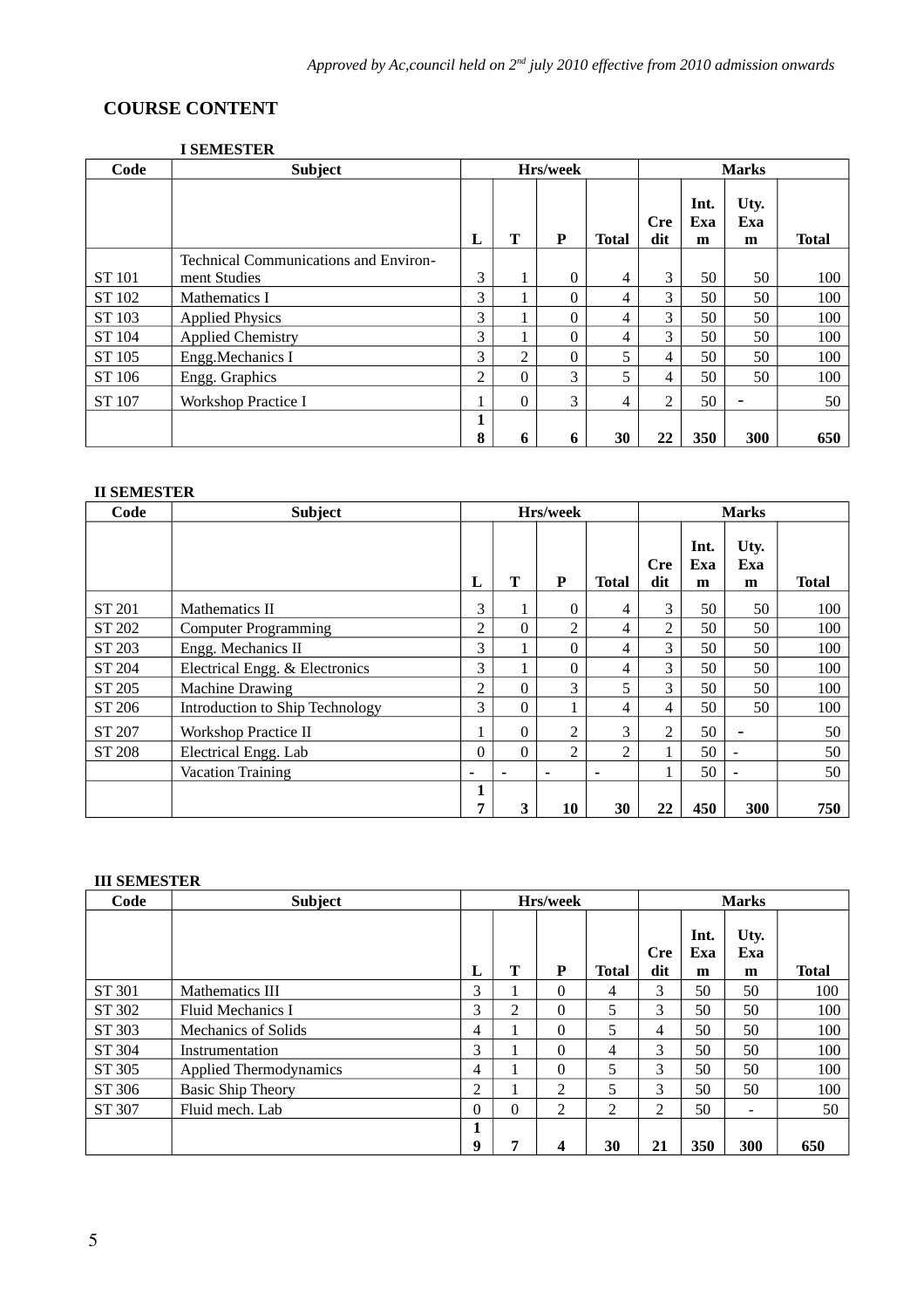# **IV SEMESTER**

| Code          | <b>Subject</b>              |          |          | Hrs/week       |                          |                |                  | <b>Marks</b>     |              |
|---------------|-----------------------------|----------|----------|----------------|--------------------------|----------------|------------------|------------------|--------------|
|               |                             | L        | T        | P              | <b>Total</b>             | Cre<br>dit     | Int.<br>Exa<br>m | Uty.<br>Exa<br>m | <b>Total</b> |
| ST 401        | <b>Mathematics IV</b>       | 3        |          | $\Omega$       | 4                        | 3              | 50               | 50               | 100          |
| ST 402        | Fluid Mechanics II          | 3        | 2        | $\Omega$       | 5                        | 3              | 50               | 50               | 100          |
| ST 403        | Analysis of Structures      | 3        |          | $\Omega$       | 4                        | 3              | 50               | 50               | 100          |
| ST 404        | <b>Material Science</b>     | 3        |          | $\Omega$       | 4                        | 3              | 50               | 50               | 100          |
| ST 405        | <b>Stability of Ships</b>   | 2        | 2        |                | 5                        | 3              | 50               | 50               | 100          |
| ST 406        | Marine Engineering I        | 3        |          | $\Omega$       | 4                        | 3              | 50               | 50               | 100          |
| <b>ST 407</b> | <b>Material Testing Lab</b> | 1        | $\Omega$ |                | 2                        |                | 50               |                  | 50           |
| ST 408        | Model making Techniques     | $\Omega$ | $\Omega$ | $\overline{2}$ | $\mathcal{P}$            | $\overline{2}$ | 50               |                  | 50           |
|               | <b>Vacation Training</b>    | -        |          | ۰              | $\overline{\phantom{a}}$ | 1              | 50               |                  | 50           |
|               |                             | 1        |          |                |                          |                |                  |                  |              |
|               |                             | 8        | 8        | 4              | 30                       | 22             | 450              | 300              | 750          |

# **V SEMESTER**

| Code   | Subject                                 |                |          | Hrs/week |              |                   | <b>Marks</b>     |                  |              |  |  |
|--------|-----------------------------------------|----------------|----------|----------|--------------|-------------------|------------------|------------------|--------------|--|--|
|        |                                         | L              | T        | P        | <b>Total</b> | <b>Cre</b><br>dit | Int.<br>Exa<br>m | Uty.<br>Exa<br>m | <b>Total</b> |  |  |
| ST 501 | Engg. Economics & Management            | 3              |          | 0        | 4            | 3                 | 50               | 50               | 100          |  |  |
| ST 502 | Design of Machine Elements              | 2              | $\Omega$ | 3        | 5            | 3                 | 50               | 50               | 100          |  |  |
| ST 503 | <b>Resistance of Ships</b>              | 2              |          |          | 4            | 3                 | 50               | 50               | 100          |  |  |
| ST 504 | Propulsion of Ships                     | $\overline{2}$ |          |          | 4            | 3                 | 50               | 50               | 100          |  |  |
| ST 505 | Strength of Ships I                     | 3              |          |          | 5            | 3                 | 50               | 50               | 100          |  |  |
| ST 506 | Marine Engineering II                   | 3              |          | 0        | 4            | 3                 | 50               | 50               | 100          |  |  |
| ST 507 | Electrical Systems on Ships & Shipyards | 2              |          |          | 4            | 3                 | 50               | 50               | 100          |  |  |
|        |                                         | 1<br>7         | 6        | 7        | 30           | 21                | 350              | 350              | 700          |  |  |

# **VI SEMESTER**

| Code   | <b>Subject</b>                      |                          | Hrs/week<br><b>Marks</b> |          |              |            |                  |                          |       |
|--------|-------------------------------------|--------------------------|--------------------------|----------|--------------|------------|------------------|--------------------------|-------|
|        |                                     | L                        | T                        | P        | <b>Total</b> | Cre<br>dit | Int.<br>Exa<br>m | Uty.<br>Exa<br>m         | Total |
| ST 601 | Computer Aided Design & Drafting    | 2                        |                          |          | 4            | 3          | 50               | 50                       | 100   |
| ST 602 | Controllability of Ships            | 2                        |                          |          | 4            | 3          | 50               | 50                       | 100   |
| ST 603 | Ship Motions in Seaway              | 2                        |                          |          | 4            | 3          | 50               | 50                       | 100   |
| ST 604 | Strength of Ships II                | 3                        |                          | 0        | 4            | 3          | 50               | 50                       | 100   |
| ST 605 | <b>Structural Design of Ships I</b> | 3                        |                          | $\theta$ | 4            | 3          | 50               | 50                       | 100   |
| ST 606 | Ship Design I                       | 3                        | $\Omega$                 | 1        | 4            | 3          | 50               | 50                       | 100   |
| ST 607 | Ship Production I                   | 3                        |                          | $\theta$ | 4            | 3          | 50               | 50                       | 100   |
| ST 608 | Marine Hydrodynamics Lab            | 0                        | $\Omega$                 |          |              |            | 50               | ٠                        | 50    |
| ST 609 | Marine Engineering Lab              | 0                        | $\Omega$                 |          |              |            | 50               | $\overline{\phantom{a}}$ | 50    |
|        | <b>Vacation Training</b>            | $\overline{\phantom{0}}$ |                          |          |              |            | 50               |                          | 50    |
|        |                                     |                          | 6                        | 6        | 30           | 24         | 500              | 350                      | 850   |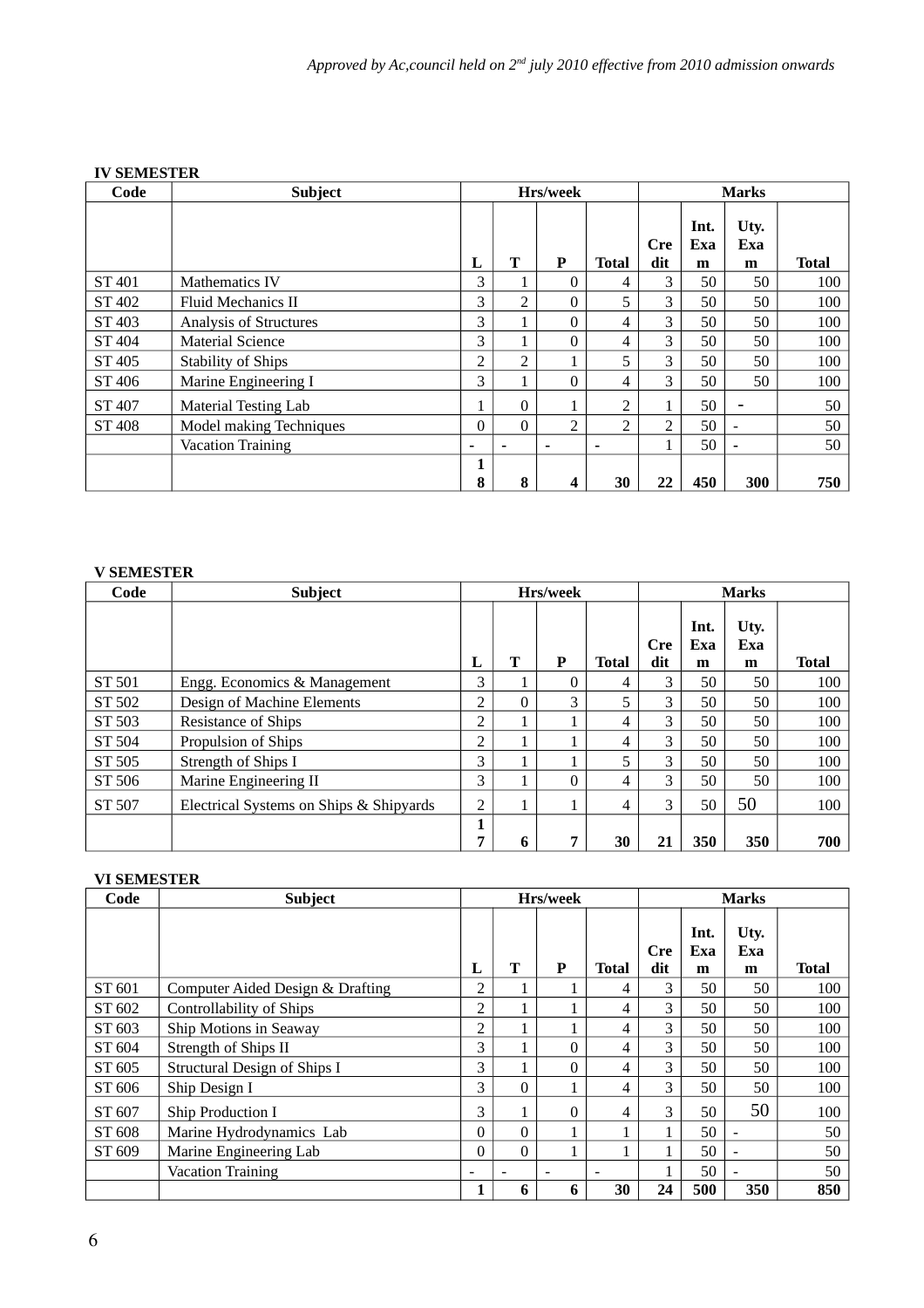| rnv<br>$\sim$<br>hv<br>. וני<br>$\overline{H}$ | held on | $\Gamma$ | 111 I V | ാറ | etter<br>$\tau$ tive. | trom | ากา<br>, aar | 810 H | ° onwara. |
|------------------------------------------------|---------|----------|---------|----|-----------------------|------|--------------|-------|-----------|
|                                                |         |          |         |    |                       |      |              |       |           |

# **VII SEMESTER**

| Code          | <b>Subject</b>                              | <b>Marks</b><br>Hrs/week |                   |          |              |                   |                  |                  |       |
|---------------|---------------------------------------------|--------------------------|-------------------|----------|--------------|-------------------|------------------|------------------|-------|
|               |                                             | L                        | T                 | P        | <b>Total</b> | <b>Cre</b><br>dit | Int.<br>Exa<br>m | Uty.<br>Exa<br>m | Total |
|               | Production Management & Operation Re-       |                          |                   |          |              |                   |                  |                  |       |
| ST 701        | search                                      | 3                        | T.                | $\Omega$ | 4            | 3                 | 50               | 50               | 100   |
| ST 702        | Structural Design of Ships II               | 3                        | 1                 | $\theta$ | 4            | 3                 | 50               | 50               | 100   |
| ST 703        | Ship Design II                              | 3                        |                   |          | 5            | 3                 | 50               | 50               | 100   |
| ST 704        | Ship Production II                          | 3                        | 2                 | $\theta$ | 5            | 3                 | 50               | 50               | 100   |
|               | Joining Techniques in Shipbuilding Technol- |                          |                   |          |              |                   |                  |                  |       |
| ST 705        | ogy                                         | 3                        | $\mathbf{1}$      | $\Omega$ | 4            | 3                 | 50               | 50               | 100   |
| ST 706        | Elective I                                  | 3                        |                   | 0        | 4            | 3                 | 50               | 50               | 100   |
| <b>ST 707</b> | Elective II                                 | 3                        | 1<br>$\mathbf{I}$ | 0        | 4            | 3                 | 50               | 50               | 100   |
|               |                                             | $\overline{2}$           |                   |          |              |                   |                  |                  |       |
|               |                                             | 1                        | 8                 |          | 30           | 21                | 350              | 350              | 700   |

# **VIII SEMESTER**

| Code   | <b>Subject</b>            | Hrs/week |          |          |              | <b>Marks</b>      |                  |                  |              |
|--------|---------------------------|----------|----------|----------|--------------|-------------------|------------------|------------------|--------------|
|        |                           | L        | т        | P        | <b>Total</b> | <b>Cre</b><br>dit | Int.<br>Exa<br>m | Uty.<br>Exa<br>m | <b>Total</b> |
| ST 801 | Special Problem & Seminar | 0        | $\Omega$ |          |              | ר                 | 50               | $\blacksquare$   | 50           |
| ST 802 | Elective III              | 3        |          | 0        | 4            | 3                 | 50               | 50               | 100          |
| ST 803 | Elective IV               | 3        |          | $\Omega$ | 4            | 3                 | 50               | 50               | 100          |
| ST 804 | Project Work& Viva voce   | 0        | $\Omega$ | 20       | 20           | 15                | 300              | 200              | 500          |
|        |                           |          |          |          |              |                   |                  |                  |              |
|        |                           | 6        | ּ        | 22       | 30           | 23                | 450              | 300              | 750          |
|        |                           |          |          |          |              | 176               |                  |                  |              |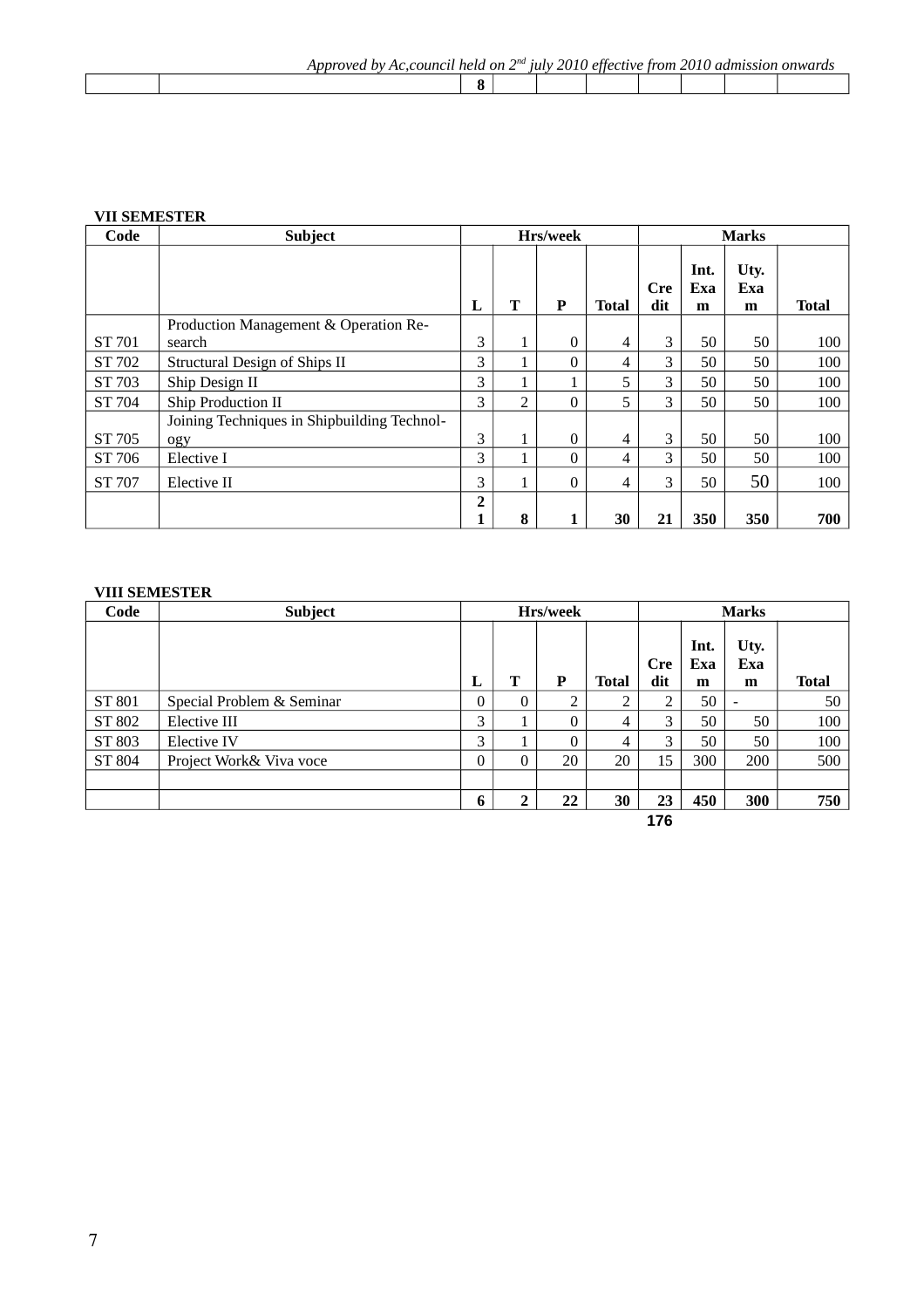# SYLLABUS FOR B.TECH. DEGREE COURSE IN NAVAL ARCHITECTURE & SHIPBUILDING (8 SEMESTER DURATION) **SEMESTER I**

# **ST 101 TECHNICAL COMMUNICATIONS & ENVIRONMENT STUDIES**

#### Module I

Written Communication : note making and note taking; summarizing; notes and memos, developing notes into text, organization of ideas, cohesion and coherence, paragraph writing, ordering information in space and time, short essays, description and argument, comparison and contrast, illustration, using graphics in writing, tables and charts, diagrams and flow – charts, maps, plans and graphs.

Spelling rules and tips, writing a rough draft, editing and proof reading, writing the final draft, styling text, filling in complex forms, standard letters, CV, writing a report, writing leaflets and brochures, writing references, essay writing expository writing, description of processes and products, classification , the instructional process, arguments and presentation of arguments, narrating events chronologically. ( Emphasis should be given to the practice sessions for developing the oral and written communication skills of students).

#### Module II

Concept of an ecosystem – structure and function – energy flow in the ecosystem – ecological succession – food chains, food webs and ecological pyramids – structure and functions of forest ecosystems , aquatic eco systems, grass land ecosystems and desert ecosystems.

Definition of biodiversity – genetic, species and ecosystem diversity biogeographical classification of India – Value – Hot spots of biodiversity – Threats of biodiversity – Conservation of biodiversity.

#### Module III

Environmental Pollution – causes effects and control measures of air pollution , water pollution, soil pollution, noise pollution, marine pollution, thermal pollution and nuclear hazards – causes, effects and control measures of urban and industrial solid wastes – Role of an individual in prevention of pollution :Pollution case studies – An overview of the various environmental legislations in India – Issues involved in enforcement of environmental legislation – The concept of sustainable development . Disaster management : floods, earthquakes, cyclones, and landslides.

#### Module IV

Senses of Engineering Ethics-Variety of moral issues – Types of inquiry – Moral dilemmas – Moral autonomy Kohlberg's theory – Gilligan's theory – Consensys and Controversy – Professional ideals and vinues – Attributes of an ethical personality – Theories about right action – Self interest.

Responsibilities and Rights of engineers – Collegality and Loyalty – Respect for authority – Collective bargaining , Confidentiality – Conflicts of interest – Professional rights.

#### References

Rajagopalan. R, Environmental Studies : From Crisis to Cure, Oxford University Press, 2005 Erach Bharucha, Textboook of Environmental Studies, Universities Press 2005.

Odum E.P, Fundemental Chemistry , New Age International, 2000.

Meenambal T.,Uma R.M and K. Murali , Principles of Environmental Science and Engineering, S.Chand & Company Ltd., 2005

Jayashree Suresh and B.S.Raghavan, Professional Ethics, S.Chand & Company Ltd., 2005.

Edmund D.Seebaur & Robert L.Barry, Fundementals of Ethics for Scientists and Engineers, Oxford University Press, 2001.

#### *ST 102 MATHEMATICS I*

- 1. Hyperbolic functions: Definitions, properties including formulae for arguments  $A \pm B$ ; Inverses expressed as logarithms. Series for Cos hx, Sin hx, Mutual conversion of hyperbolic and circular functions.
- 2. Leibnitz's rule for  $D^n(uv)$ . Simple problems. Taylor's and MacLauren's series
- 3. Standard curves in engineering practice such as conics, cycloids, hypocycloids, catenaries. lemniseates, cardioids and others. Curvature, centre of curvature of these. Tangents & normals,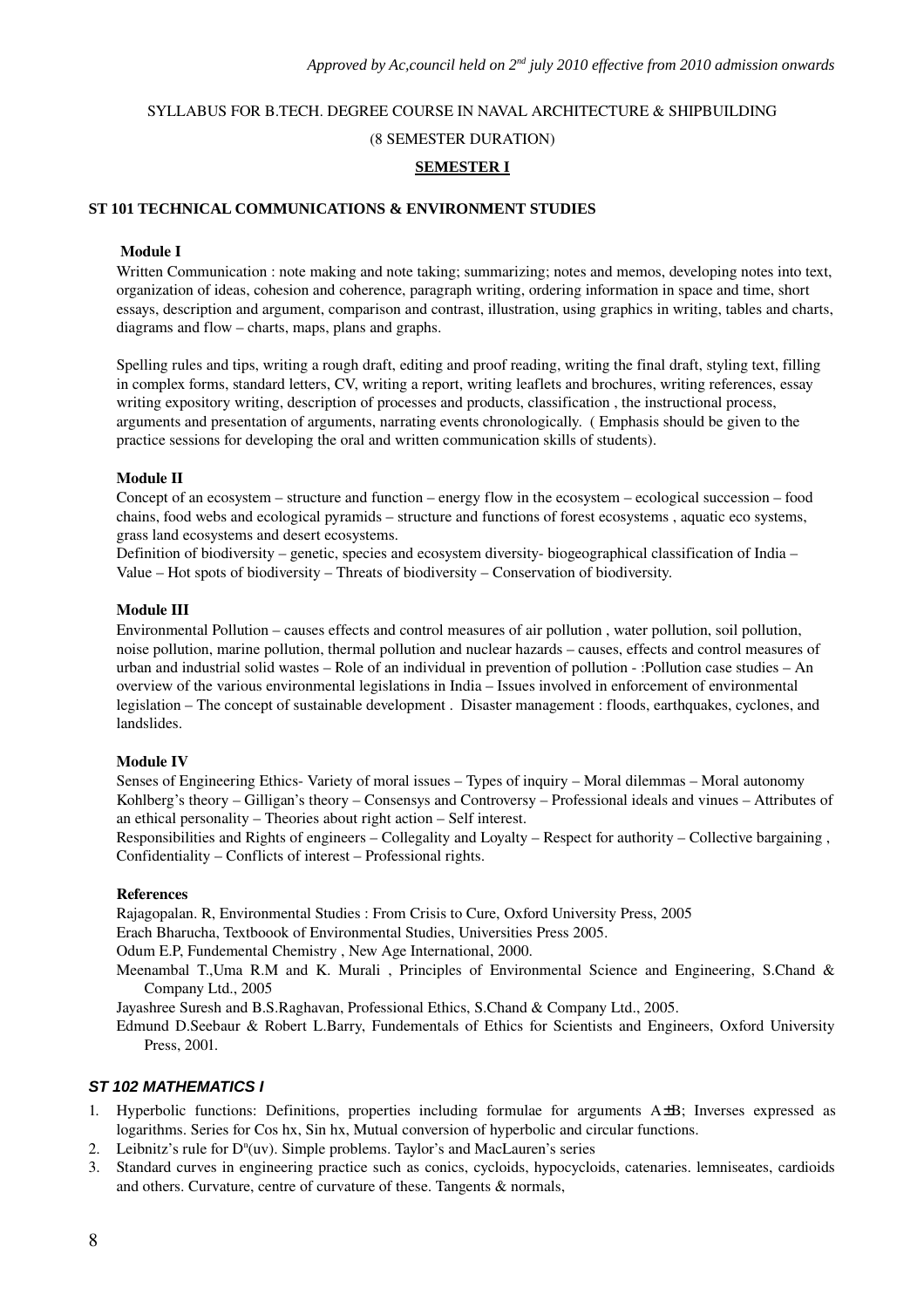- 4. Envelopes and evolutes. The latter viewed both as loci of centre of curvature and envelope of normals.
- 5. Partial derivatives. Total differentials. Euler's theorem on homogeneous functions. Errors and approximations.

# Reference:

- 1) Kreyzig,E.; Advanced Engineering Mathematics, Wiley, New York.
- 2) Grewal,B.S.; Higher Engineering Mathematics, Khanna Publishers, New Delhi.

# *ST 103 APPLIED PHYSICS*

1. Interference of Light: Interference on thin films, colours of thin films-Newton's rings (reflected system). Determination of wavelength and refractive index. Air wedge –diameter of thin wire-Testing of planeness of surfaces

Production of X-rays-continuous and characteristic x-rays-Mosley's law-Diffraction of x-rays-Bragg's law-Bragg's x-ray spectrometer-Compton effect-expression for change in wavelength.

2. Diffraction-Fresenel and Fraunhofer diffraction-Zone place-plane diffraction grating-Measurement of wave lengthdispersive power of grating. Resolving power-Raleigh's criterion-Resolving power of telescope and grating.

Double refraction-Positive and negative crystals- Nicol prism-Huygen's theory of double refraction. Quarter wave and double wave plates. Production and analysis of plane polarised and circularly polarised light using crystal plates. Optical activity-Fresnel's theory-Specific rotation-Half shade polarimeter.

3. Coherence and Lasers: Spatial and temporal coherence-coherence length-spontaneous emission-stimulated emission- population inversion- CW & pulsed Laser, typical laser systems like Helium-Neon, Nd, YAG, Ruby, Semi-conductor lasers. Applications of lasers- Principle of holography-reflection and transmission type-Recording and reconstruction-Applications of holography-white light holograms.

Ultra sound waves-Production, properties and application

Recording and reproduction of sound-Magnetic tape recording-sound recording on cine films

- 4. Fibre optics and its applications: General ideas of optical fibre NA of fibrestep index and graded index of fibresmultimode and single mode fibres-applications of optical fibres-fibre optic communication- optical fibre sensorsgeneral ideas of integrated optics.
- 5. Crystallography and lattice planes: Crystallography-space lattice-unit cell-crystal systems-simple cubic-body centred and face centred cubes. Lattice planes and Miller indices-spacing between lattice planes-powder method for crystal study.

Dielectrics: Types and applications

Superconductivity: Transition temperature-Meissner effect-Isotope effect-Type I and type II-super conductors-B.C.S. theory (qualitative study) High temperature super conductivity (General idea) Josephson effect SOUIDS.

#### Reference:

- 1) J.B. Rajan; Modern physics
- 2) Sathyaprakash; Optics and atomic physics
- 3) Thereja; Modern physics
- 4) Charles Kittel; Solid state physics
- 5) Agarwal; Optical fibre communication
- 6) Ajoy Ghatak; Optics

7) S.P. Nair & K.P. Jayaprakash; A text Book for Engg students

#### *ST 104 APPLIED CHEMISTRY*

- 1. Production of engineering materials Production of steel Bessemer converter process, open hearth process, electric furnaces, oxygen process, chemical additions to steels. Production of non-ferrous alloys – Production of aluminium and its alloys, Production of other non-ferrous alloys – bronze, brass, special reference to the requirements of shipbuilding (ships propellers etc). Plastics formation of high polymers, thermoplastic and thermosetting resins, methods of fabrication of plastics, production of GRPmaterials.
- 2. Electrochemistry classification of conductors, electrolytes, conductance of electrolytes, specific and equivalent conductance, application of conductance measurements, DebyeHuckel model of electrolytic conductance and Onsager equation. Galvanic cells, EMF measurements, classification of electrodes, Nernst equation, electrode potentials, cell reactions. Relationship between cell potential and thermodynamic quantities. Electrochemical energy sources, lead acid battery, nickel cadmium battery. Fuel cells  $(H<sub>2</sub>/O<sub>2</sub>)$ . Electrochemical corrosion and it application.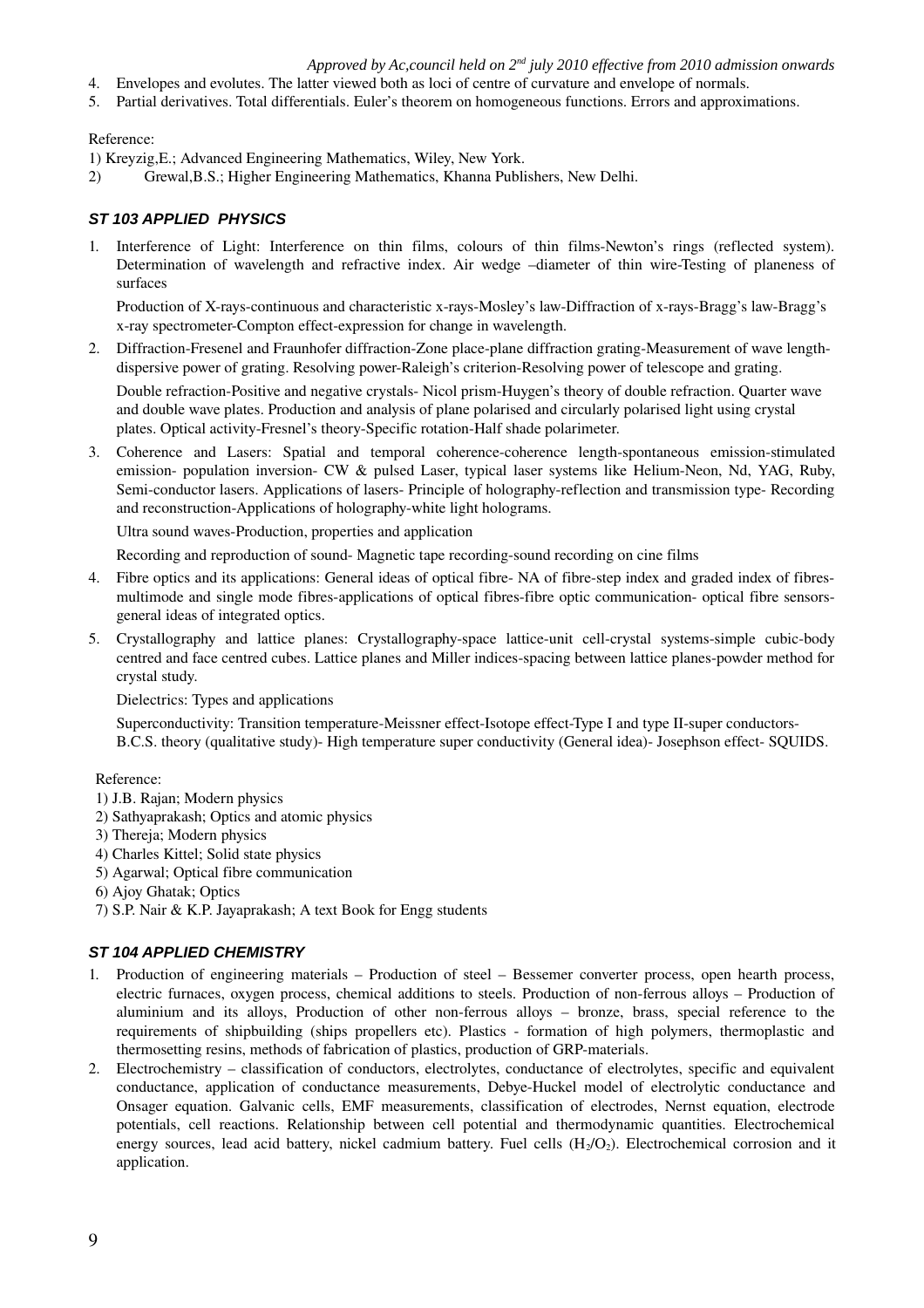- 3. Fuels and Combustion Solid, liquid and gaseous fuels, calorific value of fuels, calorific intensity, flue gas analysis. Coal – analysis of coal, carbonisation of coal, metallurgical coke and its manufacture, hydrogenation of coal. Petroleum – Origin and refining of petroleum, cracking and polymerisation, requisites of a good petrol. Diesel oil, Petrochemicals, Gaseous fuels – natural gas, LPG, Producer gas, combustion zone, reduction zone, water gas, coal gas, oil gas. Combustion calculations, explosives. Propellants, Nuclear fuels – nuclear fission and fusion.
- 4. Lubricants Mechanisms of lubrication, boundary lubrication, extreme pressure lubrication. Classification of lubricants, synthetic lubricants, properties of lubricant.
- 5. Water and its Treatment Source of water, hard and soft water, determination of hardness, softening water lime soda process, ion exchange. Boiler feed water – removal of oil, blow down operation, caustic embrittlement, internal conditioning. Water for domestic purposes – sedimentation, coagulation, filtration and sterilisation, chlorination and its advantages and disadvantages. Disinfection with Ozone. Desalination

Pollution – chemical characteristics, sewage treatment – biological oxygen demand (BOD), chemical oxygen demand (COD), total organic carbon (TOC). Solid wastes, Water pollution, Air pollution, their control.

#### Reference:

1) Balasubramanian M.R., Krishnamoorthy S. & Murugesan V. " Engineering Chemistry" Allied Publishers Ltd.

2) Uppal, M.M.; A Text Book of Engineering Chemistry, Khanna Publishers, New-Delhi.

#### ST 105 ENGINEERING MECHANICS I (Note SI Units should be followed)

- 1. Concurrent forces in a plane: Principles of statics, composition and resolution of forces, free body diagrams, equilibrium of concurrent forces in a plane, method of projections, equilibrium of three forces in a plane, method of moments, friction.
- 2. Parallel forces in a plane: Two parallel forces, general case of parallel forces in a plane, centre of parallel forces and centre of gravity, centroids of composite plane figures and curves, distributed force in a plane.
- 3. Properties of areas: Moment of inertia of plane figures with respect to an axis in its plane, moment of inertia with respect to an axis perpendicular to its plane, product of inertia, principal axis of three dimensional bodies.
- 4. General case of forces in a plane: Composition of forces in a plane, equilibrium of forces in a plane, plane trusses, method of joints and method of sections, plane frames, method of members, method of substitution and method of sections, funicular polygon, Maxwell diagrams, distributed force in a plane, flexible suspension cables.
- 5. Force system in space: Concurrent forces in space, method of projections and method of moments, couples in space, parallel forces in space, centre of parallel forces and centre of gravity, general cases of in space. Principle of virtual work: Equilibrium of ideal systems, efficiency of simple machines, stable and unstable equilibrium.

### REFERENCES:

| 1) Timoshenko & Young:        | <b>Engineering Mechanics</b>           |  |  |  |  |  |
|-------------------------------|----------------------------------------|--|--|--|--|--|
| 2) Beer F.P $\&$ Johnson E.R: | Mechanics for Engines-Statics Dynamics |  |  |  |  |  |
| $3)$ Shames I.H:              | Engineering Mechanics-Statics and      |  |  |  |  |  |
| Dynamics                      |                                        |  |  |  |  |  |
| 4) Langhar H.L & Beresi A.P : | <b>Engineering Mechanics</b>           |  |  |  |  |  |
| 5) Merriam J.L & Kraige L.G:  | <b>Engineering Mechanics</b>           |  |  |  |  |  |
|                               |                                        |  |  |  |  |  |

#### *ST 106 ENGINEERING GRAPHICS*

- 1. Introduction to Engineering Graphics: Drawing instruments and their use, different types of lineslettering and dimensioning, familiarisation with current Indian Standard Code of Practice for general engineering drawing. Simple geometrical constructions-Conic Sections-Construction of ellipse, parabola, hyperbola and rectangular hyperbola, cycloidal curves, construction of Archimedian spiral and logarithmic spiral drawing tangents and normals to these curves.
- 2. Introduction to orthographic projections: Plane of projection-principles of first angle and third angle projections. Projection of points in different quadrants. Orthographic projection of straight lines parallel to one plane and inclined to the other planes-straight lines inclined to both the planes-true length and inclination of lines with reference plane-traces of lines. Projection of plane laminae of geometrical shapes in oblique positions.
- 3. Projection of plane figures projection on auxiliary planes; Projection of polyhedral and solids of revolution-Frustum projection of solids with axis parallel to one plane or parallel or perpendicular to the other planeprojection of solids with axis inclined to both the planes-projection of solids on auxiliary planes. Section of solids by planes inclined to horizontal or vertical planes shape of sections.
- 4. Development of surfaces of prisms, cylinders, pyramids and cones, intersection of surfaces of prisms. Cylinders and cones.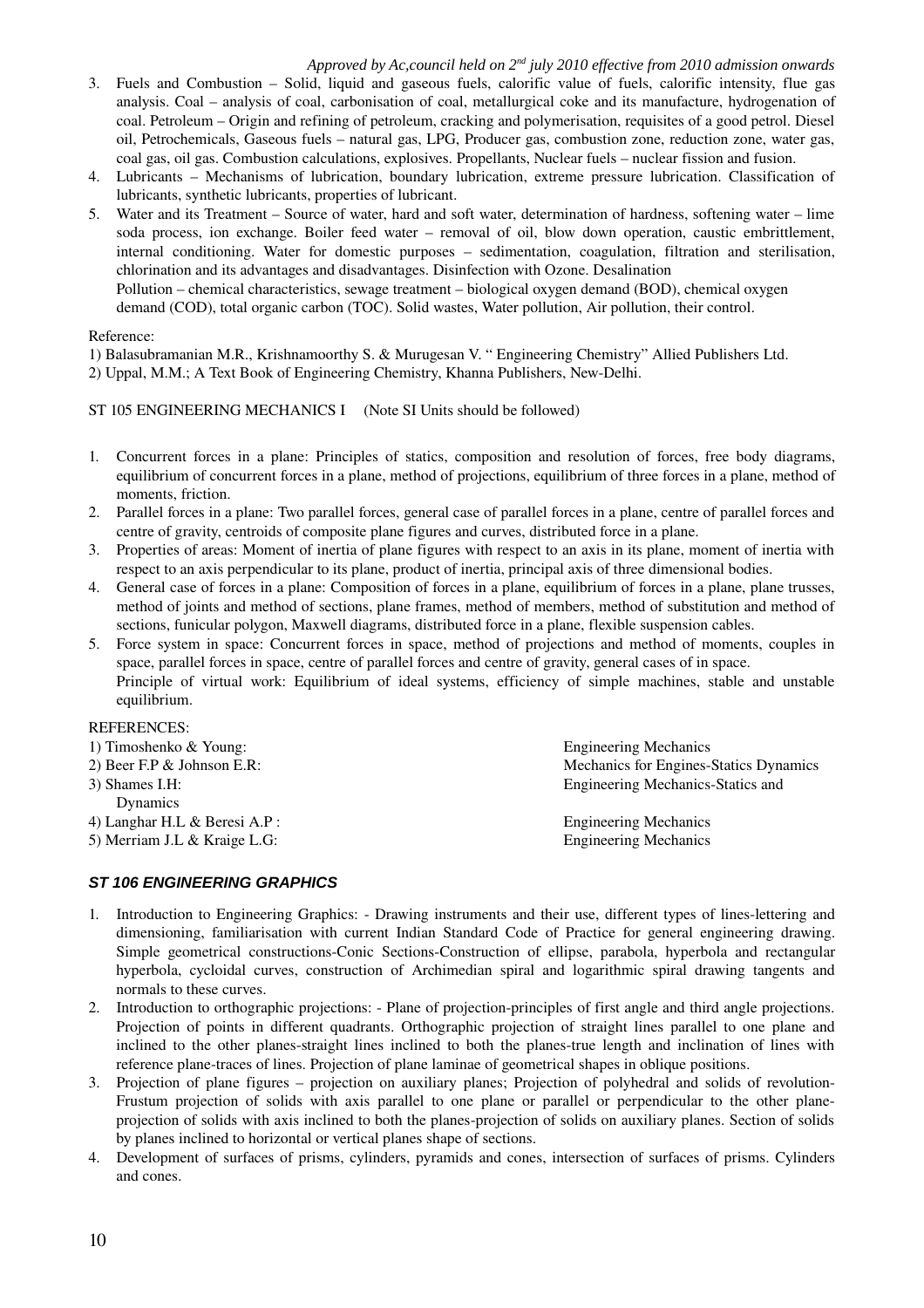5. Introduction to isometric projection: isometric scale, isometric views, isometric projections of prisms pyramids cylinders, cones and spheres. Introduction to perspective projections one point, two points and three points perspectives-visual ray method and vanishing point method-perspective of circles, perspective views of prisms and pyramids.

# Reference:

- 1) P.S Gill : Geometrical Drawing, B.D Ketaria Ludhiana
- 2) N.D Bhat : Elementary Engineering Drawing, Charolar Publishing House, Anand
- 3) P.I Varghese & K.C John : Engineering Graphics

# *ST 107 WORKSHOP PRACTICE I*

- 1. Fitting Shop
- 2. Carpentry Shop
- 3. Foundry Shop
- 4. Sheet Metal Shop
- 5. Lathe,
- 6. Shaping m/c, Planing m/c, Milling m/c, Drilling and Boring m/c

(Preliminary exercises for beginners in all shops. Specific models may be designed by the teachers)

# **SEMESTER II**

# *ST 201 MATHEMATICS II*

- 1. Applied Integral Calculus. Areas, arc-lengths, volumes and surface areas of solids of revolution. Multiple Integrals; Jacobians.
- 2. Vector calculus, Cartesian, Cylindrical and Spherical systems of co-ordinates. Expression for  $ds^2$ , gradient, divergence, curl in all the three systems. Gauss theorem. Stoke's theorem.
- 3. Ordinary Differential Equations of the second order with constant coefficients, Euler-Cauchy type. Simultaneous Linear Equations.
- 4. Fourier series. Full range and half-range series. Maxima and Minima of functions of two variables Saddle points. Legrangian Multipliers.
- 5. Sequences and infinite series: Convergence and divergence. Radius of convergence, comparison tests, Raabe's test. Solution of first order and second order differential equations at regular points (Singular points not included)

#### Reference:

- 1) Kreyzig,E.; Advanced Engineering Mathematics, Wiley, New York.
- 2) Grewal,B.S.; Higher Engineering Mathematics, Khanna Publishers, New Delhi.

# *ST 202 COMPUTER PROGRAMMING*

- 1. Computer Fundamentals: Basic computer organisation, representation of information, secondary storage devices, systems and applications, software, operating system.
- 2. Overview of programming: Introduction to computer based problem solving, programs and algorithms, data organisation or data structures, construction of loops, use of procedures.
- 3. Fundamentals of C Programming: Data types int, float, char, double and void, etc. Operators and expressions Arithmetic operators, relational operators, logical operators and their expressions. Control constructs – if-then, for and while. Arrays – array declaration, one and two-dimensional arrays. Functions and subprograms – general form arguments and return values.
- 4. Advanced Programming techniques: Control constructs do–while, switch statements, go to, label. Functions parameter passing, call-by-value, call-by-reference, calling functions with arrays, argc and argv.
- 5. Dynamic Data structures: Pointers & and \* operators, pointer expression, pointer assignments. Structures Basics of structures, referencing structure element, array of structures, passing structures to functions. File handling – file pointer, file accessing functions, fopen, fclose, putc, getc and fprint.

#### Reference:

- 1) Rajaraman; Introduction to Computers
- 2) Rajaraman; Computer Fundamentals
- 3) Kernighan, B.W.K. & Ritchi, D.M.; The C Programming Language; Prentice Hall of India, 1989.
- 4) Richard Johnson-baugh & Martin Kalin; Application Programming in C; Macmillan International Edition, 1990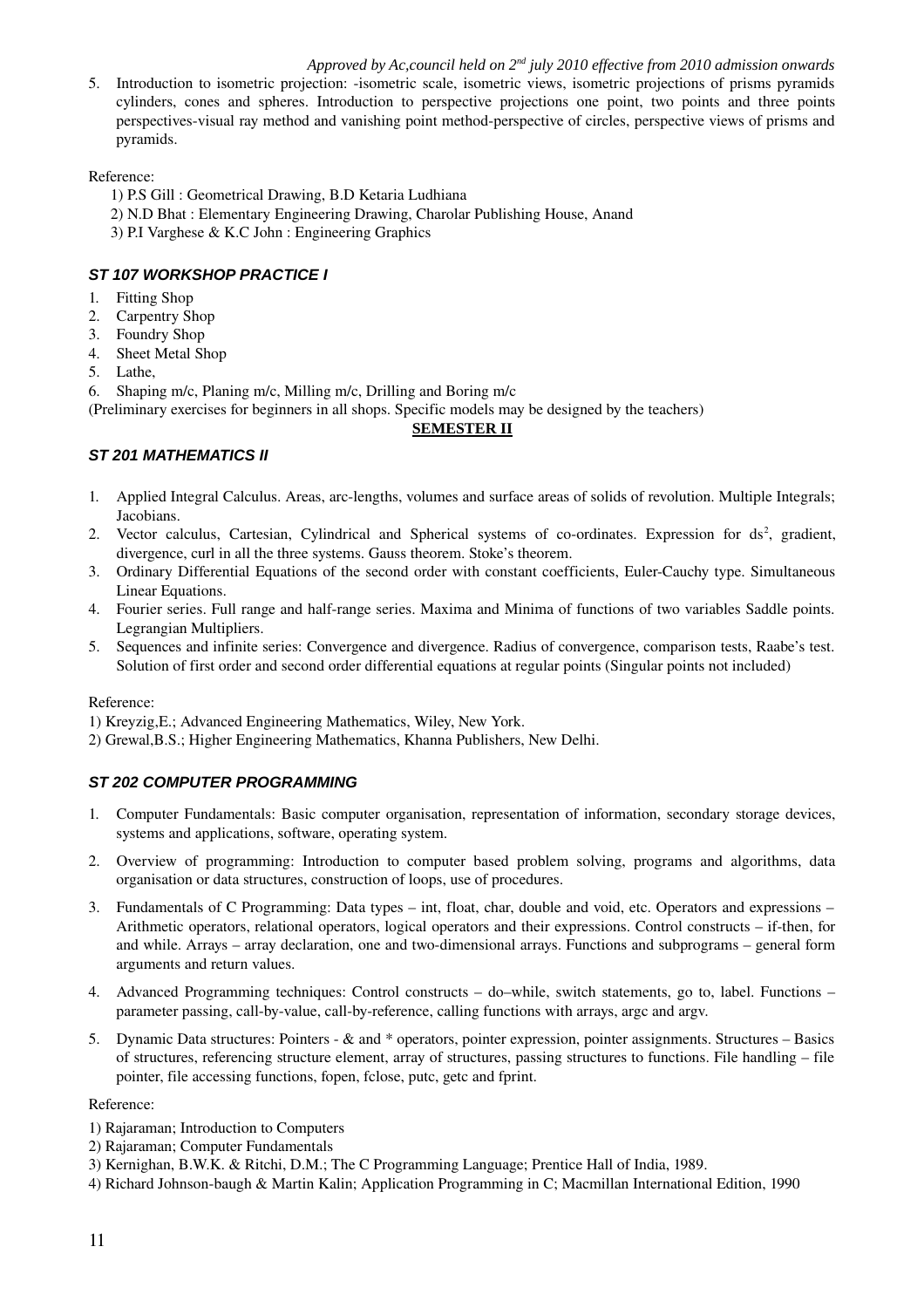5) Schildt, H.; C made easy; McGraw Hill Book Company, 1987.

# *ST 203 ENGINEERING MECHANICS II*

- 1. Rectilinear translation: kinematics of rectilinear motion, principles of dynamics, differential equation of rectilinear motion, motion of a particle acted upon by a constant force as a function of time, force proportional to displacement, simple harmonic motion – damped oscillations, forced oscillations, damped oscillations and forced oscillations with single degree of freedom.
- 2. D'Alembert's principle, momentum and impulse, work and energy, law of conservation of energy, ideal systems, impact.
- 3. Curvilinear translation: Kinematics of curvilinear motion, differential equations of motion, motion of projectile, D'Alembert's principle in curvilinear motion, moment of momentum, work and energy in curvilinear motion.
- 4. Rotation of rigid body about a fixed axis: Kinematics of rotation, equation of motion of rigid bodies rotating about a fixed axis, rotation under the act of a constant moment, compounds pendulum, general case of moment proportional to the angle of rotation D'Alembert's principle resultant, inertia force in rotation, principle of angular moment in rotation, energy equation for rotating bodies.
- 5. Plane motion of a rigid body: Kinematics of plane motion, instantaneous centre, equations of plane motion, D'Alembert's principle in plane motion, principle of angular momentum in plane motion, energy equation for plane motion.

#### References:

- a) Timoshenko & Young; Engineering Mechanics
- b) Beer.F.P. & Johnson.E.R.; Mechanics for Engineering Statics
- c) Shames.I.H.; Engineering Mechanics-Statics and
- d) Langhar.H.L. & Boresi.A.P; Engineering Mechanics
- e) Merriam H.L & Kraige L .G; Engineering Mechanics

# *ST 204 ELECTRICAL AND ELECTRONICS ENGINEERING*

#### Module I

Transformers : principle and theory of an ideal transformer- Constructional features of single phase transformer-core type-shell-type- emf equation- turns ratio-no load vector diagram-transformer on load- equivalent circuit- impedance transformation- transformer losses- flux leakage, efficiency- open circuit and short circuit tests-estimation of equivalent circuit parameters. Auto transformer – working principle - basics of current transformer and potential transformer and three phase transformer.

#### Module II

Basic principles of electrical machines: D.C. generators-construction details-principle of operation-emf equationmethods of excitation-simple problems. D.C. motors-principle of operation-back e.m.f.-speed and torque equationscharacteristics-losses-efficiency-applications of shunt, series and compound wound motors-simple problems.

#### Module III

Polyphase circuits: Generation of polyphase voltage-phase difference-vector representation-comparison between single phase and three phase systems-star and delta connection-current, voltage and power in three phase systems-balanced and unbalanced three phase circuits-power measurements in three phase circuits using single wattmeter and three wattmeter methods.

#### Module IV

AC Machines : Alternators- construction details-principle of operation-types-emf equation(winding factor need not be derived)-synchronous speed-Synchronous motors-principle of operation and method of starting-three phase induction motors-construction details of squirrel cage and slip ring motors-slip speed-single phase induction motors-principle of operation-types.

#### Module V

Electronics: Bipolar junction transistors-NPN, PNP-current components in transistors-commonbase, common emitter and common collector configurations-current gain-voltage gain and power gain-V-I characteristics- Active, saturation and cut off regions-R-C coupled amplifier - frequency response-feedback -Heartley and Colpitts oscillators.

#### **References:**

1. Reed's Advanced Electro technology for marine Engineers- *Edmund G.R. Kraal.*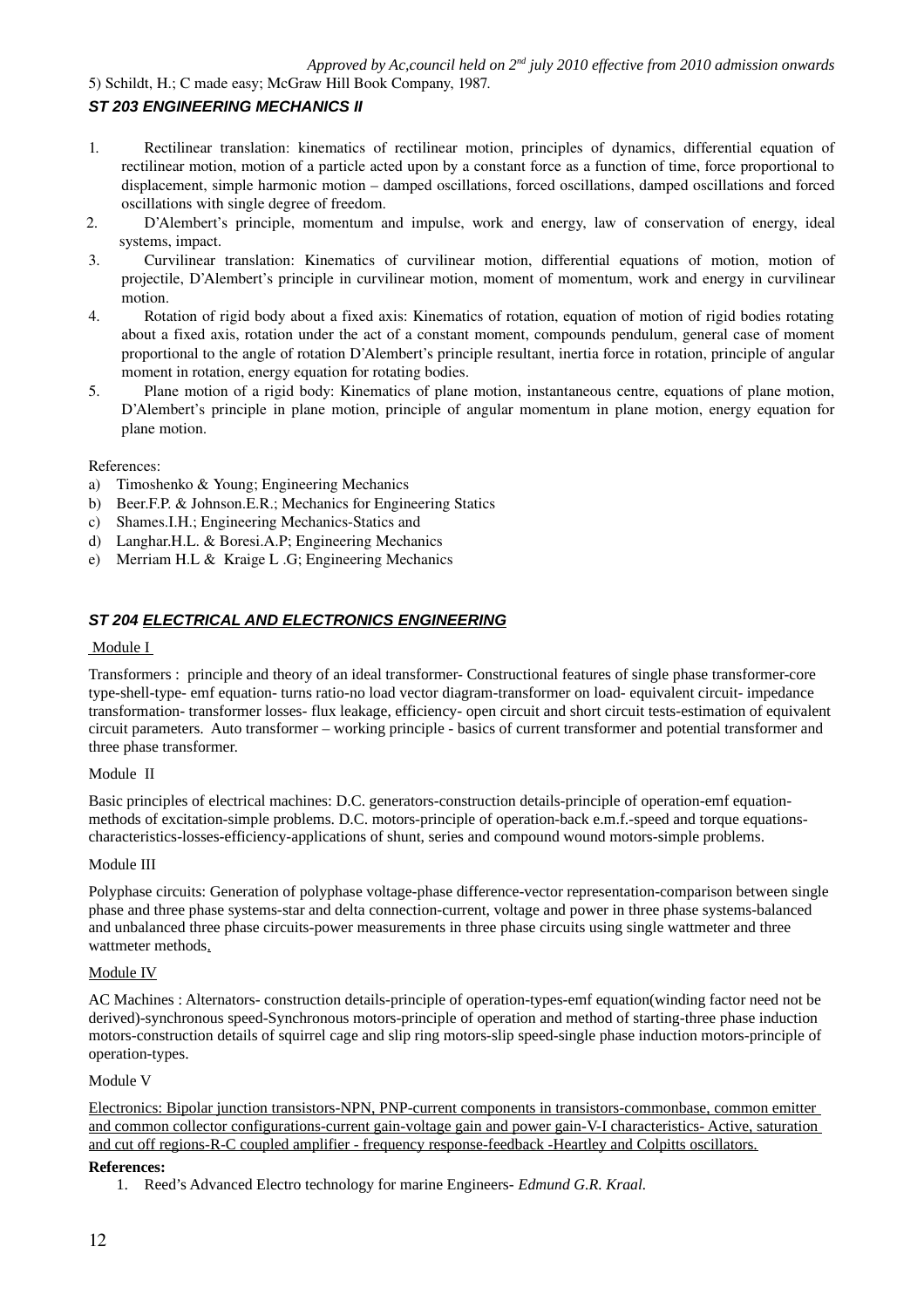- 2. A text book of Electrical Technology- Vol-I *B.L.Theraja, A.K. Theraja*
- 3. A text book of Electrical Technology- Vol-II B.L.Theraja, A.K. Theraja
- 4. Microelectronics. Millman and Grabel

# *ST 205 MACHINE DRAWING*

Introduction to theory of dimensioning, Types, size, location, functional and datum dimensions, principles for dimensioning (IS), dimension figures, notation of dimensioning.

Lines, symbols, figures, notes, arrow heads, etc., placing the dimensions, dimensioning angles, arrangement of dimensions, machining symbols and surface finish.

Simplifications and conventions-recommended abbreviations, use of symbols and abbreviations, conventions on machine drawing, conventional representation of threads, conventional lines.

Sectional views, section plane, section lining, full section, half section, partial or broken out section, off set section, removed or rolled section, auxiliary section, aligned section, disposition of successive sections, partial views, developed view, part located in front of a cutting plane, assembly sectioning, sectioning conventions.

Conversion of pictorial views into orthographic views, orthographic reading or interpretation of views Sketching

Drawing of machine elements: keys, cotters  $\&$  pin joints, rivets  $\&$  riveted joints welded joints, screw threads and screw fastening, bearing, brackets and hangers, pipes and pipe joints, gearing springs.

Production drawing (types and uses):- Final lay out drawings, general arrangement, assembly drawings, sub-assembly drawings, detail process drawings.

Information on drawings: material list, modifications, jigs and fixtures, weight, general tolerances, order number, material specifications, heat treatment, surface finish, general comments.

Limits and tolerances

Reference:

- a) N.D Bhat : Machine Drawing, Charolar Publishing House, Anand.
- b) P.I Varghese & K.C John : Machine Drawing

# *ST 206 INTRODUCTION TO SHIP TECHNOLOGY*

1. Historical review ancient types of vessels (rafts, boats, and ships), the role of the ship in the ages of the great discoveries.

Types of ships-terms and definitions, cargo ships (general cargo ships, bulk carriers, container ships, Ro-Ro ships, barge carriers, tankers), fishing vessels, factory ships, supply ships, Cable ships, ice breakers, research vessels, warships, hydrofoils, air cushion vehicles, small pleasure crafts (yachts, ketches, etc)

2. Some physical fundamentals-Archimedes principle, laws of floatation stability and trim, forces acting on a ship (static condition in waves and during launching)

The ship's form-main dimensions, lines plan, coefficients and their meaning

- 3. The ship and her structural membersshipbuilding materials (properties, compositions), bottom structure, shell plating and framing, decks, hatches and hatch covers, superstructures, bulkheads, tanks, holds, fore and aft structure, stern and rudder.
- 4. Propulsion machinerydevelopment of ship propulsion, general arrangement of propulsion plants, main engines (Diesel engines, steam engines & turbines, gas turbines, Diesel-electric drive, nuclear power plants) Auxiliary machinery-power supply (current, steam, water etc), auxiliary engines for ship systems operation, auxiliary engines for engine plant operation, steering gear.
- 5. Outfitting-anchor, mooring and towing equipment, cargo handling equipment, rigging, life saving appliances and fire fighting equipment, heating, ventilation and air-conditioning, refrigeration plants, painting, accommodations Bridge: The control centre of the ship-bridge arrangement and layout wheel house, navigation and communication equipments, methods of navigation, navigational lights

Reference:

- a) Lewis, E.U.; "Principles of Naval Architecture", (2<sup>nd</sup> Rev.), SNAME, New Jersey, U.S.A.
- b) Rawson & Tupper; Basic Ship Theory
- c) Tupper, E.C.;Introduction to Naval Architecture, Butterworth-Heinemann, UK, 1998.
- d) Reed's Naval Architecture for Marine Engineers
- e) Taggart; Ship Design and Construction, SNAME
- f) D'Archangelo; Ship Design and Construction, SNAME.
- g) Eyres, D.J.; Merchant Shipbuilding
- h) Taylor, D.A.; Merchant Ship Construction, Butteworths, London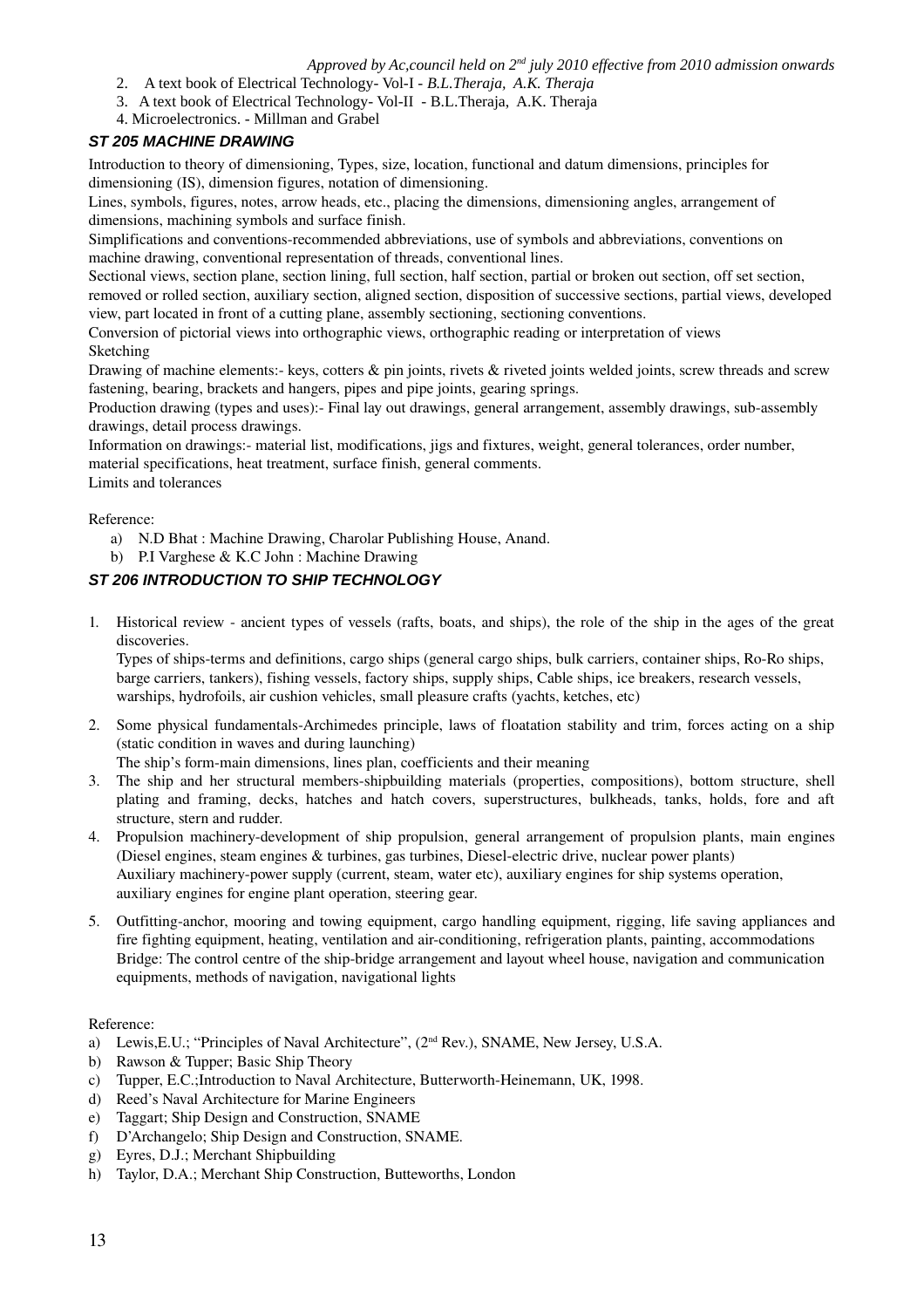# *ST 207 Workshop Practice II*

- 1. Introduction to Welding Technology (Theory) Historical review, classification of welding process, Gas welding, Manual metal arc welding, Submerged arc welding, Electro slag welding, Inert gas welding, Plasma arc welding.
- 2. Welding Practice Arc welding, Gas welding, Gas cutting.

# *ST 208 Electrical Engg. Lab.*

- 1. Conduct the polarity test and ratio transformation of given single-phase transformer.
- 2. Conduct the open-circuit and short circuit tests on single-phase transformer.
- 3. Plot the following characteristics of DC series and Shunt motors:
	- Efficiency against output
		- Speed against torque
		- Current against torque

### **SEMESTER III**

# *ST 301 MATHEMATICS III*

- 1. Eigen values and Eigen vectors of a square matrix. Diagonalisation. Finding the  $n<sup>th</sup>$  power of a square matrix using eigen values. Ortogonal and Hermitian matrix. Theorems on the eigenvalues of these.
- 2. Laplace Transforms. Unit step function- Dirac Delta functions. Periodic functions. Inverse transforms. Laplace transform methods of solving Ordinary Differential Equation
- 3. Analytic functions of a complex variable. Cauchy-Riemann conditions. Harmonic functions. . Euler's formula for e iθ and its uses in summation of series
- 4. Expectation, Variance and n<sup>th</sup> moments of the Binomial, Geometric, Poisson, Exponential and Normal variates. Moment generating functions
- 5. Partial Differential Equations of the form  $F(x,y,z,p,q)=0$ . Formation Complete, Singular and General Integrals. Clairaut's form. Charpit's Method

Reference:

- a) Kreyzig,E.; Advanced Engineering Mathematics, Wiley, New York.
- b) Grewal,B.S.; Higher Engineering Mathematics, Khanna Publishers, New Delhi.

# *ST 302 FLUID MECHANICS I*

- 1. Properties of fluid-ideal fluid-actual fluids-fluid pressure
- 2. Statics of fluids-Euler's condition of equilibrium-pressure under the action of gravity-constant velocity rotation around a fixed axis-fluid under pressure neglecting gravity-forces on walls of container-surface tensionatmospheric equilibrium
- 3. Fluids in motion-One dimensional flow-equation of continuity-Euler's equation-Bernoulli's equation-stagnation and total pressure-energy equation for unsteady flow-impulse and equilibrium
- 4. Influence of viscosity-generalised Bernoulli's equation-Newton's law of fluid friction-laminar flow-Poiseuille's flow-turbulent flow-Reynold's number-Prandtl's mixing length and Karman's suggestion in regard to the relationship between mixing length and wall distance-velocity distribution in turbulant plane flow-friction coefficient
- 5. Pumps: Reciprocating pumps, Air vessels, Rotodyanamic pumps, Velocity diagram.
- 6. Turbines: Impulse turbine Pelton wheel, Reaction turbine, Francis turbine, Kaplan turbine.

References:

- a) Walther Kaufmann; Fluid Mechanics, Tata McGraw-Hill Publishing Co, Ltd.
- b) Douglas, Gasiorek, and Swaffield; Fluid Mechanics-Pitman.
- c) Daugherty & Franzini; Fluid mechanics with engg. Applications, International students edition Mc Graw Hill.
- d) Dr. Jagdish Lal; Hydraulic machines, Metropolitan book Co., Delhi-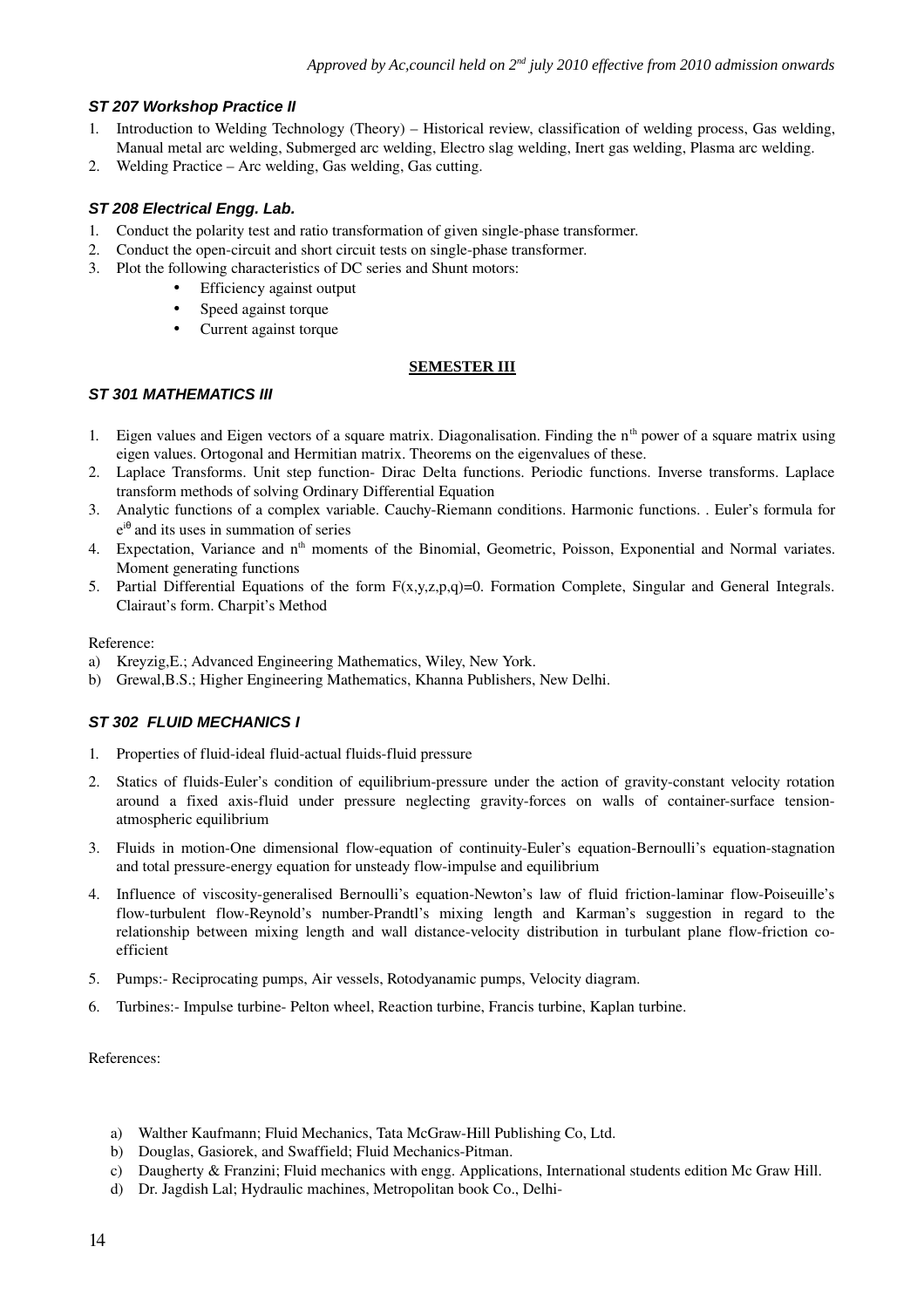- e) N.S.Govind Rao; Fluid flow machines, Tata Mc Graw Hill.
- f) Vallentine; Applied hydrodynamics, Butter Worths, London
- g) Massey; Fluid Mechanics, ELRS
- h) K.L.Kumar; Engineering fluid mechanics, Eurasia publishing house, New Delhi
- i) Herbert Addison; A treatise on applied hydraulics
- j) A.J.Stepan of; Centrifugal and axial flow pumps, Wiley, New York.
- k) D.G.Shepherd; Principles of turbo machinery, Mac Millan Publishing Co.

# *ST 303 MECHANICS OF SOLIDS*

1. Introduction-types of loads and stresses-definition of uniaxial, biaxial and triaxial state of stresses-displacements and deformations.

Tension, compression and shear-uniaxial stresses-Hooke's law of material behaviour -deformation, in stress direction-lateral deformation, Poisson's ratio-differential equation of displacement, boundary conditions-strain energy for uniaxial loading.

- 2. Biaxial tension and compression-stresses in thin-walled pressure vessels (cylindrical and spherical)-analysis of biaxial stresses-Mohr's circle for biaxial stresses, principal stresses for triaxial state of stress
- 3. Torsion of circular shaftsshear stresses, shear deformation, differential equation of the rotational displacement, strain energy.
- 4. Symmetrical Bending of beams Shear force and bending moment diagrams, assumption of the technical theory of bending, strain and stress distribution, linearised moment-curvature-relation, differential equation of deflection  $(2<sup>nd</sup>$  $&$  4<sup>th</sup> order), boundary conditions, strain energy, oblique bending.

Transverse shear-shear stress-simplified deformations due to shear stresses-differential equation of the additional deflection caused by transverse shear-strain energy.

5. Combined loads-failures (fracture, yielding, loss of stability)-hypothesis of failure Stability of beams-types of equilibrium, Euler's theory of buckling, approx. determination of Cr. load.

Reference:

- a) Timoshenko; Strength of Materials, East-West Publications.
- b) Popov; Engineering Mechanics of Solids, Prentice-Hall Publications.
- c) Krishna Raju & Gururaja; Advanced Mechanics of Solids and Structures, Narosa Publications.

# *ST 304 INSTRUMENTATION*

1. Introduction

Classification of instruments-Standards and calibration-Errors in instruments and measurements-gross errorscauses and corrective measures-static errors-static performance parameters Dynamic errors-Theoretical analysis of dynamic errors-simple case-I<sup>st</sup> order system-Statistical analysis of data and errors- probable error- selection of the instrument.

2. Displacement –Velocity, Acceleration and Torque measurements

Transducers-classification of transducers, selecting a transducer. Strain gauges- gauge factor-unbonded and bonded resistance strain gauges-resistance strain gauge bridges-temperature compensation balancing of bridges. Capacitive gauges. L.V.D.T. (Linear variable differential transformer) Piezo electric transducer-Measurement of torque-Dynamometers-Transmission type-Driving type-Absorption type. Measurement of velocity and acceleration-Siesmic transducers –spring mass type. Accelerometers-Potentiometer type-LVDT Type-Piezo electric type. Velocity transducers.

3. Pressure measurement

Moderate pressure measurement-elastic transducers-electric mechanical instruments. High pressure measurement. Vacuum gauges-MC Leod gauge-Pirani gauge. Dynamic pressure measurement

4. Temperature measurement

Non electrical methods. Solid rod thermometer, Bimetallic thermometer Liquid-in- galss thermometer. Electrical methods. Electrical resistance thermometer-Semi conductor resistance sensors (thermistors) Characteristics – applications-thermo-electric sensors (thermocouples) -Law of intermediate temperature-Law of intermediate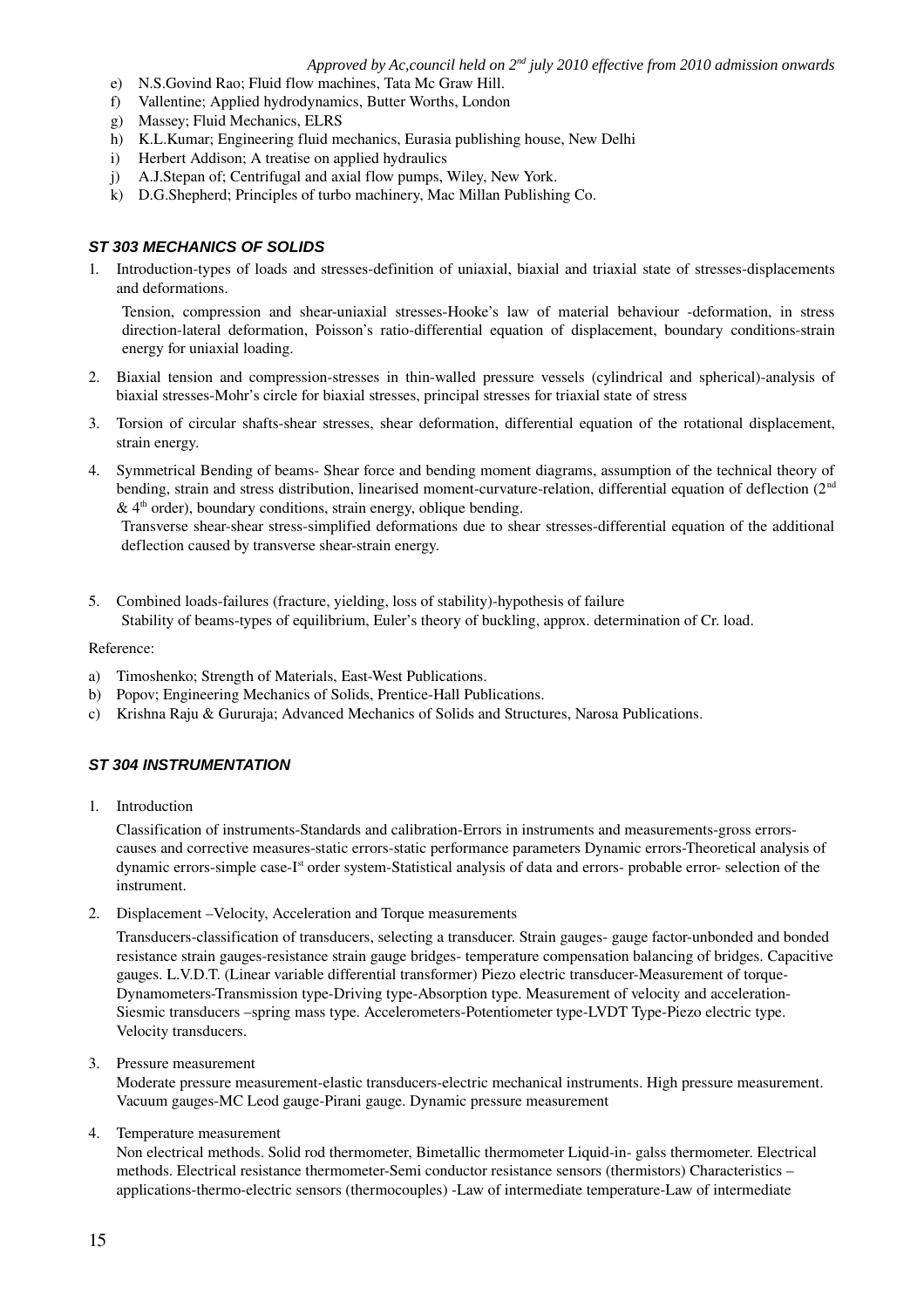metals-Construction-Compensating circuits. Radiation methods. Total radiation pyrometer-selective radiation pyrometer optical pyrometer.

5. Measurement of humidity and flow

Hygrometer-dew point methods-Industrial Psychrometer. Hot-wire anemometers-constant temperature and constant current methods-Laser doppler anemometer. Measurement of Liquid level-using Gamma rays, float, ultrasonic methods

6. Introduction to intelligent Instrumentation

Logic circuits - ADC (Analog to digital converter) DAC (Digital to analog converter). Display devices-LED (Light emitting diodes), LCD (Liquid crystal display) and CRT (Cathod ray tube). Digital instruments (Functional diagram)

References:

- a) B.C. Nakra, K.K.Chaudhary; Instrumentation measurement and Analysis.
- b) A.K.Sawhney; Electrical and electronic Measurements and instrumentation.
- c) William David cooper; Electronic Instrumentation and measurement techniques.
- d) B.S.Sonde; Transducers and Display systems.
- e) Ernest O Doebelin; Measurement Systems.
- f) James.W.Dally, William.F. Riley, Kenneth G. McConnell; Instrumentation for Engg. Measurement.
- g) E.B. Jones; Instrument Technology Vol.2. On line analysis of Instruments.

# *ST 305 APPLIED THERMODYNAMICS*

1. Thermodynamics

Introduction: Basic definitions (System, Control volume, work, heat property, process etc.); Zeroth law of thermodynamics; Ideal gas-equation of state.

First law of thermodynamics

Closed system undergoing a cycle; closed system undergoing a change of state; Internal energy of a system; Expansion work; Process using ideal gas constant pressure, constant volume, isothermal; adiabatic and polytropic process -work done and heat added in different process; First law applied to one - dimensional steady flow process, flow energy, steady flow energy equation (ID).

Second law of Thermodynamics

Different statements; Reversible and irreversible process; Corollaries of second law - Absolute temperature scale; Carnot cycle Carnot engine, refrigerator and heat pump. Clauscius inequality and definition of entropy, change of entropy of an ideal gas.

Pure substance

Equilibrium diagram  $-$  T-s, p-V, p-T, h-s, etc.

2. Gas power cycles and I.C.Engines

Gas power cycles: Carnot cycle, Brayton cycle, Erricson cycle, Sterling cycle etc.; Air standard cycles-Otto-Diesel, Dual and Joule cycle; Evaluation of thermal efficiency and mean effective pressure

Internal Combustion engine

Classification of I.C. engines Principle of operation of spark Ignition and Compression Ignition engines both two stroke and four stroke

Stages of combustion in S.I. and C.I. engines

Knocking and detonation-factors controlling knock and detonation, methods of preventing Knocking and detonation

3. Steady state Heat Transfer

Modes of heat transfer and their mechanisms.

Conduction- Fouriers law of heat conduction- Heat conduction through composite walls and cylinders

Steady state heat convection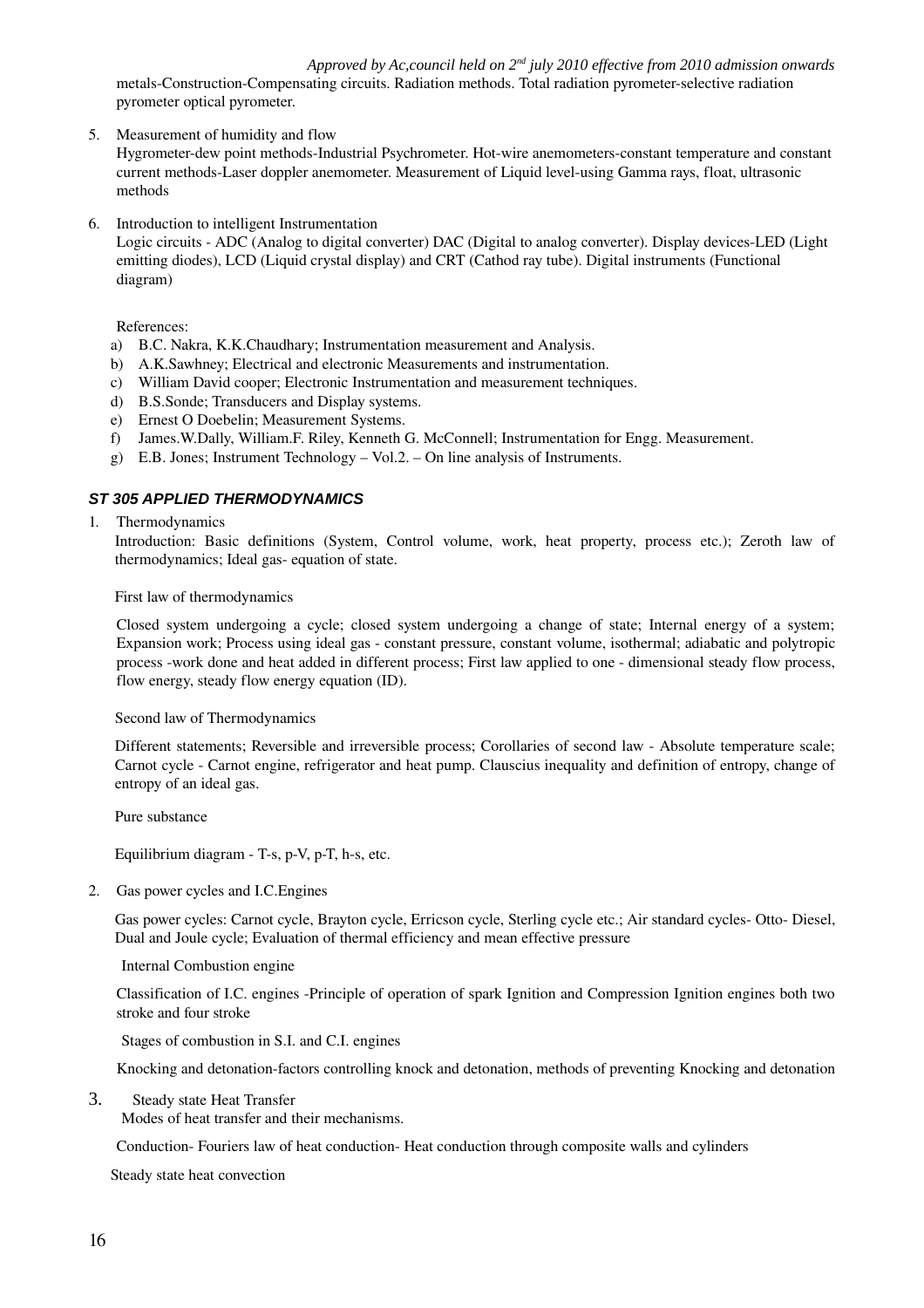Estimation of convective heat transfer coefficient using empirical formula for free convection over horizontal and vertical plates and cylinders, forced convection thorough pipes.

Heat exchangers

Different types-Log mean temperature difference for parallel flow and counter flow heat exchangers.

Radiative heat transfer

Emissive Power- Stephan Boltzman law- Definition of black body, grey body, Emmissivity, Absorptivity etc.,Kirchoff's law of radiation.

Estimation of heat transfer by radiation for sample cases like infinite parallel planes infinite concentric cylinders, and concentric spheres

4. Refrigeration

Definition and purpose

Principle of operation of Simple vapour compression system. Representation on T.S. AND p-h charts .Estimation of coefficient of performance and refrigerant flow rate. Factors affecting coefficient of performance.

#### Absorption refrigeration system

Comparison with vapour compression systems. Principle of operation of vapour absorption system like Aqua ammonia system, Electrolux system, Lethium bromide absorption refrigeration system etc.

Steam jet refrigeration system-working principle

Refrigerants

Classification and designation- properties and requirements- Important refrigerants like  $NH<sub>3</sub>$ ,  $CO<sub>2</sub>$ , Methyl chloride, Methylene chloride, Freons etc. Factors influencing selection of refrigerants. Secondary refrigerants.

5. Air conditioning principles

Definition and purpose.

Psychrometry- psychrometric properties of air- Psychromentric chart-Adaibatic saturation.

#### Psychrometric process

Sensible heating and cooling, Humidification and dehumidification, Cooling and humidification, Cooling and dehumidification- Heating and humidification, Heating and dehumidification, Adiabatic mixing of air streams cooling and heating load calculations

Summer and winter air conditioning – Estimation of the state of supply air to the conditioned space Quantity of air supply etc for simple winter air conditioning systems.

#### Reference:

- a) Nag, P.K.; Engineering Thermodynamics, Tata McGrawHill Publishing Co. Ltd.. 1998
- b) Ballaney, P.L.; Thermal Engineering, Vol. I, Khanna Publishers, New-Delhi.
- c) James P. Todd & Herbert B. Ellis; Applied Heat Transfer, Herper & Row Publishers, New York.
- d) Holman, J.P.; Thermodynamics, McGraw-Hill-Internation Student Edition.

# *ST 306 BASIC SHIP THEORY*

- 1. Lines Plan fairing process table of offsets
- 2. Integration rules Trapezoidal rule; Simpson's rules (1-4-1, 1-3-3-1 and 5,8,-1 rule); 6 ordinate rule; Tchebycheff's rule; Areas, volumes and moments
- 3. Bonjean calculations and curves, sectional area curves.
- 4. Hydrostatic calculations and curves.
- 5. Buoyancy and weight of the ship
- 6. Watertight subdivision of ships flooding calculation, Floodable length

Practicals:– Lines plan, Bonjean curves, Hydrostatic curves

Reference: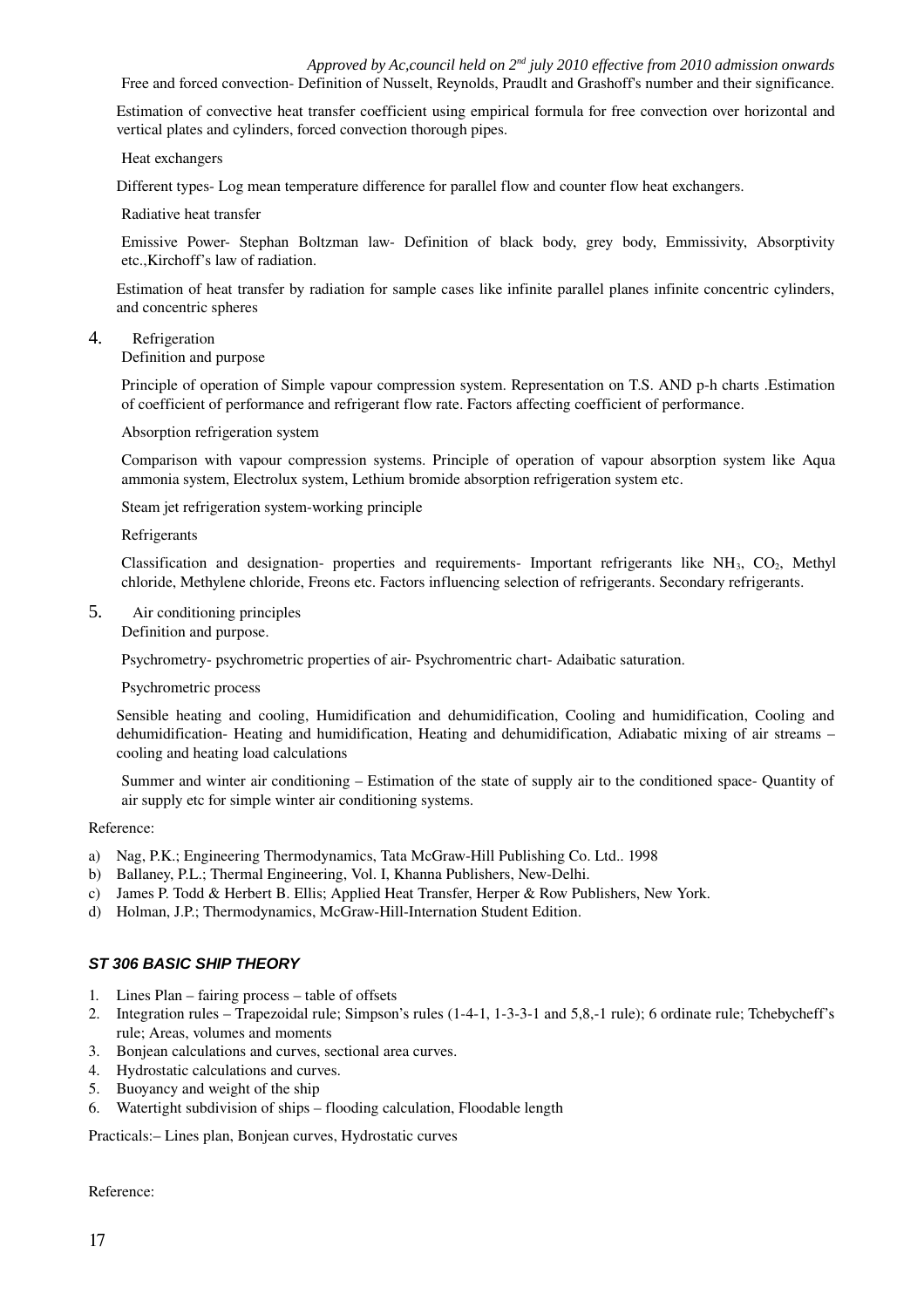- a) Lewis, E.U.; "Principles of Naval Architecture", (2<sup>nd</sup> Rev.), SNAME, New Jersey, U.S.A.
- b) Rawson & Tupper; Basic Ship Theory
- c) Tupper, E.C.;Introduction to Naval Architecture, Butterworth-Heinemann, UK, 1998.

# *ST 307 Fluid Mechanics Lab*

Pressure measurements, Velocity and rate of flow measurements, Calibration of Venturimenter, Determination of Friction factor, Critical velocity and Reynold's number at steady pipe flow, calibration of small orifices and mouthpieces.

Determination of metacentric height of a floating model.

# **SEMESTER IV**

# *ST 401 MATHEMATICS IV*

- 1. Solution of Linear Algebraic Equations by the methods of Gauss and Gauss-Jordan. Iteration methods of Jacobi and Gauss-Seidal. Relaxation methods
- 2. Regula-Falsi method and Newton-Raphson Method for non-linear equation in one variable. Horner's Method and Graeffe's Root squaring Method for polynomial equation.
- 3. Difference operators E, $\nabla$ ,  $\Delta$  and their inter-relations. Newton's forward and backward interpolation formulae. Lagrangian Interpolation; Numerical differentiation, centre difference operators  $\delta$  and  $\mu$ ., central difference formulae
- 4. Numerical Methods for Ordinary Differential Equations. Taylor Series Method. Picard's Method. Runge-Kutta Method of the fourth order. Orders of errors to be mentioned, Milno's predictor corrector method.
- 5. Harmonic Analysis. Estimation of Fourier coefficients given values of a function at specific values in its domain. Difference formulae for partial derivatives (only two dimensions need to be considered). Numerical methods for solving parabolic and elliptic partial differential equations in Cartesian co-ordinates only as in conduction of heat in infinitely long plates and steady state temperature distribution in finite rectangular plates.

#### Reference:

- a) Kreyzig,E.; Advanced Engineering Mathematics, Wiley, New York.
- b) Grewal,B.S.; Higher Engineering Mathematics, Khanna Publishers, New Delhi.

#### *ST 402 FLUID MECHANICS II*

- 1. General theory of two and three-dimensional flow:- Continuity equation, Euler's equation of motion, circulation, Stoke's integral theorem. Generalised Bernoulli's equation, sources, sinks, dipole, Flow with circulation, potential flow with rotational symmetry, hydrodynamical lift, Kutta-Joukowski theorem
- 2. Vortex motion- Fundamental concepts, vortex analogy to Biot-Savart's law, straight parallel vortex filaments, vortex sheets,
- 3. Viscous flow-Navier-Stoke's equations, Couette flow, Plane poiseuille flow.
- 4. Boundary layer theory- Prandtl's boudary layer equations, criterion for separation, Blasius solution, Skin friction, displacement thickness, momentum thickness, Turbulent boundary layer, Boundary layer control.
- 5. Airfoils- Lift, drag, circulation, pressure distribution-theory of thin airfoils, wings of infinite and finite span, circulation distribution. Cavitation

#### Reference:

- a) Walther Kaufmann; Fluid Mechanics, Tata McGraw-Hill Publishing Co, Ltd.
- b) Schlichting; Boundary Layer Theory.
- c) Vallentine; Applied Hydrodynamics

### *ST 403 ANALYSIS OF STRUCTURES*

- 1. Continuous beams Clapeyron's three-moment equation, Moment distribution method, Torsion of non circular sections, shear center of simple cross sections.
- 2. Strain energy methods – principle of virtual work, flexibility method, stiffness method, strain energy and complementary energy, Castiglianos theorems. Introduction to theory of plasticity.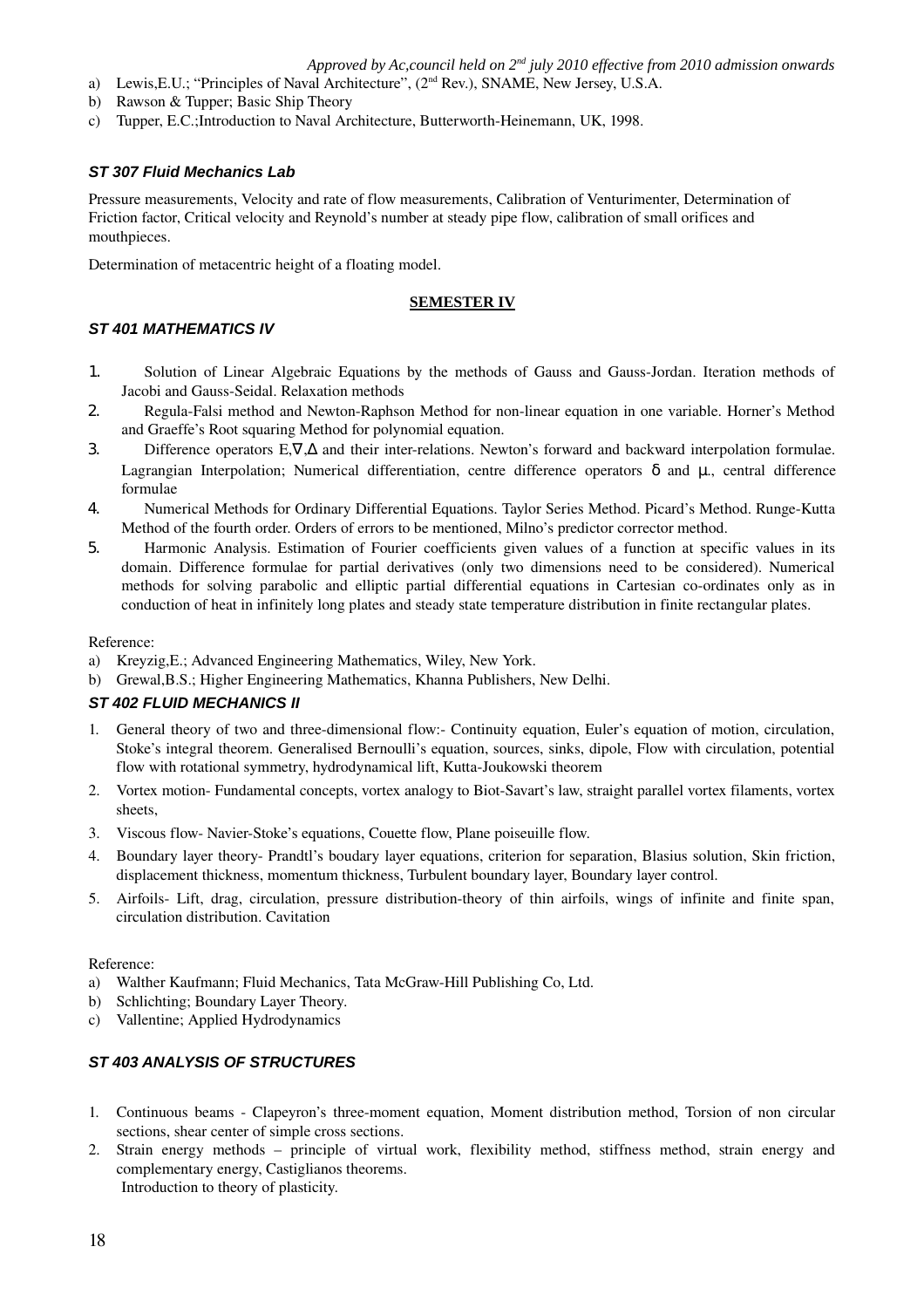- 3. Matrix methods flexibility and stiffness matrices transformation matrices and its applications
- 4. Introduction to theory of thin plates, Pure bending of plates, Small deflection analysis of laterally loaded plates, Boundary conditions, Navier solution, Lavy's solution. Analysis of stiffened plates orthotropic plate model and other methods.
- 5. Vibrations of continuous systems vibration of strings and rods vibration of beams vibration of shafts.

# Reference:

- a) Timoshenko & Young; Theory of Structures, McGraw Hill Publications.
- b) Reddy, C.S.; Basic Structural Analysis, Tata-McGraw Hill Publications.
- c) Timoshenko & Young; Theory of plates, McGraw Hill Publications.
- d) Krishna Raju & Gururaja; Advanced Mechanics of Solids and Structures, Narosa Publications.

# *ST 404 MATERIAL SCIENCE*

- 1. Introduction:- Role of materials in Technology-Historical development-Economy of material usage-Classification of materials.
- 2. Structure of Solid

Atomic structure –crystal structure-atomic packing in crystal-miller indices- Imperfections in crystals-Types of bonds-Bonding forces and energies - influence of bond type on Engineering properties-thermodynamics and kinetics in materials behaviour-diffusion-structure of metal, alloy, polymer and ceramic-strengthening mechanism in metal-metallography.

3. Phase transformation and Phase diagram

Solidification-nucleation-crystallisation-single crystal and poly crystalline materials-Polymorphism-Thermodynamic reasoning of phase diagram-simple phase diagram-phase rule-lever rule-methods used to determine a phase diagram-Isomorphous system – Eutectic – Eutectoid, preitectic phase diagram-Iron-Carbon system-Martensite formation-TTT diagram- Hardenability - Tertiary system.

#### 4. Heat Treatment

Annealing-process annealing – Spheroidizing - Normalising-Quenching and Tempering process-Austempering – Martempering - Case hardening- Alteration of materials properties by casting, working, joining, sintering – Precipitation – Age hardening- recovery and recrystallisation.

5. Mechanical Properties of Materials and Testing

Elastic, plastic, viscoelastic deformation-Tensile test for metals, polymers, ceramic-Strain aging-fracture-brittle fracture-Griffith's criterion of brittle fracture-fracture toughness-Ductile-brittle transition in fracture-Hardnessfatigue- creep- testing of mechanical properties- Failure analysis and prevention- wear of metal-NDT.

6. Structural Materials

Classification of steel- different types of steel-Aluminium & Titanium alloys used in shipbuilding-Propeller materials- Selection of materials- Specification-classification society rules-National and International standards for different class of steels

#### Reference:

- a) V. Raghavan-Material Science and Engineering , Prentice-Hall of India (P) ltd New Delhi.
- b) Donald S Clark-Physical Metallurgy for Enginers, East West Press(P) ltd , New Delhi
- c) A.G.Guy Introduction to Materials science, McGraw Hill ltd, International Student Edition
- d) Hanson-The Engineer's Guide to steel, Addision-wesley Pub. Company Inc.
- e) Stephen .C.Dexter-Handbook of oceanographic engineering materials.

# *ST 405 STABILITY OF SHIPS*

- Introduction :- Potential energy and equilibrium; Stability of ships stable and unstable conditions (including submerged vessels); Stability terms; Equivolume inclinations - shift of C.O.B. due to inclinations, C.O.B curve in lateral plane, metacentre, pro-metacentre and metacentric radius, metacentric height, metacentric curve, surface of flotation, curve of flotation, righting moment and lever; Moments due to wind, shift of cargo, passengers, turning and non-symmetrical accumulation of ice; Effect of superstructure on stability
- Transverse stability: Form and weight stability stability functions
- a) Initial stability  $GM<sub>0</sub>$ , GZ at small angles of inclinations, wall sided ships; Stability due to addition, removal and transference (horizontal, lateral and vertical) of weight, suspended weight and free surface of liquids; Stability while docking and grounding; Inclining experiment.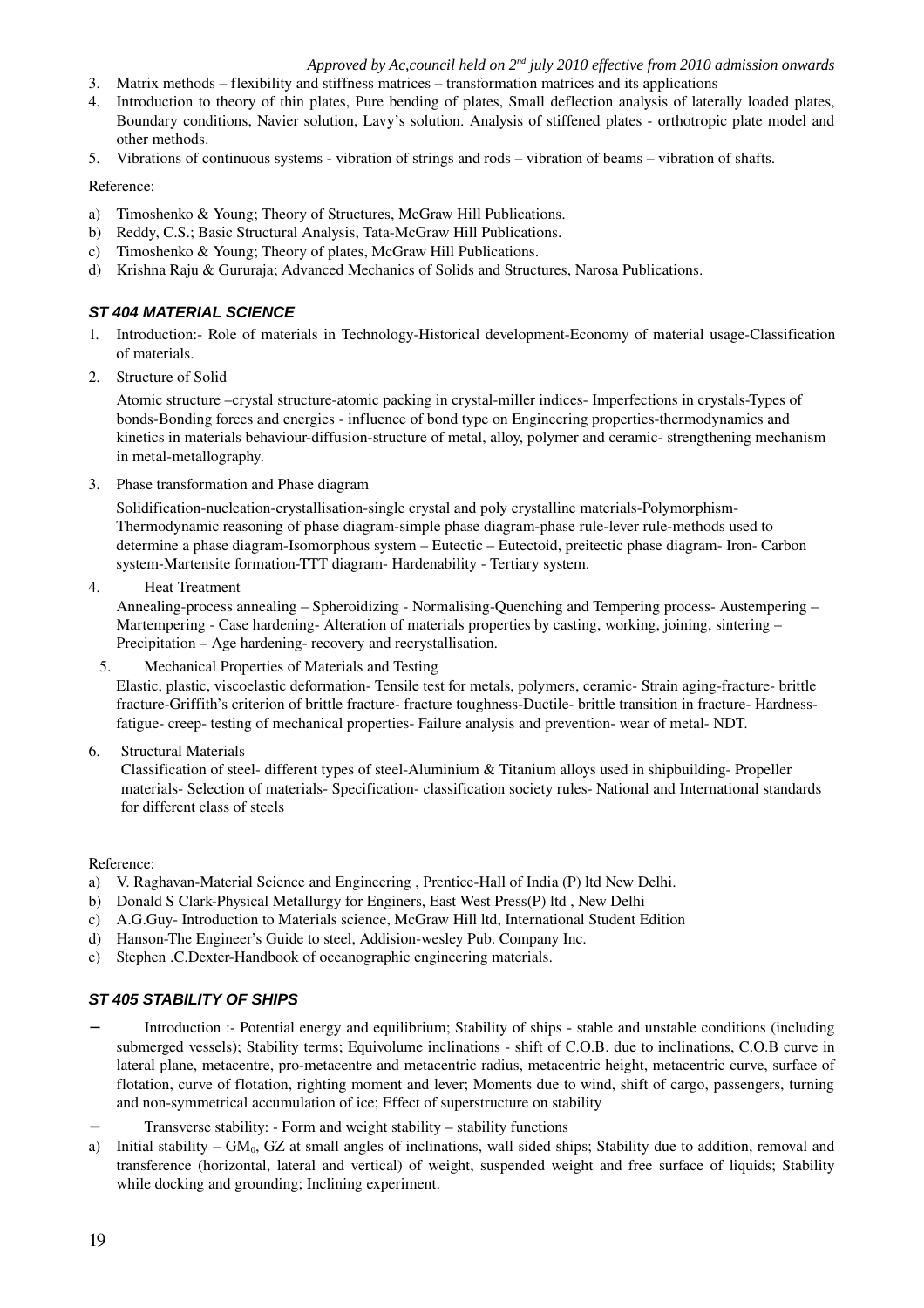- b) Large angle stability -Diagram of statical stability (GZ-curve), characteristic of GZ-curve, static equilibrium criteria; Methods for calculating the GZ-curve (Krylov, Prohaska, etc.); Cross curves of stability; Dynamical stability – diagram of dynamical stability, dynamical stability criteria.
- − Longitudinal stability trim, longitudinal metacentre, longitudinal centre of flotation, moment to change trim, trimming moment; trim calculations – addition, removal and transference of weight, change of density of water
- − Damage stability deterministic and probabilistic approach. Stability in waves.
- − Recommendations of classification societies and governmental authorities Intact and damage stability rules.

Practicals:– Cross curves of stability and Diagram of statical stability (Kryloff's method); Floodable length calculations

# Reference:

- 6. Lewis,E.U.; "Principles of Naval Architecture", (2nd Rev.), SNAME, New Jersey, U.S.A.
- 7. Dynamics of Marine Vehicles

# *ST 406 MARINE ENGINEERING I*

- − Ships and machinery design and selection considerations; Marine diesel engines –general engine principles, Low speed and medium speed diesel engines, Constructional features. Fuels -, fuel oil system-Scavenging and turbo charging. Starting and revising systems, controls and safety devices, governing; Lubrication, Lubricants and lub. oil systems, cooling systems-torque and power measurement, fuel consumption's characteristics, engine lead tests and general characteristics-Heat balance, waste heat recovery system.
- Engine dynamics, torsional vibration of engine and shafting, axial shaft vibration, critical speeds engine rating, rating corrections, trial tests etc. Relationship of engine to the propeller classification society rules on engine construction. Engine room arrangement and engine-mounting study of different types of marine engines available in the world market.
- Marine boilers types, fire tube and water tube boilers, boiler arrangements-steam to steam boilers, double evaporation boilers, exhaust gas heat exchangers, auxiliary steam plant systems, exhaust gas boilers, composite boilers. Boiler mounting, combustion, feed system, feed water treatment. Feed pumps, condensers, air rejecters, deaerators, boiler operation, coal fired boilers.
- Marine Steam turbines –Types of turbines, compounding-reheat turbines, turbine construction, rotors, blades, casing, Gland scaling, diagrams, nozzles, bearings etc. Lubrication systems, expansion arrangements, control, gearing operating procedure.
- − Marine gas turbines fundamentals of G.T, Structure of gas turbines, gearing, operational features, controls, gearing, combined cycles.

Nuclear propulsion –physical principles of the operation of nuclear reactors – use of nuclear propulsion on seagoing vessels

Automation of ship propulsion plants

Maintenance requirements and reliability of propulsion plants.

#### Reference:

- a) Harrington; Marine Engineering, SNAME Publications
- b) Pounder, C.C.; Marine Diesel Engines, Newnen-Butterworths, London.
- c) Reed's Marine Engineering for Naval Architect
- d) Taylor, D.A.; Introduction to Marine Engineering

#### *ST 407 MATERIAL TESTING LABORATORY*

- 1. Standard tension test on UTM (Al or MS Rod)
- 2. Shear strength of MS rod on UTM
- 3. Deflection characteristic of open and closed springs
- 4. Determination of 'G' of wires using torsion pendulum
- 5. Hardness measurement Brinell, Rockwell
- 6. Charpy and Izod impact tests
- 7. Maxwell's theorem and estimation of Young's modulus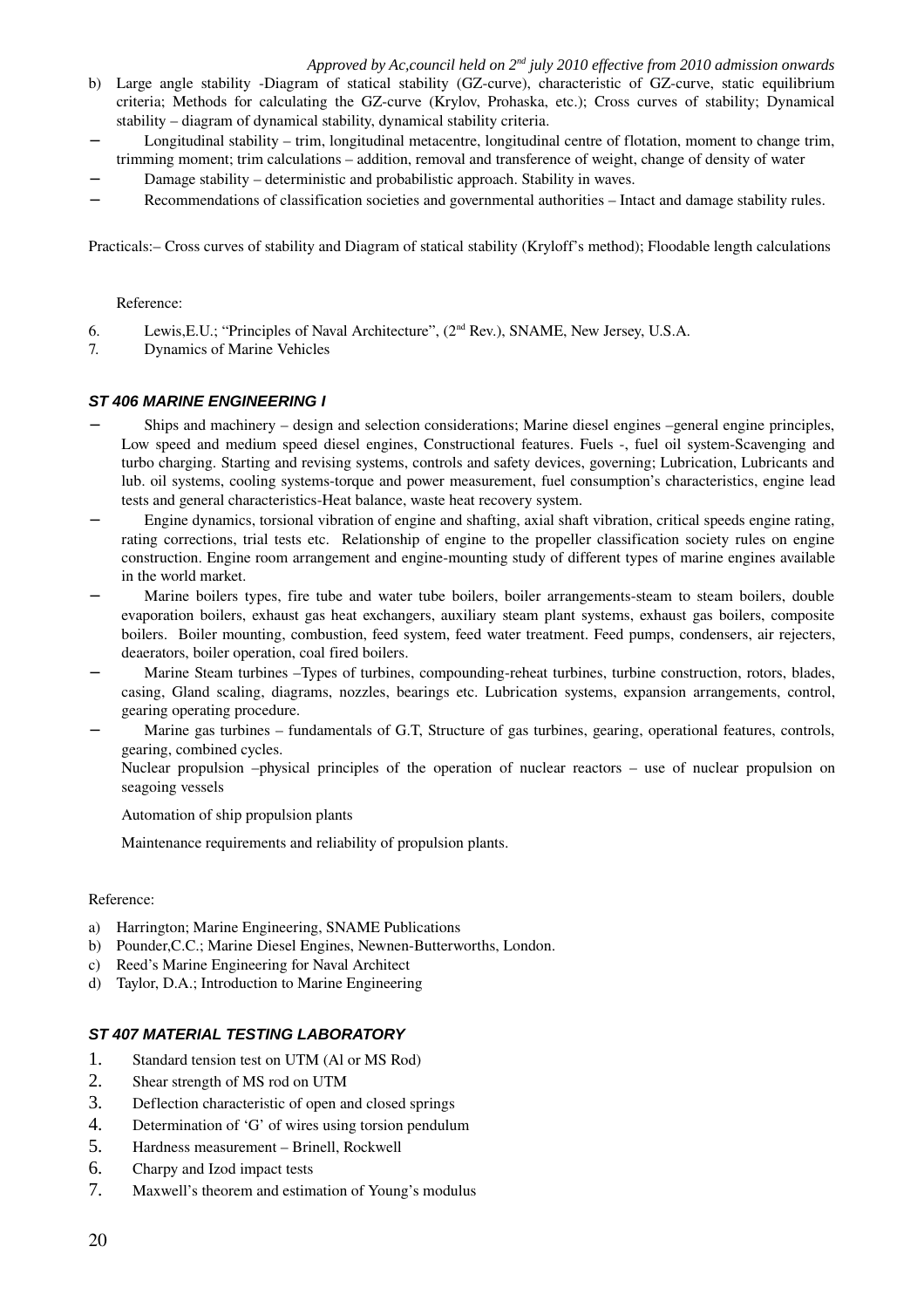- 8. Natural frequency and damping of cantilever beams
- 9. Stress concentration for a hole on a plate under tension using photo-elasticity

# **SEMESTER V**

### *ST 501 ENGINEERING ECONOMICS AND MANAGEMENT*

- 1. Definition nature and scope of economic science –economic relation between economic decision and technical decision-economic efficiency and technical efficiency.
- Consumption-utility-diminishing marginal utility-indifferent map analysis
- 2. Production: Four factors of production and their peculiarities law of production-increasing-diminishing and constant return forms of business organisation-proprietorship - partnership joint stock company-division of labour-large scale production price mechanism: Demand and supply-elasticity of demand-different market structures-competition-monopoly –monopolist competition advertisement and product differentiation. Distribution: Marginal productivity theory of distribution-modern theory of distribution, gross and net profittheories of profit Rich theory-Ucerlamy theory – Innovation theory profit.
- 3. Systems concept, management control: power, authority responsibility and accountability; managerial functions conventional structures and relationships, hierarchy; the hierarchy of objectives; management by objectives; different schools of thought in management.
- 4. Personnel Management: Recruitment, employment tests labour turnover; operator training; suggestion systems; industrial safety. Wages and Incentives; feature of wages; time and piece rate different incentive plans; profit sharing; job

evaluation and ranking; factors of comparison and point rating.

5. Marketing Management: Concept of marketing in sales approach product design, pricing decisions, distribution, promotion marketing researches test marketing, marketing of services advertising management. Finance Management: Tasks, evolution of corporate management principles of accounting and finance statements.

Long term financing: Equity, preference and debenture capitals term longs: dividends and share valuation: legal 21aspects of dividends: short term financing; working capital; influencing factors, cash budgeting, terms of liquidity, management of receivable and inventories.

# References:

- a) R.R Borthwalk; Industrial economics(An introductory text)
- b) Paul A Samuel; Economics-An Introductory analysis
- c) Alfred W.Stonier and Double C Hagum; A Text Book of Economic Theory
- d) Bethel el. al.; Industrial organisation and management
- e) Kootnz Donnel; Principles of industrial management
- f) Prasanna Chandra; Financial management, Tata McGraw-Hill

#### *ST 502 DESIGN OF MACHINE ELEMENTS*

- 1. Fundamentals of machine design:-definitions, design process, design principles, design criteria; Stresses in machine parts-working stress, safe stress, factor of safety, endurance limits, fatigue factors Elastic springs-classification and uses of springs-allowable stresses and deflections-design for fluctuating loads
- 2. Joints:- Principles of force transmission; detachable joints (pins, keys, splines, and bolted joints), Non-detachable joints; welded, soldered and glued joints, riveted joints; strength of welded and riveted joints.
- 3. Drive elements: Shafts torsion and bending of shafts, design of shafts for strength and deflection, effect of key ways, crank shafts.
- 4. Shaft couplings: Rigid coupling (flange and compression couplings)couplings with kinematics flexibilityslip couplings fluid couplings.
- 5. Bearings:- Slide bearings-introduction to lubrication, hydrodynamic bearings, bearing materials, design of slide bearings.

Roller bearings- types, static & dynamic load, capacity, bearing life and selection of Bearings.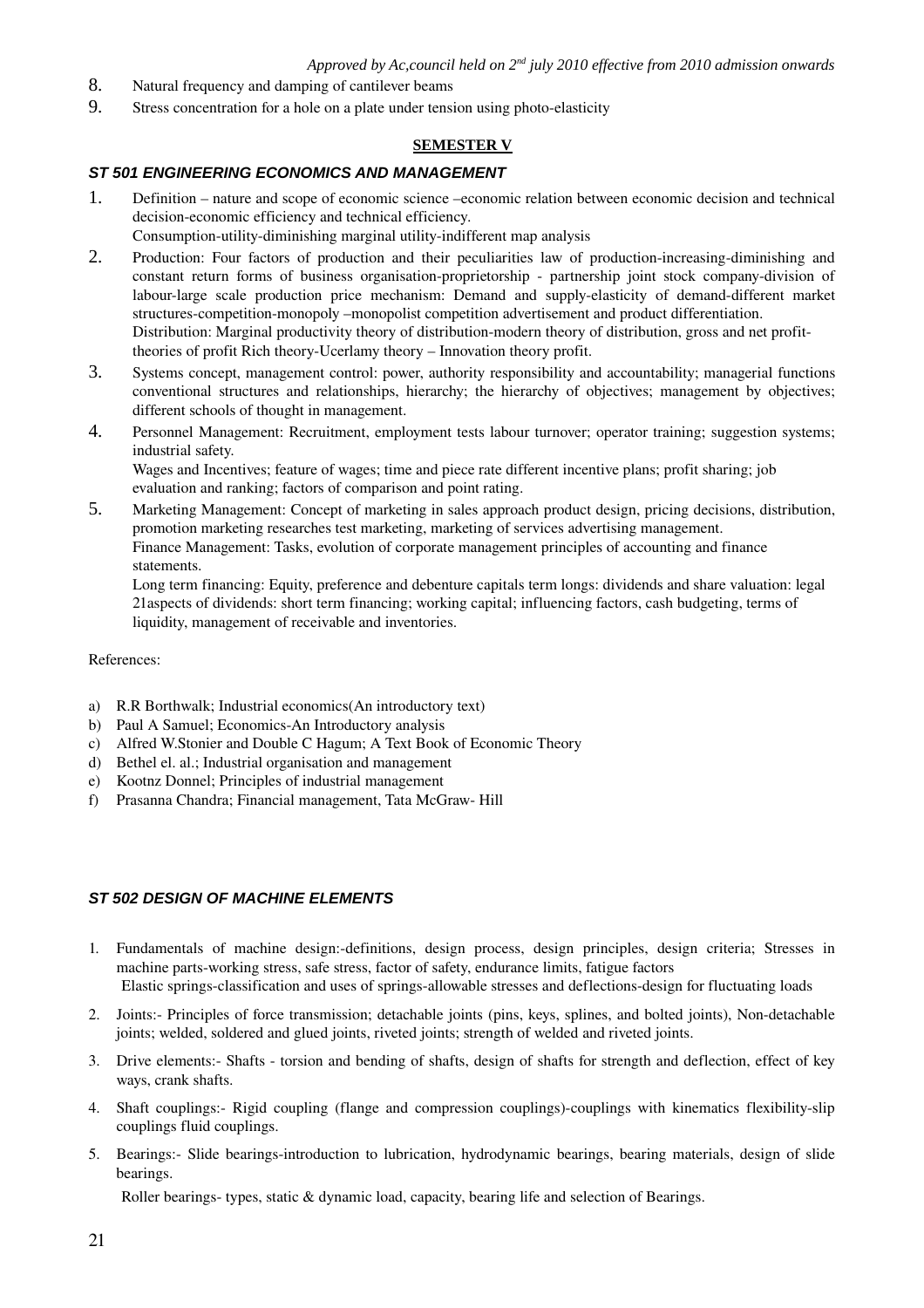- 6. Gears: Types (spur and parallel helical gears) and function of gears, strength of gear teeth, stresses and stress concentration in gears-design of gears.
- Practicals: Design of a cast part, design and calculation of welded subassembly, design of a valve spring, design and calculation of a dynamically loaded screw joint, design and calculation of a shaft-boss joint  $(e.g.,\)$ interference fit), design and drawing of a hydrodynamic slide bearing, design of gears on parallel axes.

Reference:

- a) J.E.Shigley : Machanical Engineering Design, McGraw-Hill.
- b) R.K.Jain, Machine Design, Khanna Publications, New Delhi.

#### *ST 503 RESISTANCE OF SHIPS*

1. Components of ship resistance, Dimensional analysis. Laws of comparison – geometrical, dynamical and kinematical similarity, Newton's, Froude's and Reynold's law,

model-ship correlation

2. Viscous resistance – turbulent plate friction and plate resistance, viscous pressure resistance, separation and resistance due to separation, influence of curvature of the ship's hull, form factor, hull roughness and its influence on frictional resistance

Wave making resistance – pressure resistance, ship wave system, interference effects, theoretical calculation of

wave making resistance, wave breaking resistance, bulbous bows and their effects

- 3. Model testing tank testing facilities, testing, prediction of resistance from model tests, extrapolation, Froude's concept, laminar influence and tank wall effect, comparison of resistance prediction with results of full scale trials
- 4. Determination of resistance from series test results residuary resistance, effect of hull form on resistance, Taylor series, Series 60, B S R A series, S S P A series, etc.; statistical analysis of resistance data, Guldhammer-Harvald's and Danckwardt's method. Resistance of planing crafts multi-hull vessels, hovercrafts, hydrofoils, barges and convoy of barges.
- 5. Air and wind resistance, Resistance of appendages, Added resistance in waves; Resistance in restricted waterways resistance in shallow water, resistance in canals.

Practicals:– resistance calculation using Guldhammer and Harvald series, shallow water resistance calculation, model –

ship correlation.

References:

- a) Lewis, E.U.; "Principles of Naval Architecture",  $(2<sup>nd</sup> Rev)$ , SNAME, New Jersey, U.S.A.
- b) Harvald S.A.; "Resistance and Propulsion of Ships", John Wiley & Sons.

#### *ST 504 PROPULSION OF SHIPS*

1. Propeller as a thrust producing mechanism; historical development; Screw propeller-screw propeller geometry, sections, propeller drawing, construction details.

Propeller theories-Momentum theory, Blade element theory, Circulation theory

2. Interaction between Hull and propeller-Wake and wake fraction, Resistance augment and thrust deduction factor, propulsive efficiency in open water and behind conditions, hull efficiency, quasi propulsive coefficient, transmission efficiency; Powering.

Cavitation-Types, Cavitation Number, Effects of cavitation, Prevention of cavitation, Design for minimum cavitation, Cavitation tests.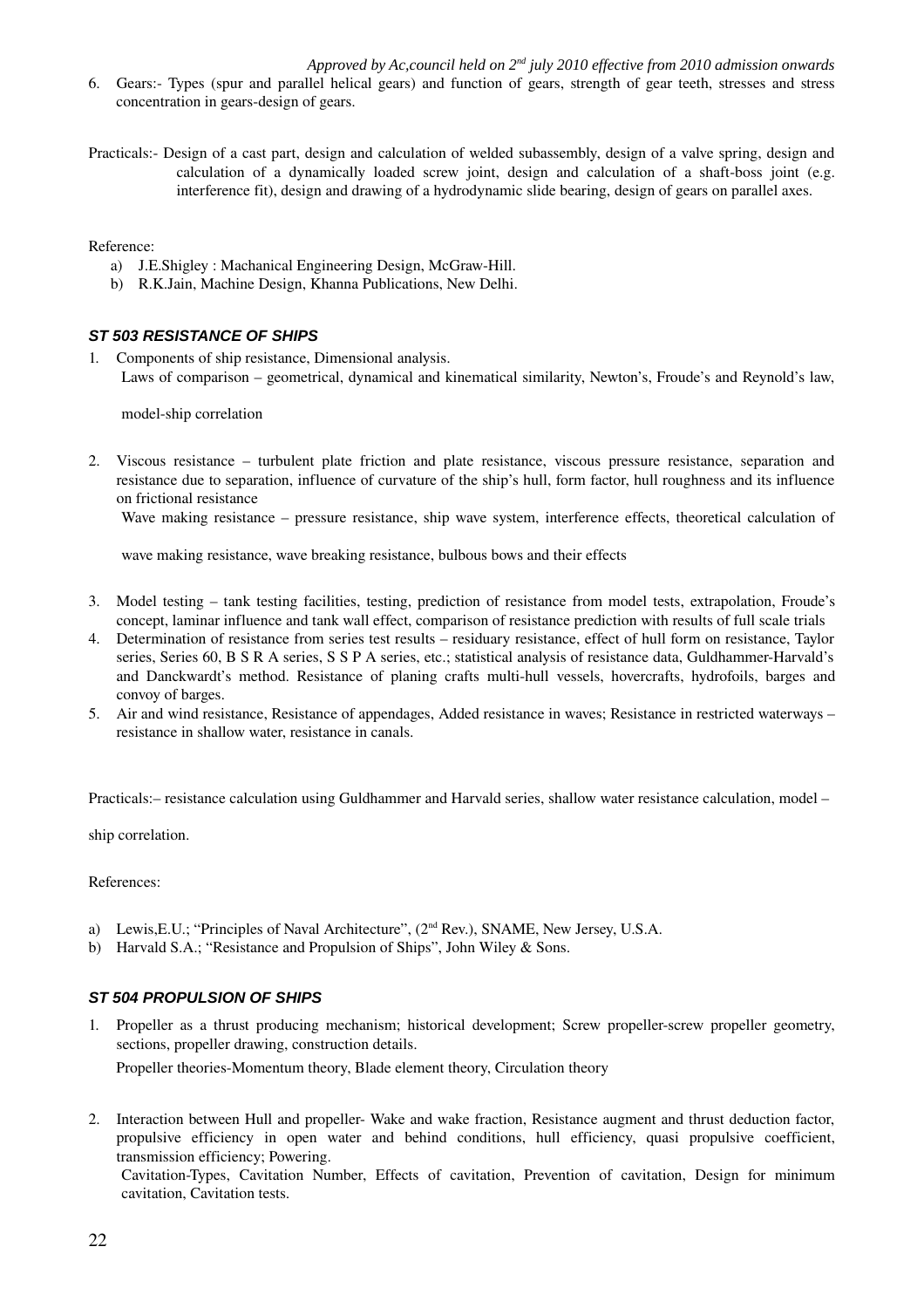- 3. Design of propellers-Propeller families and series; Open water tests-Presentation of data, Kt-Kq diagrams, Design charts- Bp-δ, T-J, P-J charts, Use of charts in propeller design and performance study; Selection of engines-diesel engine characteristics.
- 4. Propeller strength-Materials and their qualities, strength calculation.

Model testing of propellers-Test facilities, Laws of comparison, open water diagram self-propulsion tests-British and continental Methods.

5. Shrouded propellersAction of propeller in a nozzle, wake fraction and thrust deduction fraction in nozzles, load factor of nozzles, design of propeller-nozzle system, design charts.

Controllable Pitch propellers-Advantages, special features in geometry, design aspects.

Super cavitating propellers-application. Other propulsion devices-Vertical axis propellers, Water jet propulsion, Sail, Paddle wheels, Electro magnetic propulsion etc. Ship standardisation trials.

Practicals: – Propeller design using series diagrams

Reference:

- a) Lewis, E.U.; "Principles of Naval Architecture", (2<sup>nd</sup> Rev.), SNAME, New Jersey, U.S.A.
- b) Barnaby K.; Basic Naval Architecture,

# *ST 505 STRENGTH OF SHIPS I*

- 1. Loads and Moments acting on ship structures in still water: Loads, Weight and Weight distribution, Buoyancy and Buoyancy distribution. Load Curve, shear – force curve, bending moment curve, and deflection curve. Effect of thermal loads.
- 2. Loads in seaway:

Moments due to regular waves and oblique waves. Representation of irregular seaway. Short term and long term distribution of loads, Spectral approach to response of ship structures. Effect of slamming and shipping of green seas.

- 3. Longitudinal strength: Application of beam theory and hull-girder section modulus calculation of shear stress distribution in cross section..
- 4. Transverse Strength: Moment distribution method and matrix method for the analysis of transverse frames.
- 5. Miscellaneous topics of analysis Cargo handling system, Hatch-cover.

Practicals: Longitudinal strength calculation, Transverse strength calculation

# Reference:

- a) Lewis, E.U.; "Principles of Naval Architecture", (2<sup>nd</sup> Rev.), SNAME, New Jersey, U.S.A.
- b) Owen Hughes; Ship Structural Design
- c) Muckle,W.; Strength of Ships.

# *ST 506 MARINE ENGINEERING II*

1. Marine and special duty pumps, Details of pumps for marine purposes viz. condenser circulating pumps, condensate and drain pumps, boiler feed pumps, bilge and ballast pumps – rotary pumps – ejectors: purpose of ejectors – details of construction.

Marine piping – various types of piping system fitted in ships, Expansion arrangements for pipes, valves, types used in Marine Practice. Materials and corrosion in pipes, colour codes for pipes.

2. Aux. systems-Air compressors, boilers, heat exchangers, cooling, evaporators, distillers, waste heat recovery systems, hot water, drinking water, cooling water and sea water systems. Fuel systems, lubricating oil system-filters, coolers, centrifuges, purifiers and clarifiers.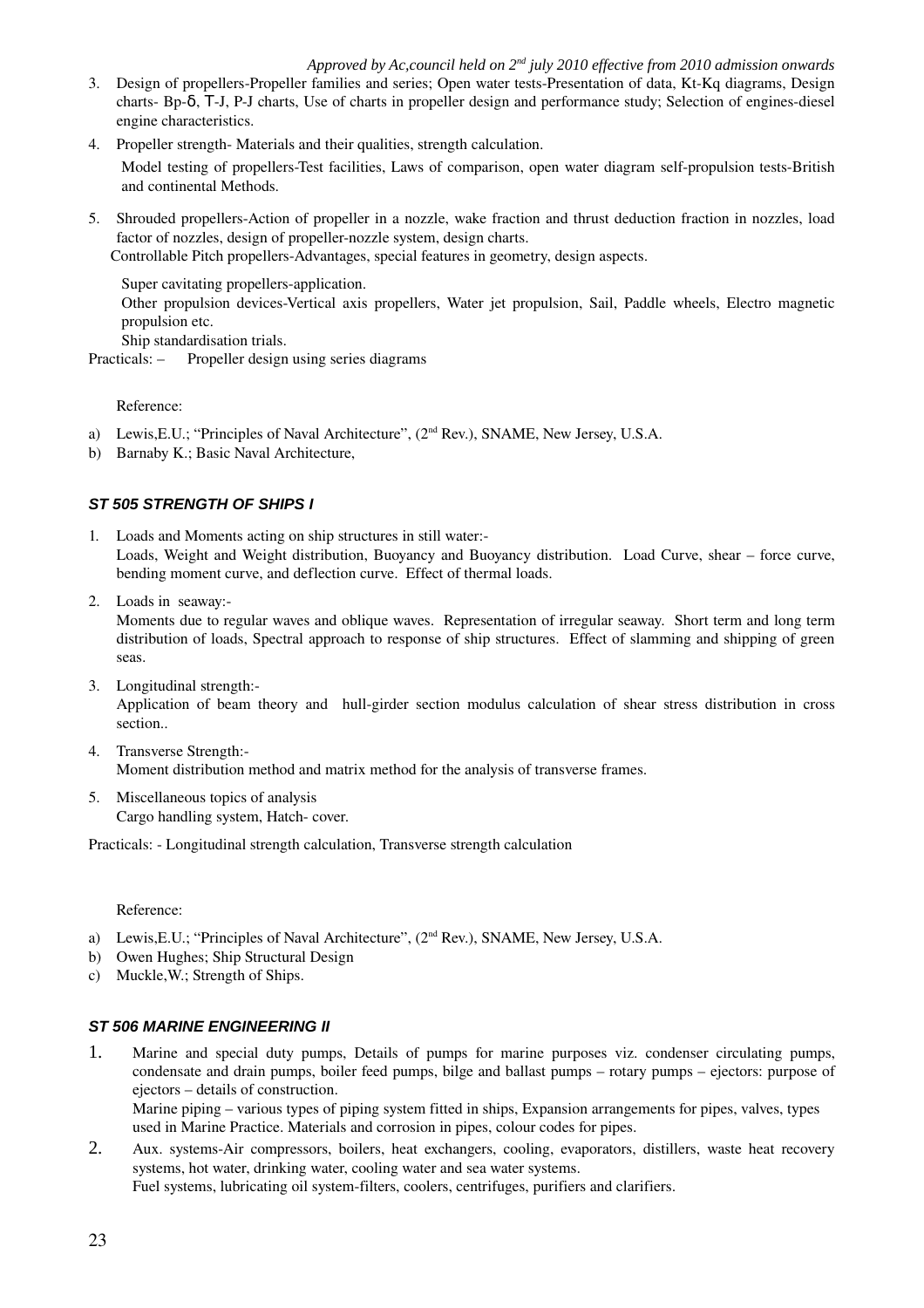*Approved by Ac,council held on 2nd july 2010 effective from 2010 admission onwards* Bilge and Ballast systems – Sewage disposal, Oily water separator, incinerator, galley equipment.

- 3. Deck machine and hull equipment mooring, anchor handling, cargo handling-dry cargo handling equipmentwinches, cranes, cargo gears, patent hatch covers, bulk heads, liquid cargo tanker cargo pipe layout systemsloading-unloading ventilation and cleaning of tankers, L.S.A. Boats & rafts, emergency equipment, water tight doors, stabilisers and bow thruster
- 4. Steering gears in marine use different types description construction, operation and maintenance. Shafting arrangements stern tubes and glands-soil lubricated stern tubes - shaft seals-shaft alignment. Thrust block-reduction gearing. Propulsion-types for marine propulsion, constructional details, fixing, maintenance and operation. Ship stabilisers; Engine room cranes, chain blocks, tackles; Anchors, anchor chains.
- 5. Safety systems-fire fighting equipment Instrumentation & control, watch keeping system UMS classes Air compressors, heat exchangers.

Practical: Preparation of diagrams for various piping systems, steering gear, stern gear etc.

# Reference:

- a) Harrington; Marine Engineering, SNAME Publications
- b) Pounder, C.C.; Marine Diesel Engines, Newnen-Butterworths, London.
- c) Khetagurov, M.; Marine Auxiliary Machinery and Systems, Peace Publishers, Moscow.
- d) Taylor, D.A.; Introduction to Marine Engineering
- e) Reed's Marine Engineering for Naval Architect
- f) Marine Pumps and Piping Systems,

# *ST 507 ELECTRICAL SYSTEMS ON SHIPS AND SHIPYARDS*

- 1. Components of electrical system on board ships, Standard voltages, difference between marine and industrial circumstances. Safety and quality of supply. Electrical power generation on board ships-Diesel generating sets, shaft driven generators, Turbo alternators, Brushless generators, specification of generators. Capacity calculation of main power plant Diversity factor, single line layout of the DA set, protection for generators of main power plant, preference tripping -Installation rules for main power plant-emergency plant-layout of IC engine- driven & battery driven E.P.P. Switch gear for electrical system Fuses-Switches-relays- contactors- circuit breakers
- 2. Distribution systems:- Ring and radial system. AC single phase & 3-phase system DC systems- Components of distribution system. MSB, SSB and DB -single line layout. Rules governing the distribution system. Regulations governing the installation of MSB. Special rules for tankers and fighting crafts – earthed and insulated AC systems- Transformers for power and lighting-. Specification of transformers- Specification of motors-speed based and torque based motors -DOL starter. Special regulation for installation of electrical system in steering system –rectifiers. Cables- specification of cables- testing of cables –current rating-design and selection of cables. Installation rules.
- 3. Electric propulsion –advantages-single line layout –Control of propulsion motors.

Light fittings- different sources of light-Types of light fittings- lighting arrangements in engine room, accommodation place, weather deck etc. Navigation lights -Installation rules for light fittings.

Navigational equipments: Auto pilot, magnetic compass, Log, Echo sounder and radar -rules-satellite navigation –RDF, Gyro Compass, LORAN – Aerials fitted on board ships.

- 4. Communication equipments: Modulation –amplitude modulation, Frequency modulation, modulation index superhetrodyne receiver- Internal and external communication equipment. Installation rules -Domestic equipment –Engine room automation-fire detection.
- 5. Electrical system in shipyards: power factor improvement- power tariff calculation -essential regulations -main loads.

Practical : Preparation of Ship electrical system diagrams.

#### Reference:

a) Harrington L.Roy; Marine Engineering, SNAME Publications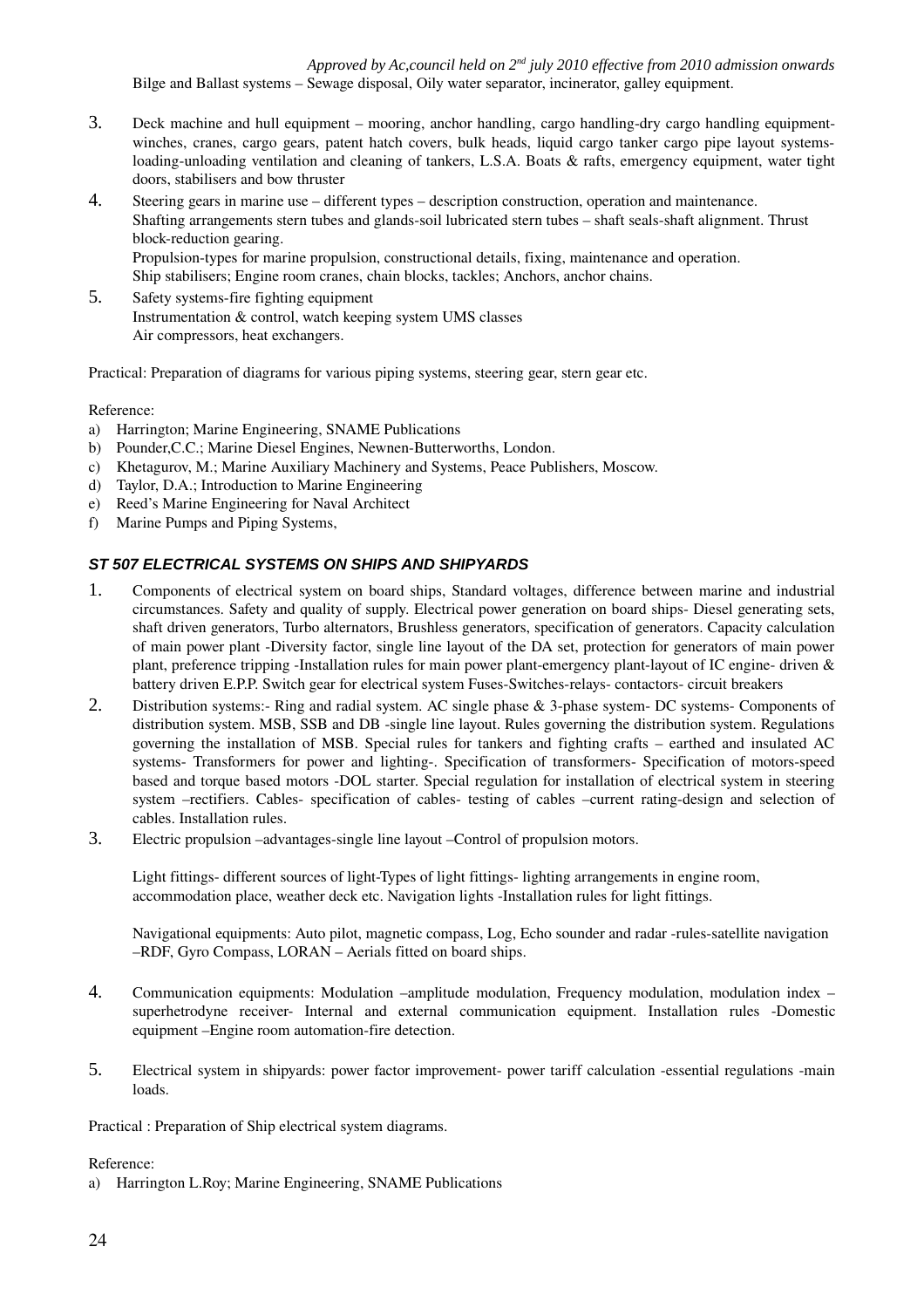- b) Watson, G.O.; Marine Electrical Practice
- c) Starr, A.T.; Generation, Transmission and Utilisation of Electrical Power
- d) Sonnenberg,G.J. & Newnen Butterworth; Radar Electronic Navigation

#### **SEMESTER VI**

#### *ST 601 COMPUTER AIDED DESIGN & DRAFTING*

- 1. Computer Aided Design and Drafting An overview, Engineering design, designer vs computer; computer as a design medium- software tools, analytical tools, development of CAD software, programming language for CAD.
- 2. C++ and object oriented programming: Streamlining I/O with C++ cin, cout, cerr, the >> extraction and << insertion operators. Reference variables – definitions, initialisation. Function overloading and default argument in functions. C++ structures – syntax rules. Object oriented programming – traditional structured programming, object oriented terminology, encapsulation and class hierarchy.

Classes: Introduction – member variables and functions, interfaces and implementations, construction and destruction. Derived class – single inheritance, multiple inheritance, access control, abstract class and polymorphism. Operator overloading – operator functions, function call, increment and decrement.

Computer Graphics and Geometric Modelling:

3. Introduction: Representing, preparing and presenting pictures, interacting with the pictures description of various graphics devices.

Two Dimensional Transformations: Transformation of points and lines - scaling, reflection, shearing, rotation; Translation and Homogeneous co-ordinates; Combined transformations.

Three Dimensional Transformations: Scaling, shearing, reflection, rotation, translation, multiple transformations; Projections - Orthographic, axonometric, oblique, perspective projections.

- 4. Curve representation: Nonparametric and parametric curves; Plane curves circle, ellipse, hyperbola, parabola; Space curves - Cubic spline, Parabolic blending, Bezier and B-Spline curves.
- 5. Surface representation: Surface of revolution, sweep surfaces; Piecewise surface representation bilinear surfaces, ruled and developable surfaces. Bezier and B-spline surfaces.

Practical: Preparation of computer programs to understand various concepts and techniques included in the syllabus.

- a) Krishnamoorthy, C.S. & Rajeev, S.; Computer Aided Design-Software and Analytical Tools, Narosa Publishing House, New Delhi, 1995.
- b) Bjarne Stroustrup; The C++ Programming Language, Addison-Wesley Publishing Company, 1995.
- c) Chris H. Pappas & William H. Murray; The Visual C++ Handbook.
- d) Rojers, D.F. & Adams, J.A., Mathematical Elements of Computer Graphics, McGraw Hill International Editions.
- e) Vera B. Anand; Computer Graphics and Geometric Modelling for Engineers; John Wiley & Sons, Inc.
- f) Steven Harrington; Computer Graphics A Programming Approach; Second Edition, McGraw Hill International Edition.
- g) Donald Hearn and M. Pauline Baker; Computer Graphics; Prentice Hall International Eastern Economy Edition.
- h) William M. Newman & Robert F. Sproull; Principles of Interacting Computer Graphics; McGraw Hill International Editions.

#### *ST 602 CONTROLLABILITY OF SHIPS*

- 4. Manoeuvring Fundamentals the control loop, path keeping, equations of motion, linearised equations and control fixed stability indexes, model tests.
- 5. Stability and control in the horizontal and vertical planes definitive manoeuvres, turning trials.
- 6. Control surface hydrodynamics geometry of control surface (rudder), flow around rudder, aspect ratio, influence of hull shape on aspect ratio, influence of fixed structures.

Control surface design - specification of requirements and constraints on rudder design, rudder location and orientation, number of rudders, type of rudder, geometric properties of rudder, maximum rudder deflection angle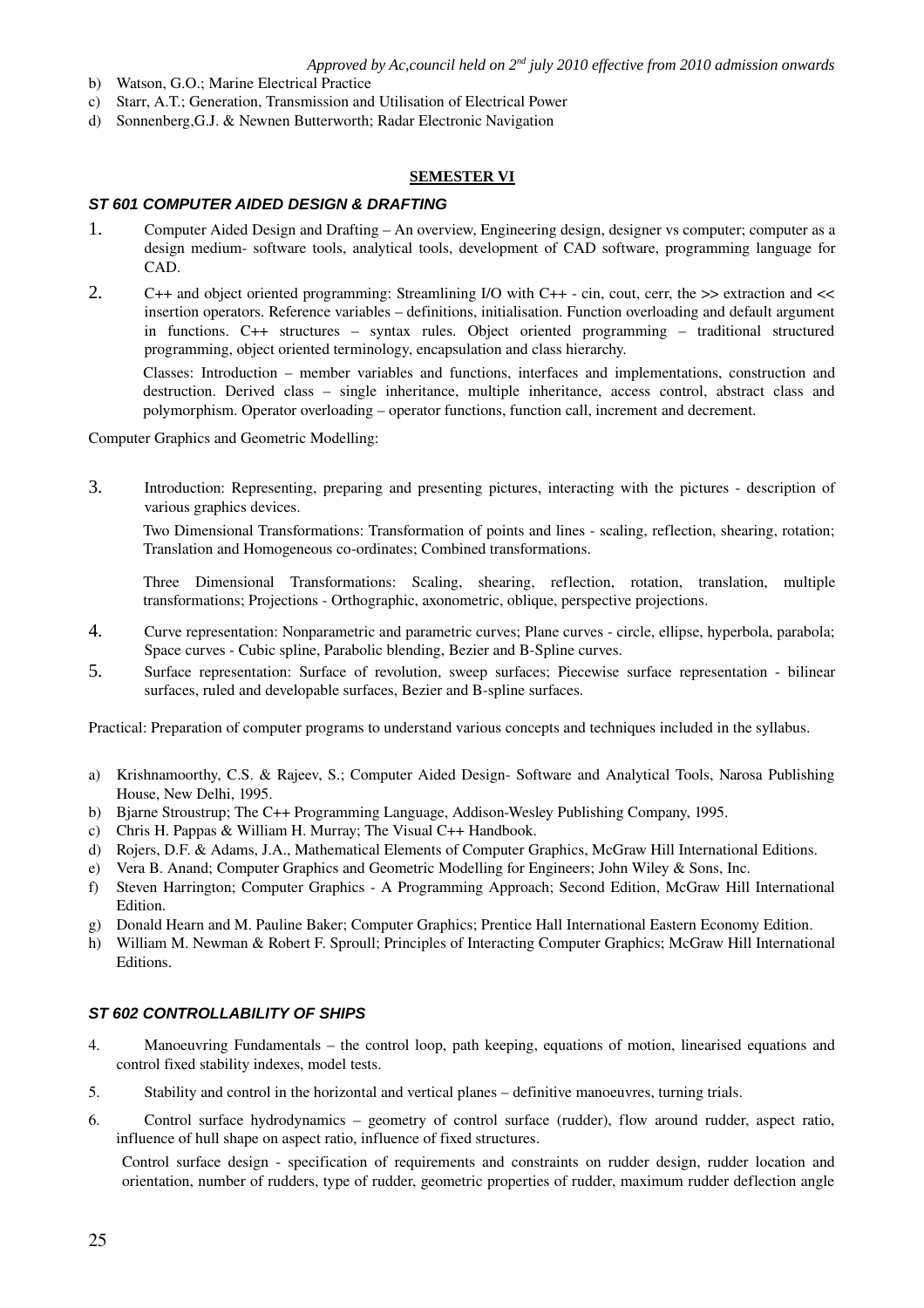and deflection rate, rudder stock location.

- 7. Influence of ship features on controls fixed stability fixed fin, propeller, hull, configuration
- 8. Experimental determination of hydrodynamic derivatives (rotating arm technique, planar motion mechanism). Non-linear Manoeuvres, Simulation, IMO Rules and Recommendations

Practicals: Calculation of free stream characteristics of rudder, Rudder design, Zigzag manoeuvre.

### References:

- a) Lewis, E.U.; "Principles of Naval Architecture", (2<sup>nd</sup> Rev.), 1989, SNAME, New Jersey, U.S.A.
- b) Abkowitz,M.A.; "Lectures on Ship Hydrodynamics Steering and Manoeuverability", 1964, Danish Technical Press, Copenhagen, Denmark.

# *ST 603 SHIP MOTIONS IN SEAWAY*

- 1. Ocean Waves Wind generated waves, regular wave theory, waves of Finite Height, Trochoidal Waves, Group Waves, Irregular Seaway, Point and Directional spectras, Wave Slope Spectra, Encounter Frequency Spectra, Idealised Spectral Families.
- 2. Ship in Regular Waves Co-ordinate Systems, Equations of Motion (uncoupled Heave, Pitch and Roll; Coupled Heave and Pitch) Hydrodynamic Forces, Radiation Forces, Strip Theory.
- 3. Ship in Seaway and Dynamic effects Linear Superposition, Response Amplitudes Operator, Pitch and Roll in Irregular Waves, Local and Relative Motions, shipping of green Water, Slamming, Yawing and Broading, Added Resistance, Powering in waves, Wave Loads.
- 4. Ship Motion Control Control of Roll Passive Stabilisers (Bilge Keel, Sails, Free Surface Tanks, U-tanks, Moving weight) Controlled – Passive Stabilisers, Active Stabilizers (fin, gyro, active-tank) Rudder Stabilisation, Control of Pitch.
- 5. Sea-keeping Performance and Design Aspects Sea-keeping performance criteria and ship seaways responses, factors affecting pitching, heaving and rolling, guidelines for design, Sea-keeping features of high-performance ships (catamarans, SWATH, Planning Craft, Hydrofoil Craft, Air Cushion Vehicles and Surface and Surface Effect Ships, Submarines).

Practicals: Estimation of Hydrodynamic coefficients, Heave, roll and pitch test in waves

#### References:

- a) Lewis, E.U; 'Principles of Naval Architecture' ( $2<sup>nd</sup>$  Rev.) Vol. III, 1989, SNAME New York
- b) Bhattacharyya..R; 'Dynamics of Marine vehicles', 1978, Wiley Inter Science, New York.
- c) Lamb.H; 'Hydrodynamics', 1945, Cambridge University Press, UK
- d) Newman J.N; 'Marine Hydrodynamics', 1977, MIT Press, USA
- e) Newman J.N; 'Theory of Ship Motions', Advances in Applied Mechanics, Vol., 1980.
- f) Price W.G & Bishop R.E.D; 'Probabilistic theory of Ship Dynamics', 1982, Chapman & Hall, London.

#### *ST 604 STRENGTH OF SHIPS II*

- 1. 3d modelling of ships structures and analysis-small deflection analysis of thin plates with transverse loads and combined loads – large deflection analysis – Buckling of thin plates – analysis of stiffened plates – Buckling of stiffened plates. Longitudinal Strength analysis during launching and docking, grounding and collision. Influence of super structure in longitudinal strength.
- 2. Analysis of submarine structure Membrane and bending theory equations of cylindrical shells Analysis of Stiffened cylindrical shells – analysis if frames and bulkheads – Buckling of Unstiffened and stiffened cylindrical shells, Introduction to classification society regulations.
- 3. Torsion of ship's hull:

Determination of Shear centre and shear flow calculation of thin-walled beams. St.Venant torsion and theory of restrained torsion. Modeling and torsion analysis of ship structure using fem. Influence of deck transverse and shipends.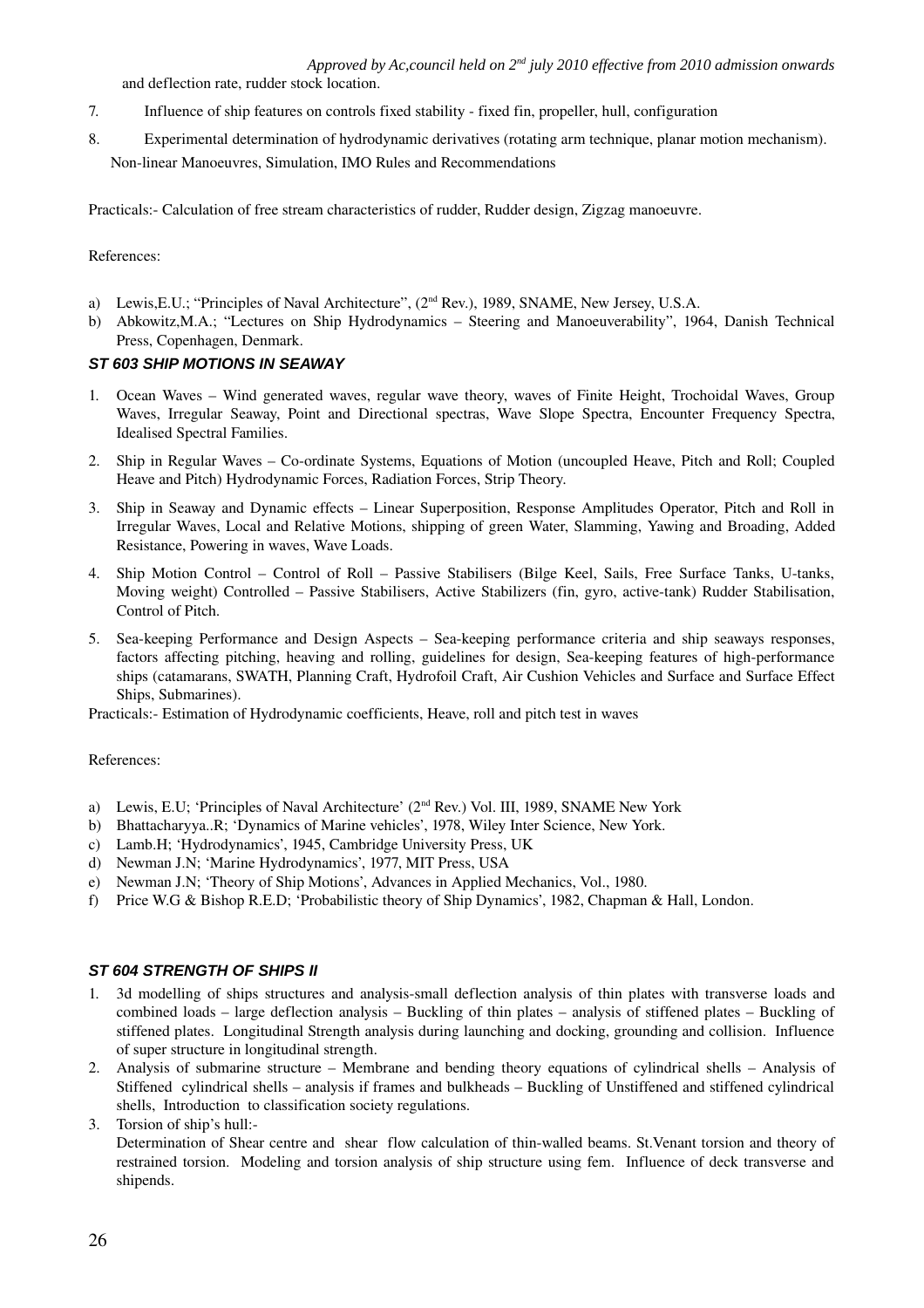# 4. Ultimate Strength analysis Application of Plastic theory to ship structures – Basics and definitions – Safety factors, damage and collapse of ship structures, application of fem for ultimate strength estimation.

5. Vibration analysis:

Sources of vibration and measures for control of vibration – Vibration analysis of beams, Methods to determine natural frequency of ships - Stodoliteration.

Reference:

- a) O. Hughes Ship Structural Design
- b) Muckle Strength of Ships.

# *ST 605 STRUCTURAL DESIGN OF SHIPS I*

1. Introduction

Shipbuilding materials – transition from wood to steel (historical review), shipbuilding quality steels (properties, steel grades); Joining techniques – riveting, welding (butt joints, fillet joints, lap joints, welding symbols, weld strength); Ship structural design concepts – specialisation of the structure, general considerations in structural design, external loads (review), structural analysis models, design criteria, steps in structural design procedure, design from first principles, design according to classification rules.

2. Ship structural systems

Ship as stiffened plate structure – framing systems, common stiffener sections, corrugated construction, design of strakes (butts, seams), welding sequences, shell expansion; Structural subsystems – break up into bottom structure, side structure, deck structure, bulkhead structure, end structure, superstructure etc., general structural arrangements of different types of ships (historical review); subassembly, stiffened panels and volume sections.

3. Bottom structure and Side structure

Bottom structure – framing system, functions, single bottom and double bottom construction, structural components and scantlings, openings, cut outs, connection details, bilge keel; Side structure – framing system, functions, structural components and scantlings.

4. Decks and Bulkheads

Deck structure – functions, framing system, structural components and scantlings, hatch ways, pillars, bulwarks, guard rails, fenders; Bulkhead structure – type of bulkheads, functions, framing system, structural components and scantlings.

5. End structures

Fore end structure – functions, structural arrangements (panting), structural components  $\&$  scantlings; Aft end structure – functions, structural arrangements, structural components  $\&$  scantlings;

Structural connections – compatibility, bottom  $\&$  side, side  $\&$  deck, bulkhead with deck, side  $\&$  bottom.

Practicals – Design of Bulk head, Midship section, Shell expansion

Reference:

- a) Taggart; Ship Design and Construction, SNAME
- b) D'Arcangelo; Ship Design and Construction, SNAME

# *ST 606 SHIP DESIGN I*

- 1. Introduction General aspects of Marine Activities, Transportation of cargoes, Marine services & Operations, Marine Industries; Engineering Economics in Ship Design – Economic criteria, Initial cost, Operating cost, RFR; Owners requirements
- 2. Methods of ship design design using basic type ships, Design using coefficients, Design using iteration methods; design spiral; design categories (dead-weight carrier, capacity carrier, linear dimension ship).

Ship parameters – displacement, displacement coefficient, displacement equation, volume equation, solution of the cubic equation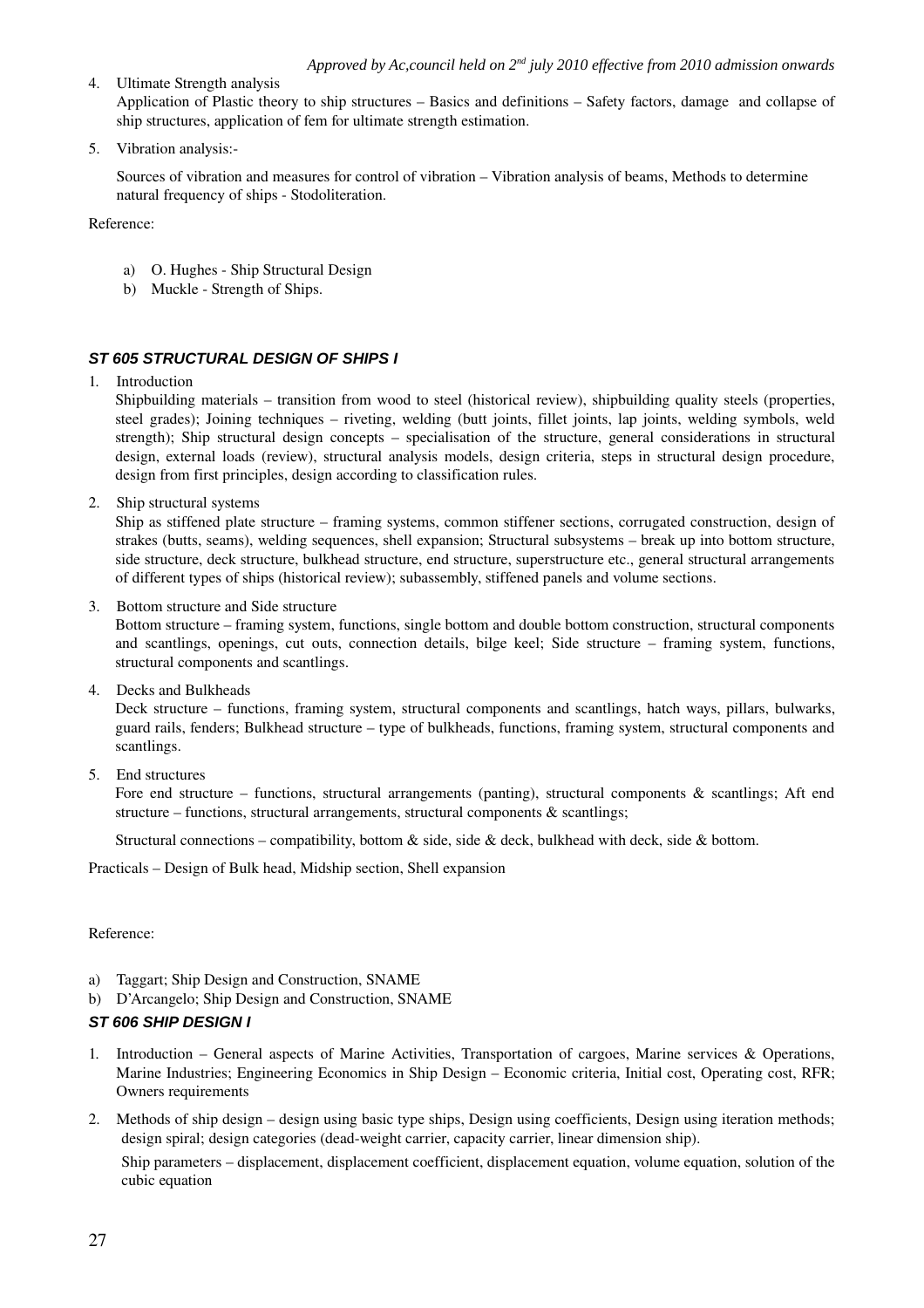- 3. Ship dimension length, breadth, depth, draught, form coefficients; Shape of the hull Mass estimation - lightship mass – steel mass, outfit mass, engine plant mass; dead weight. Design of hull form – conventional method of lines, distortion of existing forms; stem and stern contours, Bulbous Bow.
- 4. General arrangement Subdivision of the ship's hull and erections, arrangement of spaces, arrangement of tanks, superstructure and deckhouses, arrangement of engine plants, Cargo handling capacity Hold capacity and stowage factor.
- 5. Effect of from on Ship's performance: Freeboard and load line regulation; Stability stability booklet, IMO Regulations, Checks on stability, trim.

Watertight integrity; damage stability, Tonnage measurement – international, Suez, Panama.

Behaviour of ships in sea

Resistance, Powering, Propulsion

# Reference:

- a) Lewis, E.U; 'Principles of Naval Architecture' (2<sup>nd</sup> Rev.) Vol. III, 1989, SNAME New York
- b) Schneekluth, H; Ship Design for Efficiency and Economy, Butterworths, 1987
- c) Taggart; Ship Design and Construction, SNAME

# *ST 607 SHIP PRODUCTION I*

1. Introduction to shipbuilding:– Structure of the shipbuilding process, special aspects of transport in shipbuilding, principles of flow line production in shipbuilding – mechanisation, automation, numerical control, computer control, trends of future development; Relations with supply industry, pattern of the shipbuilding, location and layout of shipyards, area, labour and other sources, coastline etc.

Data generation for shipbuilding process – generation of hull forms, generation of frame plan, shell plate development, generation of hull components, lofting, nesting.

Storage and preparation of material – Introduction, material handling and storage, transport system in steel stockyard, material preparation (straightening of plates and rolled sections, shot blasting, prepainting), material preparation flow line devices and their control systems

- 2. Fabrication of component parts: the cutting process tools, physical-chemical background of the cutting process, mechanical cutting, devices for thermal cutting, general description of the various machines, photoelectric and NCcontrol devices, edge preparation, problems of accuracy; Bending of rolled and built up sections - general description of bending, control of the bending process, automation of bending; Plate bending, uniaxial bending, biaxial bending (devices, cold bending, heat-line bending), possibilities of automated plate bending.
- 3. Assembly of Ship's Structures: Prefabrication general remarks, basic problems of prefabrication, pattern of prefabrication, welding in prefabrication

Sub-assemblies: built up T-bars, web frames, machine foundations etc.; welding deformation and straightening; Prefabrication of flat sections – panels, panel production line, preassembly of biaxial stiffened panels – welding procedures. Assembly of flat and corrugated sections, flat sections with curvature – assembly jigs, welding process, its nature, theoretical background, strengthening of flat sections. Preassembly of volume units – Preassembly of double bottom sections – different structural arrangements, variants of the assembly process, welding problems; Preassembly of side tank units – structural arrangement; Special assembly systems (ROTAS, GAMMA-Systems, etc.); Preassembly of the fore and aft end structure; Preassembly and outfit of superstructures.

- 4. Erection of ship's hull General assembly methods, handling of preassembled units in the erection area cranes, heavyduty truck; Preassembly of blocks – special types, advantages and disadvantages; Hull assembly – different methods of hull assembly, auxiliary devices; Welding in ship's hull assembly – welding methods applied, welding defects, welding deformation of the ship's hull; Quality control  $(X-ray \text{ tests etc})$ ; Scaffolds
- 5. Launching General methods, Launching by floating off (building dock, launching dock, floating dock), Mechanical launching methods (slip, lift), Launching from inclined building berths – stern launching, side launching; Launching calculations, model and large scale-experiments.

Practicals – Calculation of the process of frame 4bending, Subdivision of a ship into preassembled units, Erection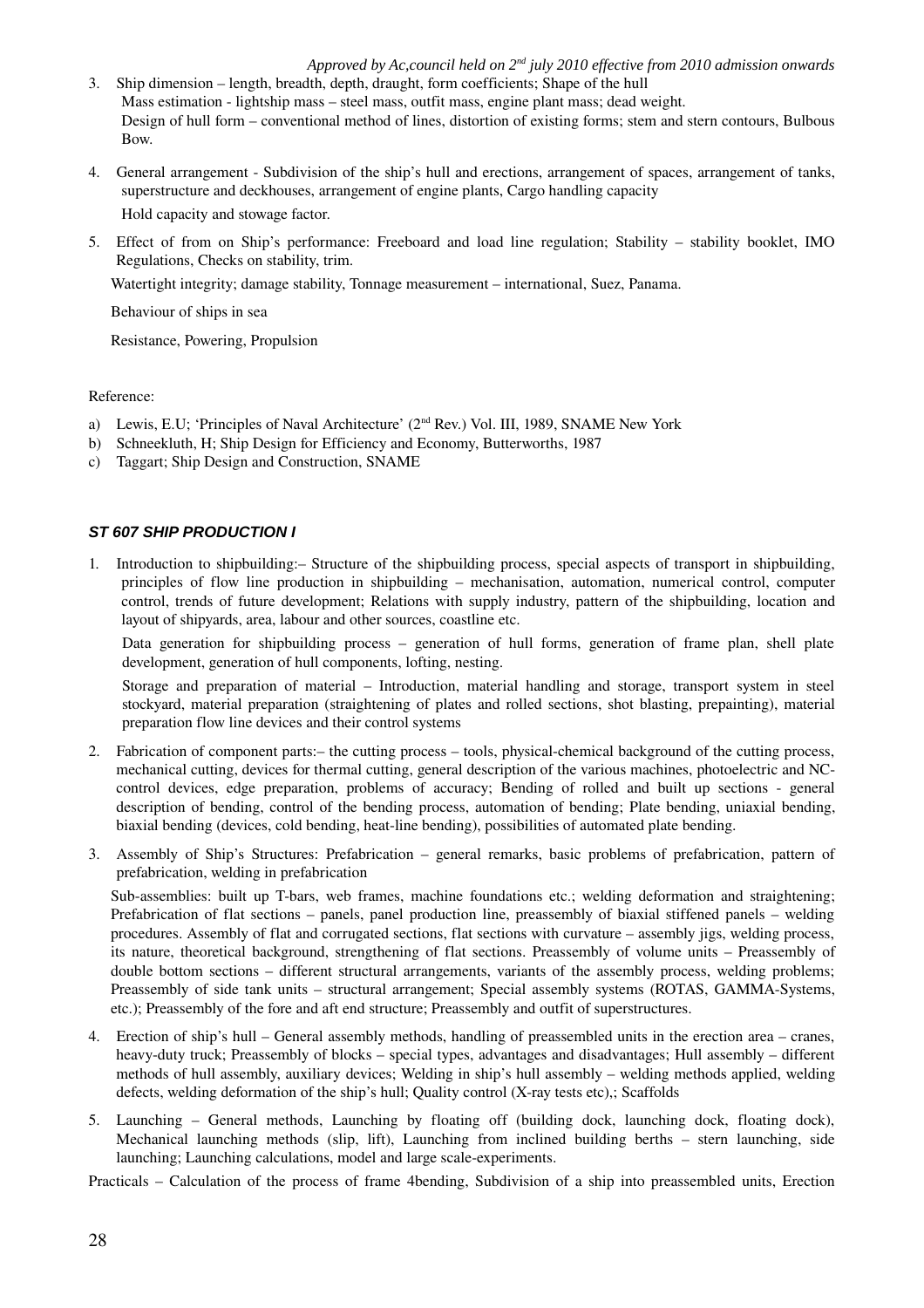sequence of a ship.

#### Reference:

- a) Taggart; Ship Design and Construction, SNAME
- b) Storch R. Lee, Hammon C.P. & Bunch H.M.; Ship Production, Cornell Maritime Press, Maryland, USA, 1988
- c) Dormidontov V.K. & et.al.; Shipbuilding Technology, Mir Publishers, Moscow.
- d) Eyres D.J.; Ship Construction William Heinemann Ltd, London, 1982

# *ST 608 MARINE HYDRODYNAMICS LAB*

- 1. Model test to predict ship resistance, flow line test, shallow water resistance test.
- 2. Open water test, self-propulsion test, bollard pull test.
- 3. Seakeeping tests

# *ST 609 MARINE ENGINEERING LAB*

- 1. Energy balance of a Diesel engine
- 2. Determination of the characteristics of diesel engine.
- 3. Determination of the characteristic curves of compressors.
- 4. Determination of the characteristic curves of pumps and pipings.

# **SEMESTER VII**

# *ST 701 PRODUCTION MANAGEMENT AND OPERATION RESEARCH*

- 1. Production system-The systems approach-subsystems, comprehensive system model the firm as a system
- 2. Managerial decision making-decision theory under certainty and uncertainty-models as decision aids-the decision process-problems, types and decision approaches
- 3. Decision of productive systems-product line determination, product planning, demand forecasting, steps and techniques-capital planning-demand and supply of capitals-capital allocation methods-investment criteria-value analysis and break even analysis-plant location and layout-factors-site selection-process and product layout-material handling systems-types, equipments, operating effectiveness in the productive system.
- 4. Operation planning and control-production inventory system-the inventory problem-functions of inventoryinventory costs-inventory concepts, models-production planning and control-pre-production activities-planningscheduling-network models (PERT,CPM)-quality control-maintenance analysis
- 5. Some analytical techniques of operation research-introduction-basic concepts of OR types of mathematical modelslinear programming-formulation of linear optimisation models-distribution methods-simple method-waiting line theory-models-examples

Practicals:-Linear programming applied to a problem of the production process-Application of network models with critical path scheduling-distribution problem-waiting line problem.

#### Reference:

- a) Elwood S.Buffa; Modern Production/Operations Management, Wiley Eastern Ltd.
- b) Richard J. Hopeman; Production Concepts, Analysis, Control, 3<sup>rd</sup> Edition, Charles E. Merril Publishing Co.
- c) Arthur C.Laufer; Operations Management, South-Western Publishing Co.
- d) Khanna, O.P.; Industrial Engineering and Management, Dhanpat Rai Publication.
- e) Richard I. Levin, et.al.; Production/Operations Management: Contemporary Policy for Managing Operating Systems, Tata-McGraw Hill Publishing Co. Ltd.

# *ST 702 STRUCTURAL DESIGN OF SHIPS II*

- 1. Engine Room functions, general arrangement, engine casing, foundations, structural design of engine rooms.
- 2. Superstructure and Deckhouses functions, structural arrangement, effectiveness of superstructure & deckhouse, structural design, opening and expansion joints.
- 3. Cargo handling equipment different cargo handling system, mast derrick system, loads on mast derrick system, design of mast derrick system, deck cranes.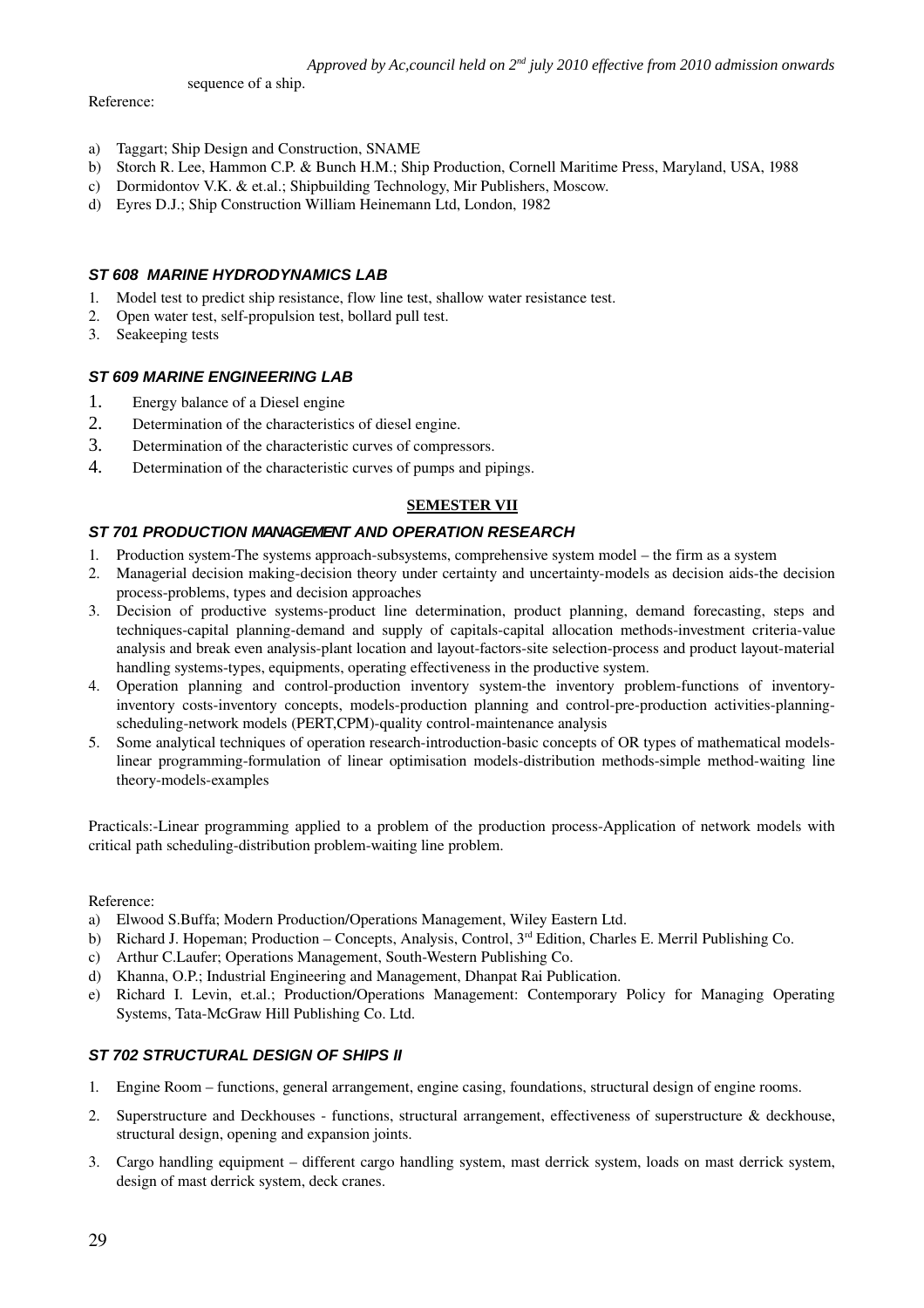- 4. Hatch Covers functions, load on hatch covers, statutory requirements, types of hatch covers, cleating & sealing arrangements, structural design of pontoon covers.
- 5. Miscellaneous topics construction of life boats, submarine structure, chain locker, hawse pipe, rudder types & their construction, nozzles, stern tube & shaft bossing.

Practicals – Design of fore or aft end structure, Structural design of a rudder, Design of machine foundations, superstructures etc.

Reference:

- a) Taggart; Ship Design and Construction, SNAME
- b) D'Arcangelo; Ship Design and Construction, SNAME

#### *ST 703 SHIP DESIGN II*

- 1. Standardisation Process and product standard; Rules and regulation.
- 2. Cargo handling equipments, cargo hatches, lifting devices; Anchor installations types of anchors, anchor handling system, anchor chain & storage; Mooring systems – deck fittings  $\&$  structural arrangement, mooring machinery, mooring operations.
- 3. Accommodation crew size, accommodation standards, space allocation, habitability, access, materials, standardisation and modular arrangement; Access equipments –hatches, manholes, doors, other closing & opening devices, load line rules, gang ways and ladders
- 4. Steering gear Types, design aspects, connections; Mast & riggings; Railings & awnings; Sound and light signals.
- 5. Equipments in tanks & holds Air vents, sounding tubes, cleaning devices, fire protection devices Life saving system – life saving equipments, IMS international rules Fire fighting systems – Rules and regulations, equipments, fire fighting

Ventilation, Panelling & deck covering, Painting.

#### Reference:

- 6. Taggart; Ship Design and Construction, SNAME
- 7. Cargo Handling Systems in Ships
- 8. Rules & Regulations IMO, SOLAS, IMS
- 9. Venugopal K.; Maritime Law of India, Law Publishers, India
- 10. ISO 9000 Series
- 11. BSI Indian Codes

#### *ST 704 SHIP PRODUCTION II*

1. Outfitting of ships:– workshops –piping shop, fitters shop, Carpenters shop (wood, plastics), Mechanical workshop, Machine shop (preassembly of blocks), Other workshops (electrical installation, painting, insulation, etc.); Technological process in the hull installation work –Technological process in installing the main machinery, installation of shafting and propeller, installation of the main machinery, installing of auxiliary machinery and boilers, installation of piping systems, electrical installation, hull installation work; Pre and advanced outfitting. Trial trip

### PRODUCTION PLANNING AND CONTROL IN SHIPBUILDING

2. Production design – application of the principles of design for production in shipbuilding – joining of parts, relations between structural design and prefabrication, simplifications in structural design (design for welding), quality control.

Problems of accuracy – tolerances, standards, measuring techniques (theodoilite laser, etc); quality control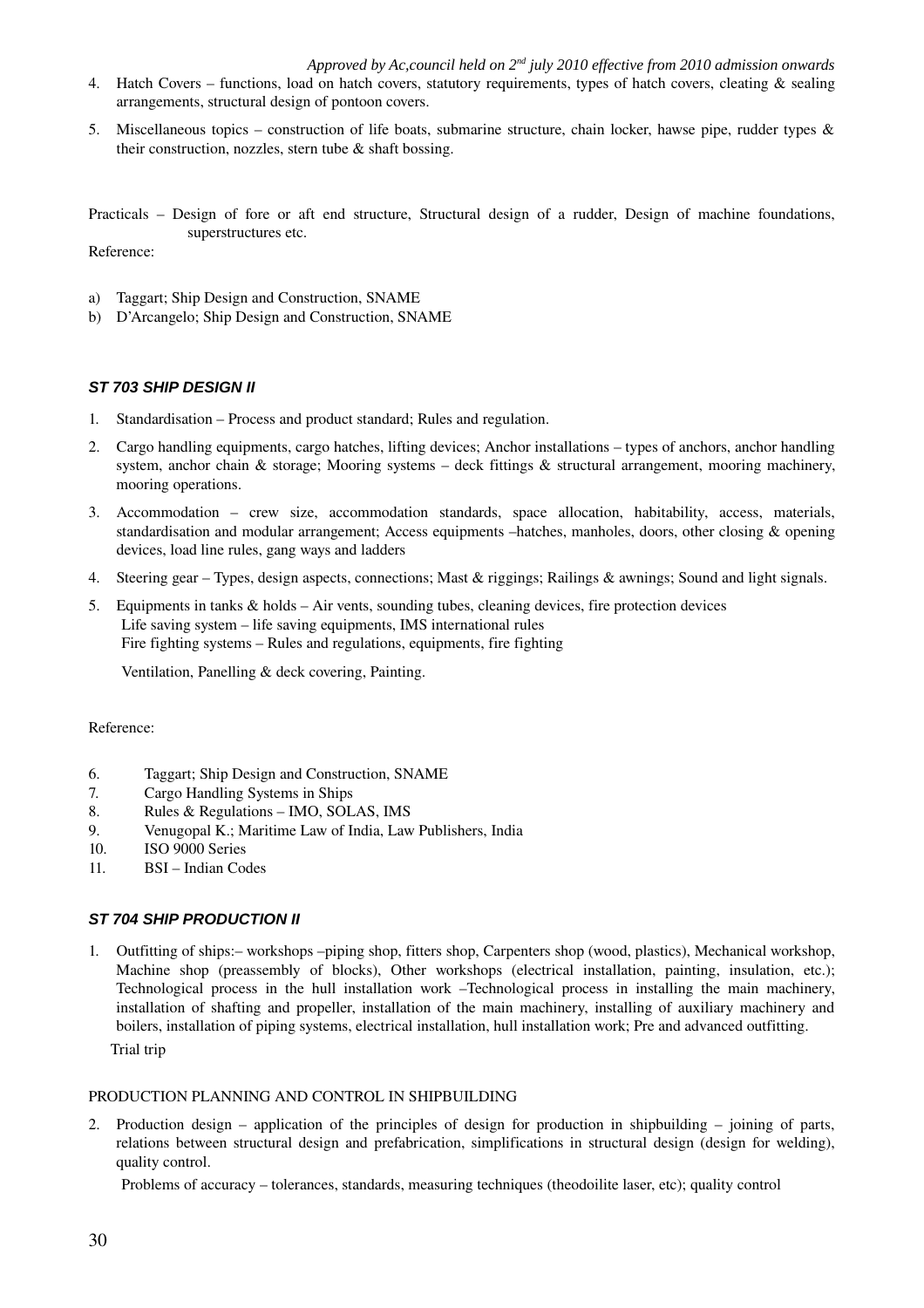- 3. Process planning in shipbuilding: Planning for operations interconnection between production design and process planning, production and process analysis, assembly charts, operation process charts, flow process charts; Process selection. Application of models for process planning, scheduling and control – Gantt charts, CPM & PERT, transportation models etc.; Special aspects of application of these in shipbuilding process.
- 4. Capacity planning estimation of future capacity of a shipyard methods, strategies for modifying capacity, models for capacity planning under the special conditions of shipbuilding.
- 5. Production Standards production standards in several parts of the ship production process, work measurement systems, methods of man-hour determination, use of computers, correlation between size of series and needed manhours.

Systems of maintenance and quality control.

Practicals – Launching calculation, Shell plate development  $\&$  Nesting, Application of Gantt-charts and network techniques, Design of a panel-line and capacity calculation, Design of a special part of a shipyard layout (e.g. steel stockyard, dry-dock)

Reference:

- a) Taggart; Ship Design and Construction, SNAME
- b) Storch R. Lee, Hammon C.P. & Bunch H.M.; Ship Production, Cornell Maritime Press, Maryland, USA, 1988
- c) Dormidontov V.K. & et.al.; Shipbuilding Technology, Mir Publishers, Moscow.
- d) Eyres D.J.; Ship Construction William Heinemann Ltd, London, 1982

# *ST 705 JOINING TECHNIQUES IN SHIPBUILDING TECHNOLOGY*

1. Definition, Historical Background, Electric arc welding, Development in Welding, Science of Welding

Welding Metallurgy: Introduction, Structure of metals, Crystallisation of a pure metal, Equilibrium of constitutional dig., Phase transformation in Iron - Carbon diagram, Weldability of steel, Presence of alloy elements, Effect of welding process & nature of base metal, Preheating, HAZ.

2. Gas metal arc welding – Process, different metal transfers, power source, electrodes, shielding gas, uses of Gas in metal arc welding

Mechanised system in shipbuilding - Introduction, philosophy of automation in welding, different welding systems in shipyards, Welding in production shop  $-$  SAW, Gravity welding, Auto contact,  $CO<sub>2</sub>$  Welding

3. Panel line production - One-sided welding – SAW, MIG welding, welding of stiffeners

Welding in building berth - External welding on the berth, Electro-slag welding, Electro-gas welding, One-sided welding (Flux Asbestos backing, Ceramic backing etc); Internal welding on the berth. Comparison of European, Japanese & Indian Welding Process

4. Welding problems - Weld defects, Distortion, Accuracy control; Non destructive tests.

Welding quality control - Welding standards, Welding procedure qualification, Effect of variables on qualification of tests, Performance qualification of Welders & operators, Test reports, Acceptance standards, Quality assurance and audit, Consumable classification & coding.

Introduction to Robotic Welding.

5. Structural Adhesive Bonding as a joining technique – Adhesives and adherands, bonding methods and joint design, analysis of joints for strength, surface preparation for steel, aluminium and other materials used for marine structures.

Reference:

- 2. Davies, A.C.; Welding, Cambridge University Press, Low Price Edition, 1996.
- 3. Richard, Little; Welding Technology, McGraw Hill Publications, New Delhi.
- 4. Joe Lawrance; Welding Principles for Engineers, PrenticeHall Inc. Englewood Cliffs, N.J.
- 5. Welding Handbook Vol.:1,2,3; American Welding Society
- 6. O.P. Khanna; A Textbook of Welding Technology, Dhanpat Rai & Sons.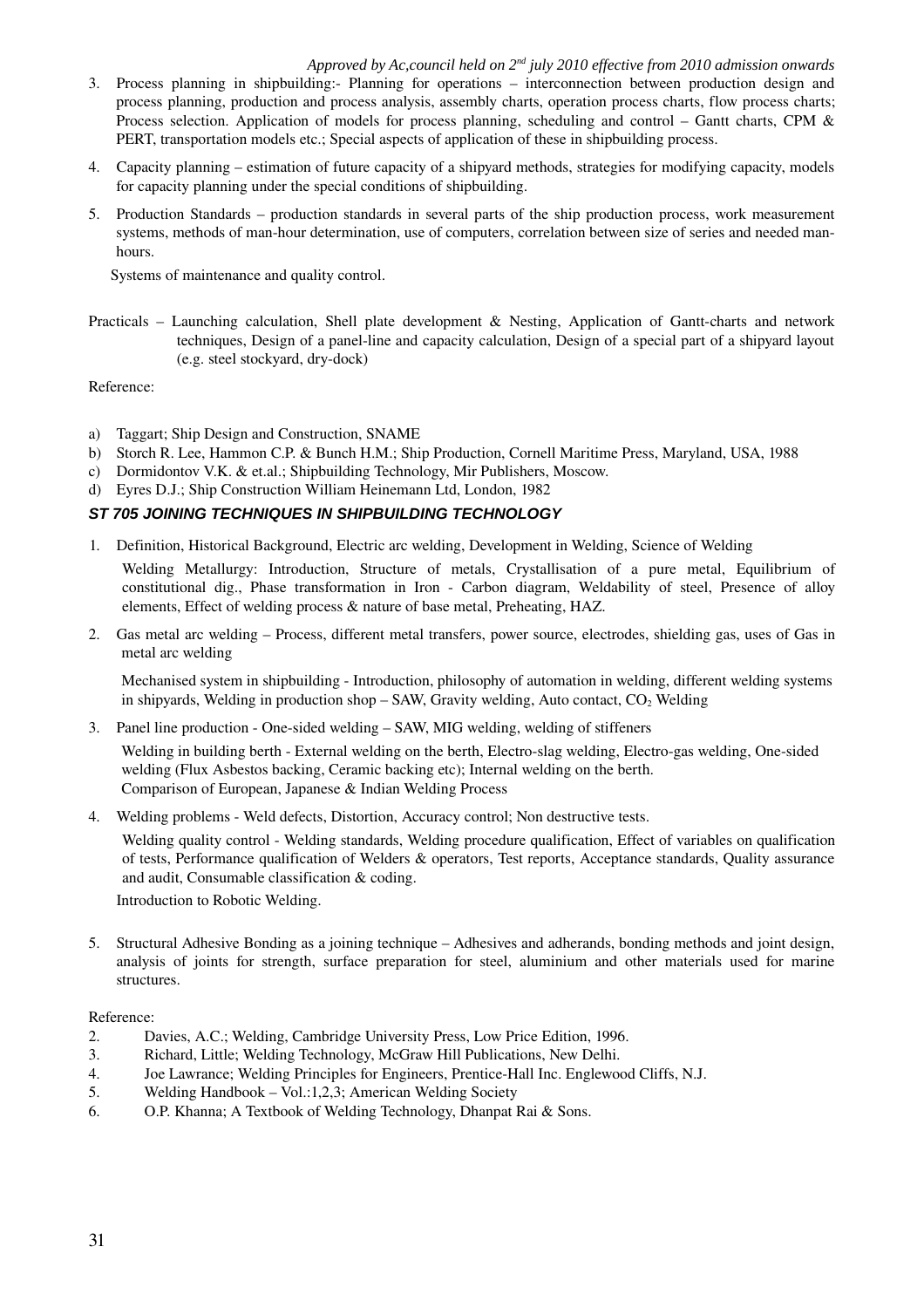# *ST 706 ELECTIVE I ST 707 ELECTIVE II*

# **SEMESTER VIII**

#### *ST 801 SPECIAL PROBLEM AND SEMINAR*

Students can be given small projects that are relevant to Naval architecture, Marine Engineering and other Engineering fields and accordingly a seminar can be conducted.

# *ST 802 ELECTIVE III*

#### *ST 803 ELECTIVE IV*

### *ST 804 PROJECT WORK*

Students shall do independent Ship Design Project work. After completing the project, a project report shall to be prepared and submitted by each student.

# *VIVA VOCE*

#### List of Elective Subjects for the 7<sup>th</sup> and 8<sup>th</sup> Semester

#### Group A: ST 706/707 NEA n (7<sup>th</sup> Semester)

(*The first elective from this group shall be coded ST 706 NEAn and second paper as ST 707 NEAn where 'n' represents the serial number of the elective)*

- 1) Ship building Materials, Corrosion, prevention and protection
- 2) Design of Fishing Vessels
- 3) Refrigeration & Air conditioning of Ships
- 4) Offshore Structure Design
- 5) Ship Recycling
- 6) Computer Aided Ship Design
- 7) Experimental Stress Analysis
- 8) Cargo Handling
- 9) Inland Water Transport
- 10) Design of small crafts
- 11) Marine Pollution , Control and Recovery Systems
- 12) Maritime Law and Shipping Management.

#### Group B:ST 802/803 NEB n (8<sup>th</sup> Semester)

(*The first elective from this group shall be coded ST 802 NEBn and second paper as ST 803 NEBn where 'n' represents the serial number of the elective)*

- 1) Experimental Techniques on ships and models
- 2) Finite element method
- 3) Ship Repairing and Surveying
- 4) Advanced Computer Techniques
- 5) Computer Application in Shipbuilding Technology
- 6) Design of fishing systems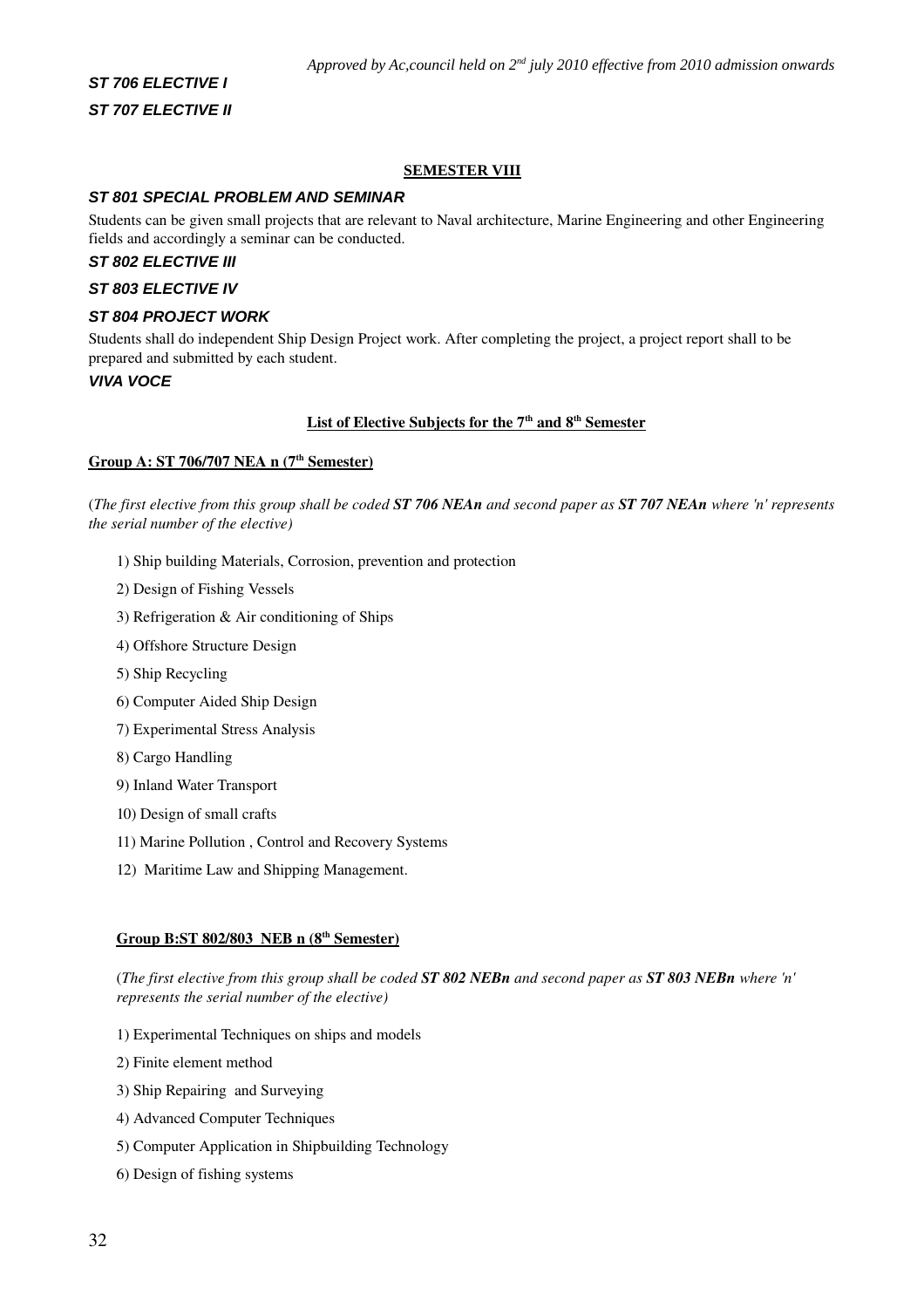- 7) Design of Submarines and Deep Submersibles
- 8) Design of High speed crafts
- 9) Quality Assurance and Management in Shipbuilding
- 10) Numerical techniques in Marine Hydrodynamics
- 11) Probabilistic Theory applied to ship in seaway
- 12) Remote sensing Applications in Ocean Wave Data Analysis
- 13) Underwater Explosions and Acoustics
- 14) Design of warships
- 15) Fracture Mechanics

#### Syllabi for Elective Subjects – 7<sup>th</sup> Semester

# **NEA1** Ship building materials, corrosion prevention and protection

1.Introduction Corrosion in nature, Corrosion losses, importance of corrosion protection, theories of – corrosion- electrochemical series-types of corrosion - its identification-remedies-factors affecting corrosion-fouling-effect of fouling on ships-factors affecting growth and settlement.

2. Corrosion control-Weathering steel-stainless steel-Titanium and Nickel alloys-copper and copper based alloys-Zinc-Aluminum and its alloys-corrosion control by Design, corrosion inhibitors-corrosion monitoring-corrosion management in ships.

3. Surface preparation-Degreasing-weathering-mechanical surface cleaning-pickling-blast cleaning-flame cleaningrust converters-chemical pretreatment-comparison of pretreatment methods.

4. Marine paints-Role of constituents of paints-classification of paints-mechanism of anticorrosive paint-paint typesselection of paint-paint scheme-antifouling paints-principles of antifouling paints -coating failure.

5. Cathodic protection-Mechanism of cathodic protection, sacrificial anode, design of sacrificial anode system for ship, impressed current system, advantages and disadvantages of cathodic protection.

#### *REFERENCES:*

Fontana M. G, Greene N. D, 'Corrosion Engineering', McGraw Hill, 2nd Edition, 1978 Raj Narayan, 'An Introduction to Metallic Corrosion and its Prevention', Oxford and IBH,1983 Jones D. A, 'Principles and Prevention of Corrosion', 2nd Edition, Prentice-Hall, 1965 T. Howard Rogers "Marine Corrosion" first Edition, George Newnes Ltd London, 1968

# NEA 2 Design of Fishing Vessels

# 1. Introduction

- definitions of fishing vessel
- special features of fishing vessels
- regulations for the safety of fishing vessels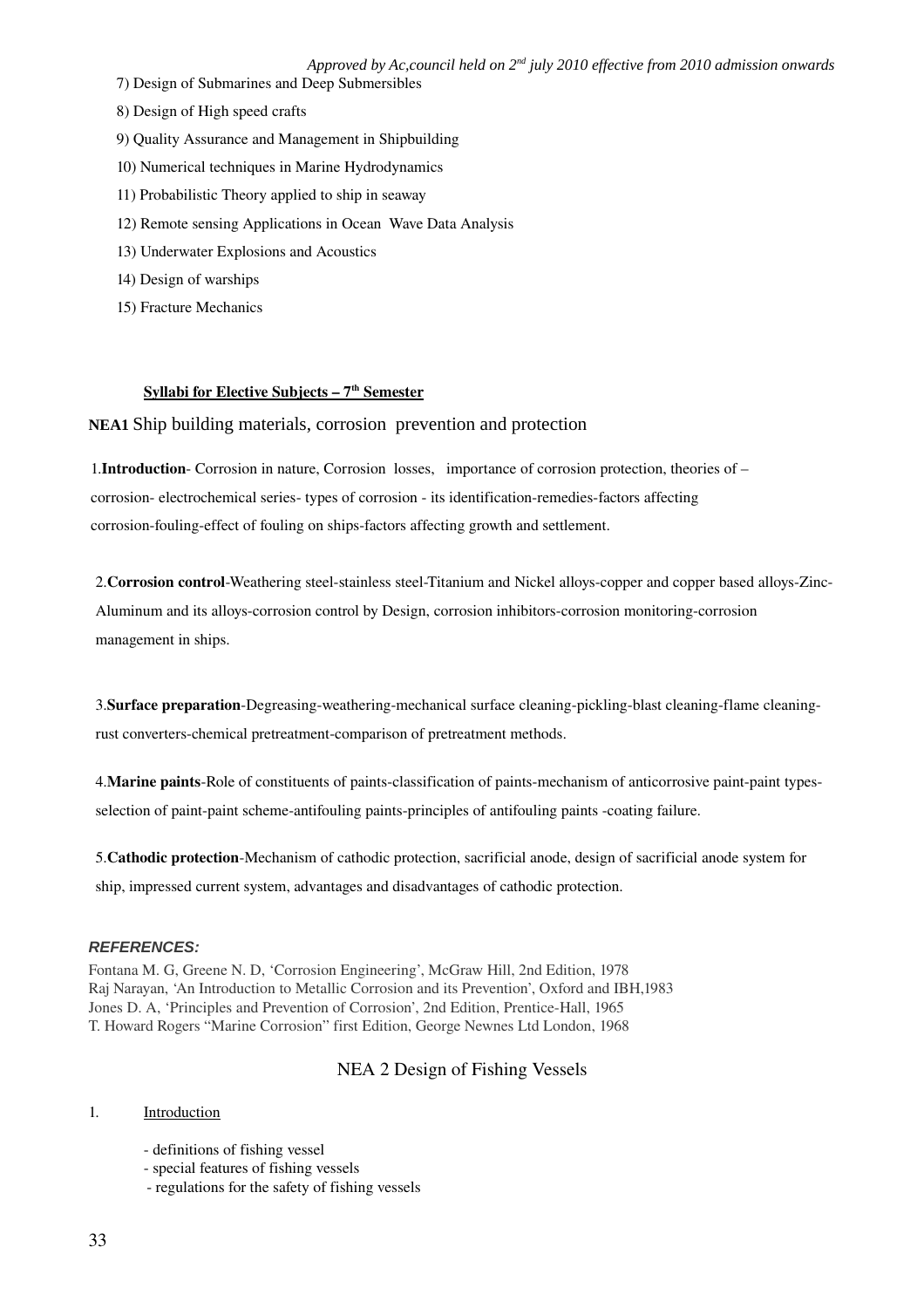- classification of fishing vessels
- fish production in India
- organizational setup and shore facilities
- fisheries organizations and activities
- administrative systems on fishing vessels

# 2. Fishery

- Characteristics of fish ground
- Fishing gear and methods
- drift net, long line, drag net, siene net, dredging, with electric light harpoon/whale catching
- trawling (side and stern trawlers, single and pair trawling, pelagic  $\&$  bottom trawling)
- Dressing, processing and freezing

#### 3. Design Procedure

- Owner's specifications
- Economy, fuel efficiency, hull form, investment cost
- operating revenues and costs
	- Design of Main Dimensions and form
		- parent vessel data analysis, space requirement (capacity) of the whole ship estimation of main dimensions, estimation of form coefficients estimation of light ship weight, estimation of dead weight, design of lines
- 3.1 General arrangement

engine room, fish holds, erections, deck machinery arrangement crew accommodation, fuel, fresh-water, ballast tanks, bulkhead positions

- 3.2 Resistance, powering and propeller selection
	- friction resistance, wave making resistance, eddy resistance, net resistance powering calculations, propeller selection
- 3.3 Propulsion Systems and other machinery/equipment
	- different propulsion systems and selection of main engine
	- selection of equipments/instruments for fish finding, navigation,
- communication, fire fighting, life saving and net monitoring
- 3.4 Seakeeping and maneuvering considerations.
- 4. Material and construction methods
	- mechanical properties of materials
	- comparison of hulls of different material
	- type of construction
	- details of steel construction
	- construction methods in FRP/GRP, Aluminium, Ferro-cement
- 5. Fish holds and preservation facilities
	- insulation materials and properties
	- methods fish preservation

# NEA3: Refrigeration and Air conditioning of Ships:

- 1. Refrigeration at Sea
- 1.1. Cargoes and carrying conditions
- 1.2. Thermodynamical principles
	- … vapour, compression cycles (CARNOT, superheating, subcooling, multistage operation)
	- … Absorption cycles
- 1.3 Refrigerating machinery, principal components
	- … compressors, condensers, evaporators, regulators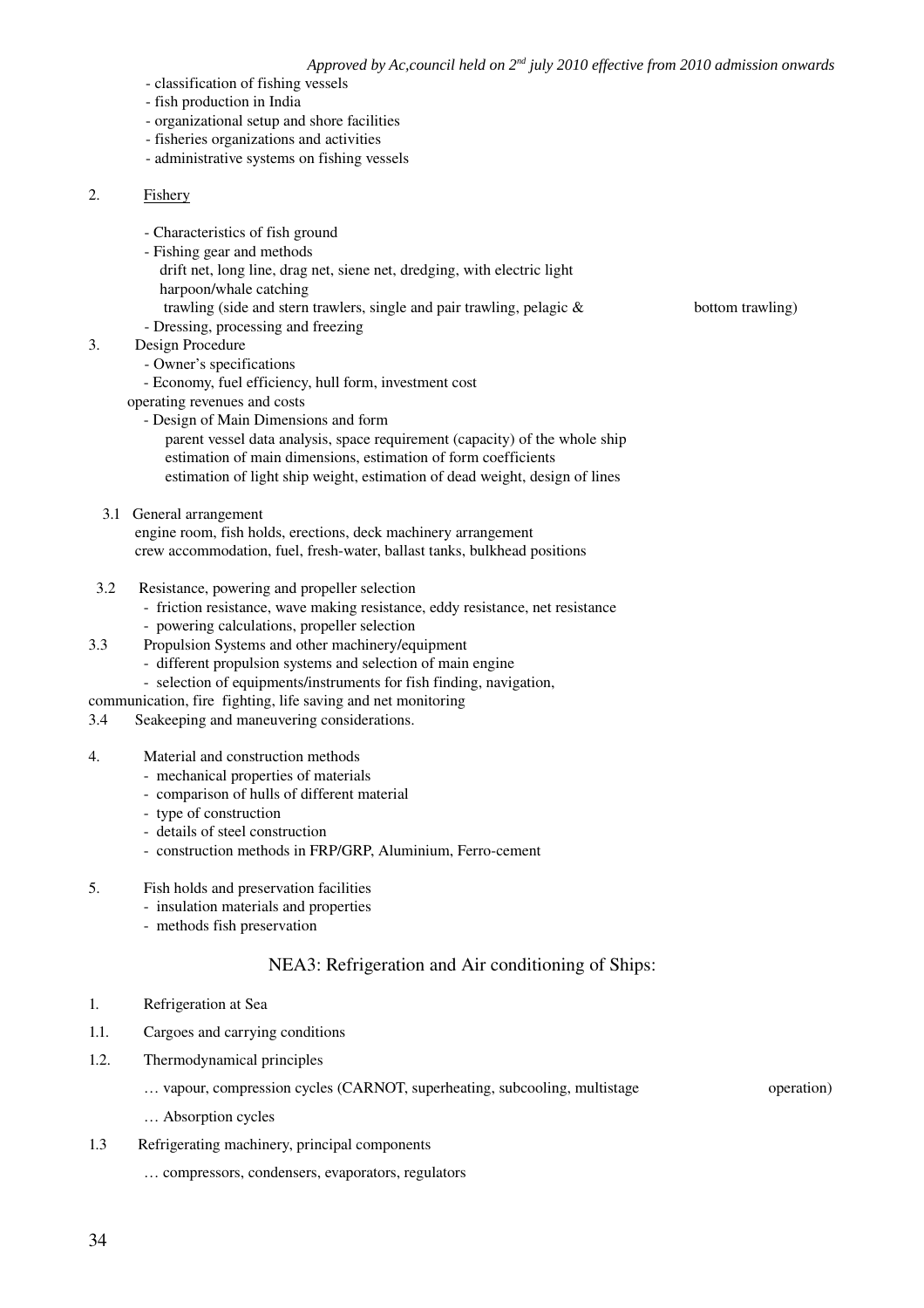- 1.4 Refrigenrants
	- … demands, properties, choice
- 1.5 Methods of cooling the cargo chambers in conventional refers
- 1.6 Methods of cooling containers
- 1.7 Insulations
- 1.8 Heat Leakage Estimation
- 1.9 Total load on the refrigeration plant
- 2. Air Conditioning
- 2.1. Fundementals
	- … definitions
	- … psychrometric chart
- 2.2 Airconditioning (Heating)
	- … heat sources, heat exchangers
	- … heat pump
- 2.3 Airconditioning (Cooling)
	- … principal arrangement, equipment
- 2.4 Standards for marine airconditioning systems
- 2.5 Air flow & airconditioning capacity calculations
- 2.6 Airconditioning Systems
- Ref: 1) Marine Air Conditioning Srivastava. S. S. 2) Refrigeration at Sea - Munton & Stot

# NEA 4 Offshore Structure Design

#### Module I

Introduction to offshore structures , Classification of offshore structures. Description, details and features of Jacket, Gravity, Jack up, Guyed towers, TLP , Spar,Semi submersible, FPSO. Design Principles, WSD and LRFD.

# Modelue II

Loads .Description of environmental loads, dead loads and operational load , calculation of wave, wind, current loads.

# Module III

Steel structural design of members subjected to axial compression and bending , Design of deck structures. Design of mooring lines, Design of offshore pipelines

#### Module IV

Design of Jacket structures, Combined axial compression and bending, Design of Joints-Punching shear load and determination of stress concentration , Design for fatigue strength.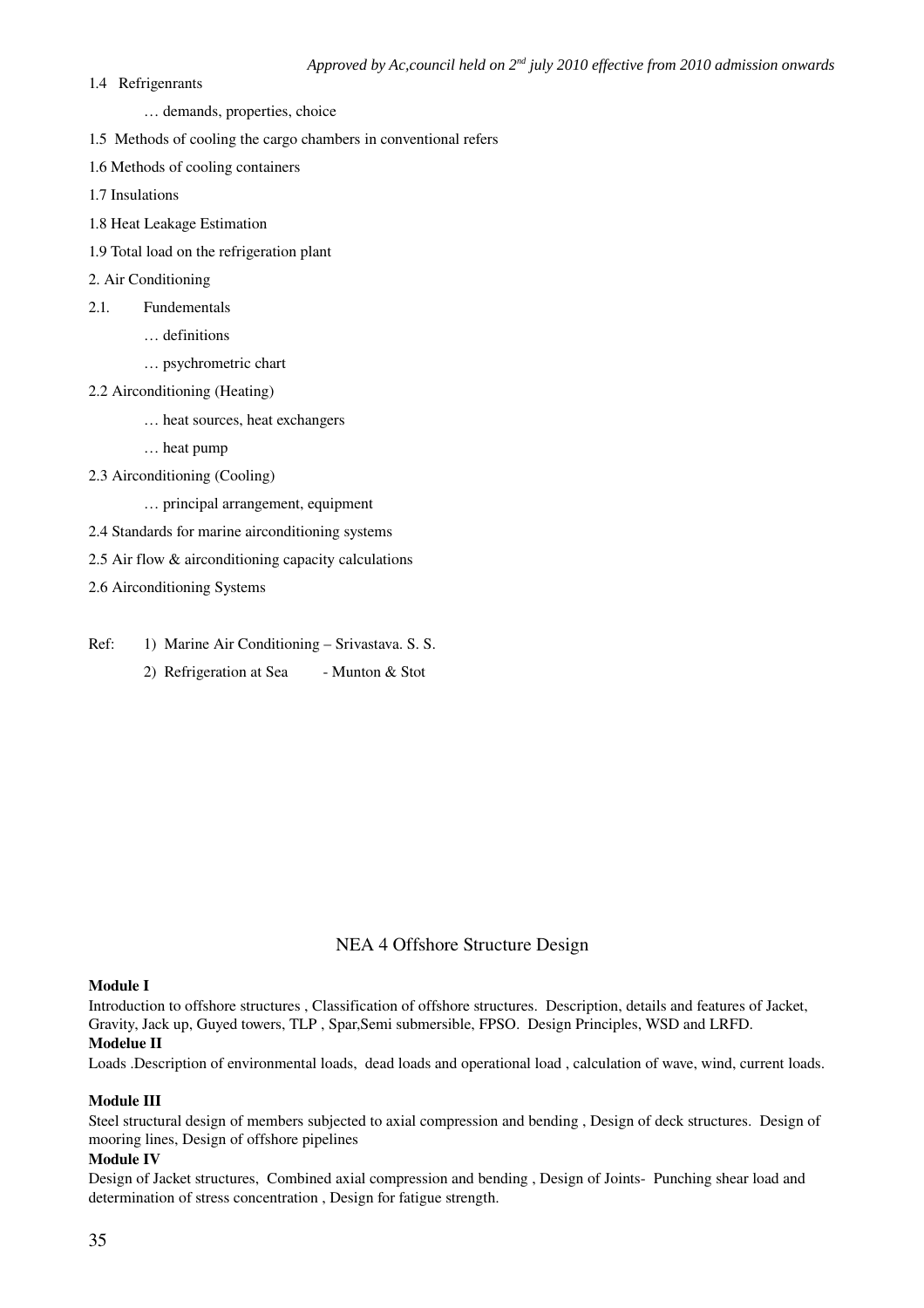# Module V

Design of Jackup structures, Description of the structural components, Design of hull structures, leg, lifting components.

# Reference:

- 1. Dawson, Offshore Structural Engineering
- 2. Teng. H, Applied Offshore Structural Engineering.
- 3. Berteaux H.D, Buoy Engineering , John Wiley, New York.
- 4. S.K.Chakrabarti, Handbook of Offshore Engineering (Vol I & II)
- 5. W.J.Graff, Introduction to Offshore Structures- Design, Fabrication, Installation

# NEA 5 :Ship Recycling

# 1. Introduction

Definition of Ship Recycling

Relevance of Ship Recycling

Concept of sustainable development of the world

Factors contributing to the sustainable development, Role of maritime industrial sector, Statistics of global

shipping and ship building

# 2. Ship life cycle stages

Various stages of life cycle of ships, Operations in life stages and effective management of the stages.,

Importance of ship recycling in life cycle stage management

#### 3. Recycling Methods

Decision on decommissioning of ships

Preparations for transferring obsole vessels to Recycling Yards

Planning, Commercial matters, Transportation methods, Survey before positioning , Legal matters

Positioning of obsolete ships

Beaching ,Buoy and Dock methods

# 4. Operation in Ship Recycling

Ship dismantling process ,

Access, Cleaning, Marking, cutting, handling, lifting, sorting, stacking, storing, marshall

Concept of recycling

Reuse and Land-filling in ship recycling

Design for ship recycling

Vessel specific dismantling : Safety Issues.

# 5. Rules and regulations in ship recycling

Rule of various international and national agencies , IMO, UNEP ( BASEL CONVENTION), EPACUSA),

GMB (GUJARATH), ILO, DNV , Statutory Certificates for Ship Recycling , Green passport and Green ship

Role of NGOs (Green Peace foundation ,Ban Asbestos Network)

Inventory list

Safety matters/ requirements

Chances of Environmental pollution ,effect on life / organisms at sea.

# 6. Ship Recycling Yards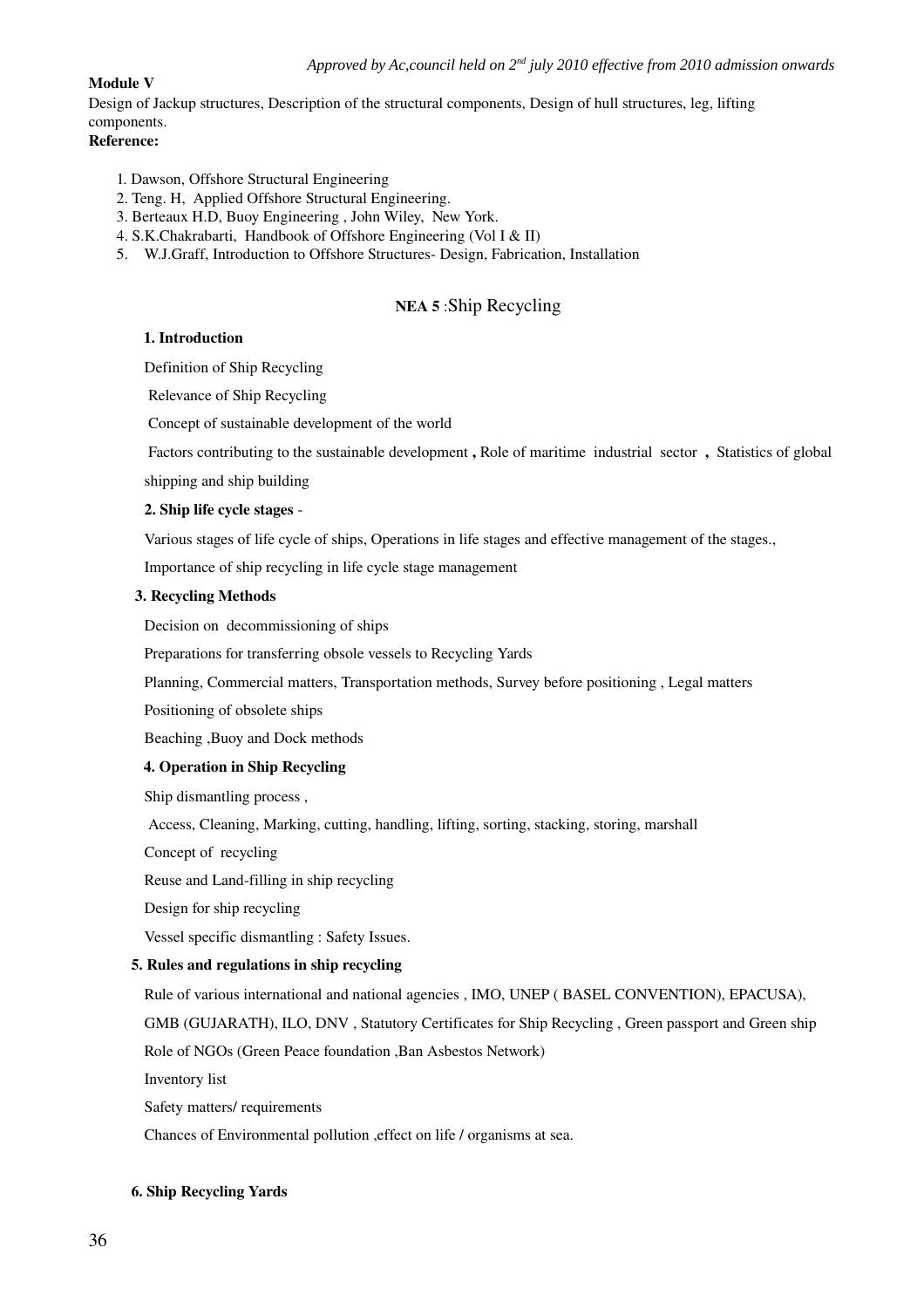*Approved by Ac,council held on 2nd july 2010 effective from 2010 admission onwards* Model layout of Ship Recycling yard , ISO recommendations , Application of Information Technology in Ship

Recycling.

#### References:

1) Purnen Misra, Anjana Mukharjee, Ship Recycling , A Hand book for mariners, Narosa Publicating, House, New Delhi, 2009.

- 2) A guide for ship scrappers, tips for regulatory compliance, United States Environmental Protection Agency, Summer 2000.
- 3) Basel Convention on the Control of Transboundary Movements of Hazardous Wastes and Their Disposal, 8 October, 2005.
- 4) IMO guidelines on ship Recycling, Resolution A.962(23),2004.

5) Industry code of practice on ship Recycling, Marisec, London, August 2001.

6) Safety and health in ship-breaking guidelines for Asian countries and Turkey, International Labour Office, 2004.

7) U.K ship recyling strategy Department for Environment Food and Rural Affairs, February 2007.

8) United Nations Environment Programme, Conference of the parties to the Basel Convention on the control of transboundary movements of hazardous wastes and their disposal, UNEP/CHW.6/23.

# NEA 6: Computer Aided Ship Design

1. Numerical Techniques in Computer Aided Ship Design:

Numerical Interpolation: Differences, Newton's Forward Difference interpolation formula, Lagrangian Interpolation formula

Numerical Integration: Integration formulas,

Curve Fitting: Fitting of Polynomials, Least Square curve fitting technique, Choosing the degree of the polynomial, Ill-conditioning difficulties, Orthogonal Polynomial fitting

#### 2. Lines Design and Fairing:

Manual Graphical method

Computer Aided Curve fitting Techniques

Fairing Principles

Spline Fitting: Cubic Spline curve, Bezier Curve, B-Spline Curve.

#### 3. Preliminary Ship Design

Design Stages and methods

Preliminary Parameter Estimation: Displacement, Length, Breadth, Depth, Draught, Block Coefficient; Check on Transverse & longitudinal Stability, Freeboard, etc., Estimation of Power, Capacity; Basic Ship Method

Computer Aided Preliminary Ship Design: Preliminary Parameter Selection, Ship Lines fairing

#### 4. Database Systems

Introduction

Architecture of a Database system

Data Models: Relational, Hierarchical, Network

Application to Ship Design

5. Optimisation Methods in Ship Design

# Introduction

Modelling of Design as Optimisation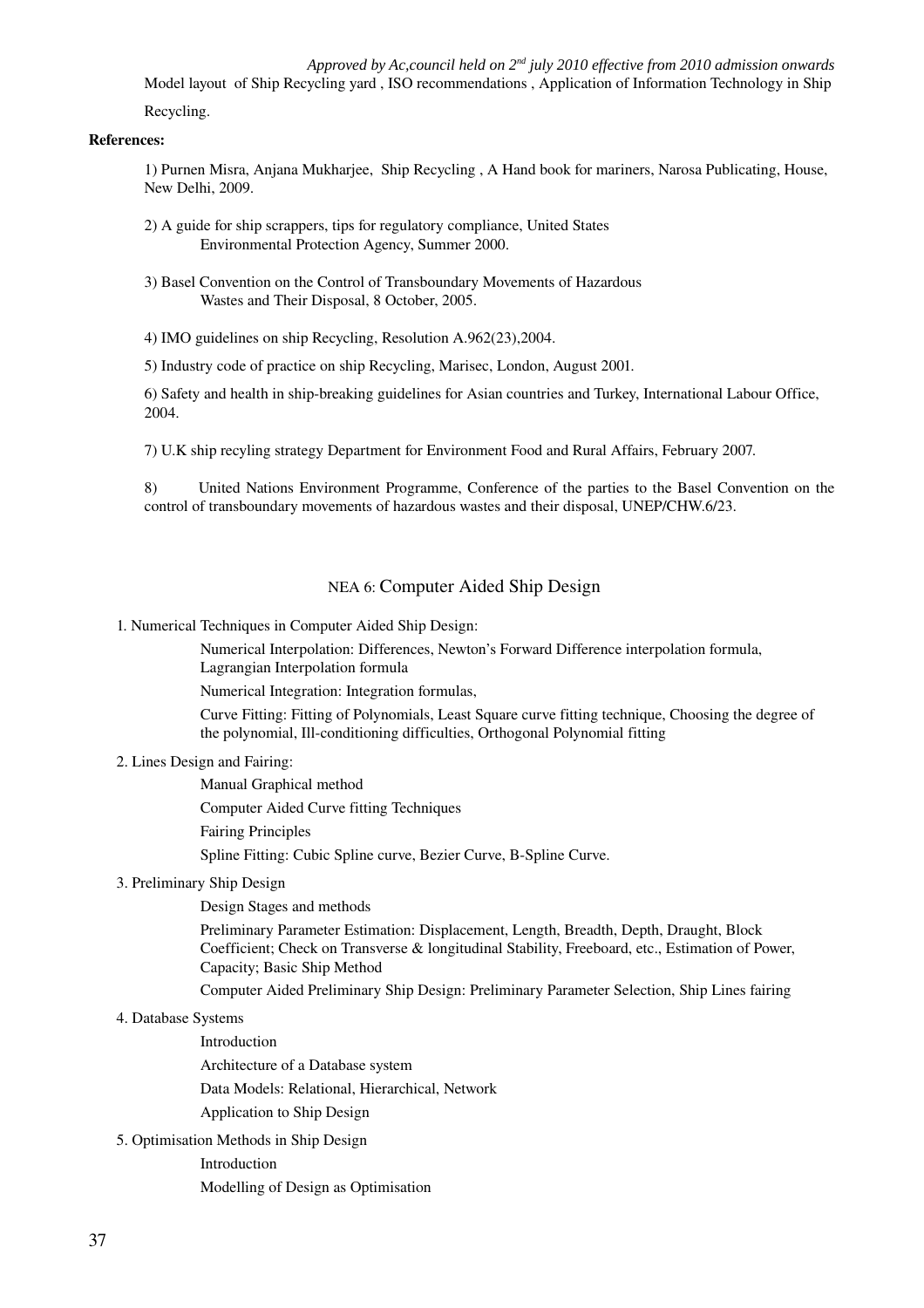*Approved by Ac,council held on 2nd july 2010 effective from 2010 admission onwards* Different Optimisation Methods; Linear and Non-liner optimisation Application to Ship Design

Practical: Development of relevant Computer Programs based on the syllabus

#### Reference:

- g) L.R Reheja, et.al.; Computer Aided Ship Design, Code No. 77, Update for Working Professionals, AICTE, Continuing Education Programme
- h) Chengi Kuo; Computer Methods for Ship Surface Design, Longman, 1971
- i) Chengi Kuo; Computer Applications in Ship Technology, Heyden & Son Ltd. 1977
- j) H. Nowacki, et.al.;Computational Geometry for Ships, World Scientific Publishing Co. Pvt. Ltd., 1995
- k) David F. Rogers & J Alan Adams; Mathematical Elements for Computer Graphics, McGraw-Hill International Editions, 1990.

### 8<sup>th</sup> Semester

# NEB 1 Experimental Techniques on Ships and Models

1. Ship Resistance tests, Total resistance, Resistance diagrams, Resistance Coefficients, Ship Models, Laws of comparisons and Similarity, Extension of Model results to Ships, Towing Tank, Instrumentation, Method of measurements.

2. Open water tests, Objectives, Fecilities, Test set up, principles, procedure, Analysis and conclusions.

3. Cavitation, Cause of Cavitations, Cavitation number, Classification of Cavitation, Law of similarities, Cavitations tests, facilities, prevention of Cavitation.

4. Self Propulsion experiments, Objectives, Instruments and equipments, Test arrangements, basic principles, experiment, Results.

5 Sea trials, Shop tests, various sea trials, manoeuvering trials, Dock trials, Speed Trials, Observations, Data presentation and uses.

6. Shallow water resistance tests

Wake measurements, Sea keeping tests

Model Tests for Determination of Hydro dynamic derivatives of Ships and submerged vehicles.

Paint erosion tests, Smoke disposal tests, Redder tests, Tuft tests

#### NEB 2 Finite Element Method

#### Module I.

Scope of finite element method as a solution strategy for engineering problems, historical development of fem, General steps in finite element analysis, variational formulations and weighted residual methods. Module II

Shape functions, Convergence criteria , General equations for calculation of stiffness matrix in the form

∫ *<sup>B</sup> <sup>T</sup> DBdvol*. Derivation of stiffness matrix for truss beam, Plane stress , plane strain, axisymmetric elements. Module III

Computer Implementation of fem-organization of computer program, Numerical methods for various property matrix calculations, fundamentals of stability and Dynamic analysis. Module IV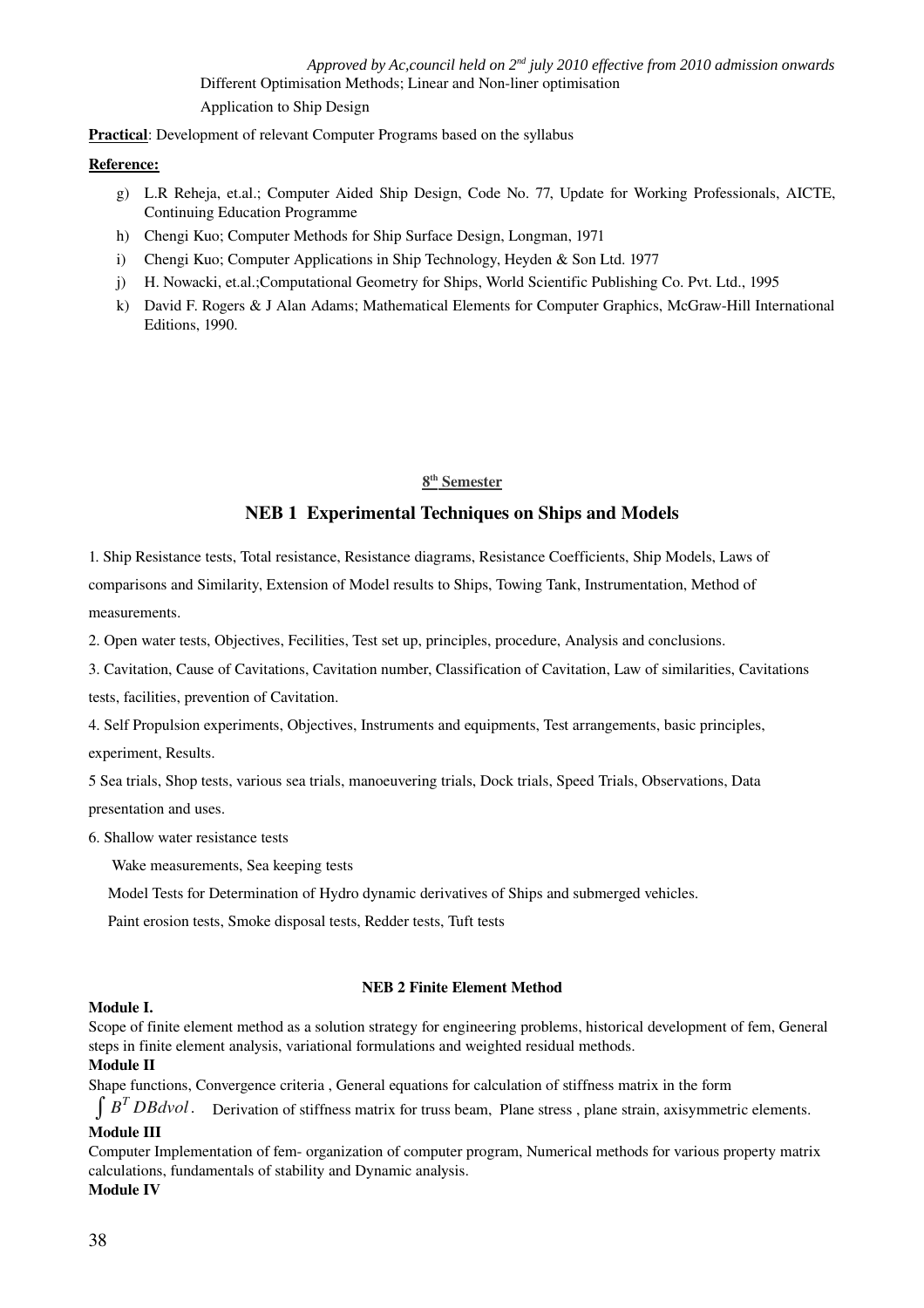Ship Structural Analysis using fem-formulation of plate finite elements, issues associated with plate formulation of finite elements. Numerical examples on simple plate analysis. One dimensional and two dimensional finite element modeling of ship structure .

### Module V

Analysis of offshore jacket structures using fem – static and free vibration analysis – including foundation . Analysis of Jackup structures using stick model. Numerical examples of simplified structures. Reference:

# 1. O.C.Zienkiewicz – Finite Element Method, Fourth edition , Mc Graw Hill.

2. R.D.Cooke " Concepts and Application of FE Analysis – John Wiley & Sons.

- 3. C.S.Krishnamoorthy , Finite Element Analysis , TMH New Delhi.
- 4. S.Rajasekaran Finite Element Analysis, Wheeler publishing Company
- 5. K.J .Bathe Finite Element Procedure in Engineering Analysis, Prentice Hall.

# NEB 3 : SHIP REPAIRING AND SURVEYING

# Module I:

Repair of ship hull – Introduction; cause of wear and damage in ships hull: Comparison between different types of repair activities (Afloat, berthed, etc.); Repair of hull and other parts while afloat; docking planreplacement of hull plates and stiffeners, decks and bulkheads; repair of stem and stern frames and shaft bracket; NDT and X-ray tests; Testing for water-tightness and hull continuity etc;

# Module II:

Underwater welding – welding equipment; quality control and standards; degree of automation; Safety during repair – various operations involving risk; safety devices and plans; problems during docking; Ship repair facilities in a modern repair yard-repair docks, machine shop, scaffolding; Subcontracting policies by shipyard in repair project, layout of repair yard.

#### Module III:

Various types of marine surveys.

Roles and responsibilities of marine surveying agencies;

Historical development of ship classification societies; Major activities of classification societies; rules and class notation; IACS and joint projects;

Comparison of ship class rules by LRS and ABS;

#### Module IV :

International Ship classification societies and UN agencies involved in marine and offshore activities. Activities of classification societies and surveying agencies bodies; Classification society – Design approval; construction survey; survey on operation, repair conversion. Industrial surveys, third party accreditation.

#### Module V:

Statutory surveys – role of MMD. Activities of statutory bodies – MMD, Inspectorate of boats – design approval; construction inclination experiment, keel sighting, registration, surveys during – repair conversion and operation.

Activities of other bodies – port authority; IWAI; Local bodies; canals etc; Warship construction warship overseeing team, inspection during construction; lineout inspection; Introduction of Marine Insurance Marine Cargo Survey Survey dry, liquid and container, cargoes

# References

- 7. Witherby (IACS) General Cargo Ships, Guide lines for surveys Assessment and Repair fir Hull Structures
- 8. Witherby (IACS) Surveyors Guidence
- Bulk Carriers, Guide lines for Surveys, Assessment and Repair of Hull structurers, 2<sup>nd</sup> edition.